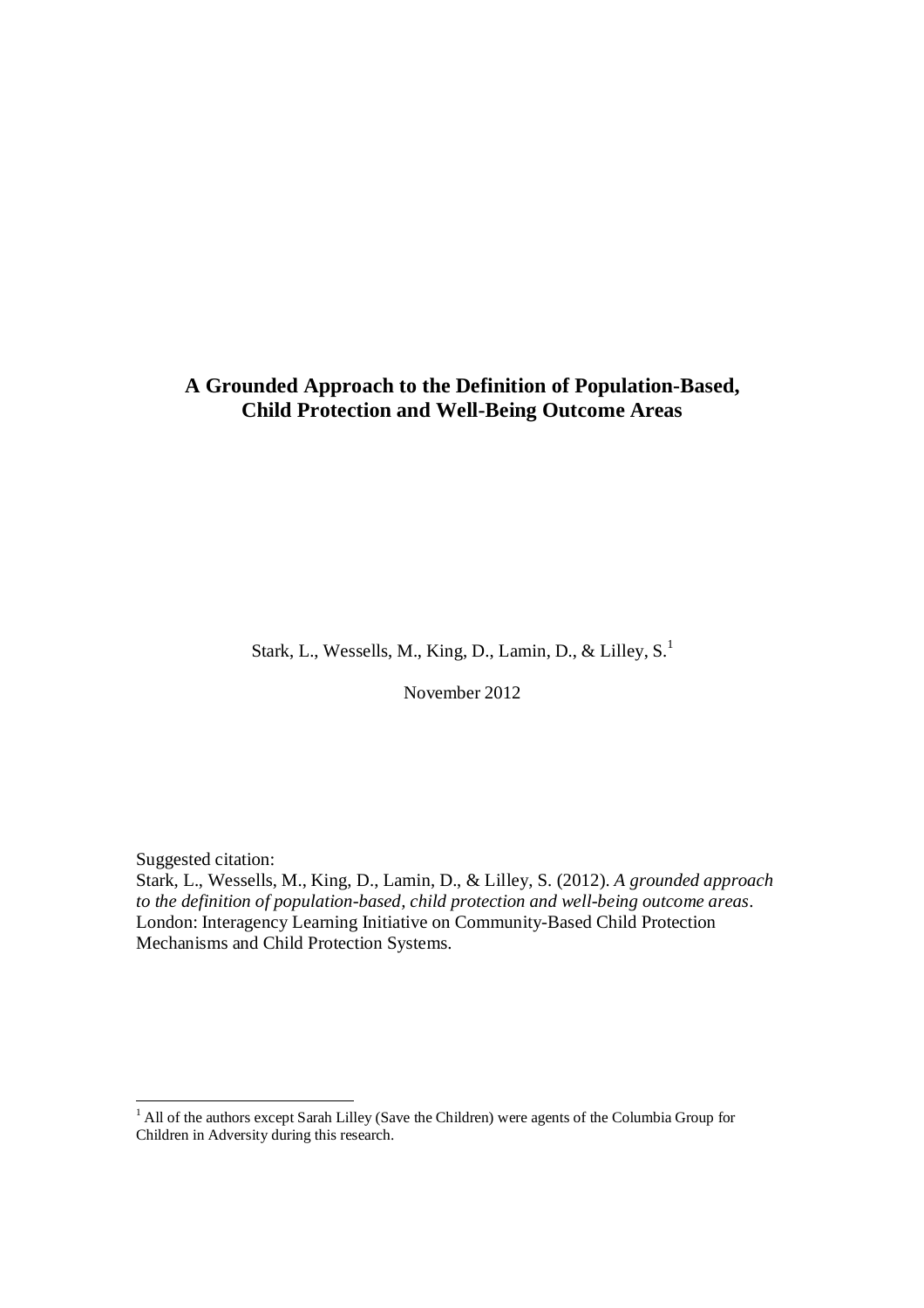# **Table of Contents**

| The views expressed in this report are those of the authors and should not be assumed to |  |
|------------------------------------------------------------------------------------------|--|
|                                                                                          |  |
|                                                                                          |  |
|                                                                                          |  |
|                                                                                          |  |
|                                                                                          |  |
| 2.1 Sub-Study One: Rapid Ethnography and Risk Reduction Outcome Areas 16                 |  |
|                                                                                          |  |
|                                                                                          |  |
|                                                                                          |  |
|                                                                                          |  |
|                                                                                          |  |
|                                                                                          |  |
| 4.1 The Value and Limits of Locally Defined Outcome Areas for Child Protection           |  |
|                                                                                          |  |
|                                                                                          |  |
|                                                                                          |  |
|                                                                                          |  |
|                                                                                          |  |
|                                                                                          |  |
|                                                                                          |  |
|                                                                                          |  |
|                                                                                          |  |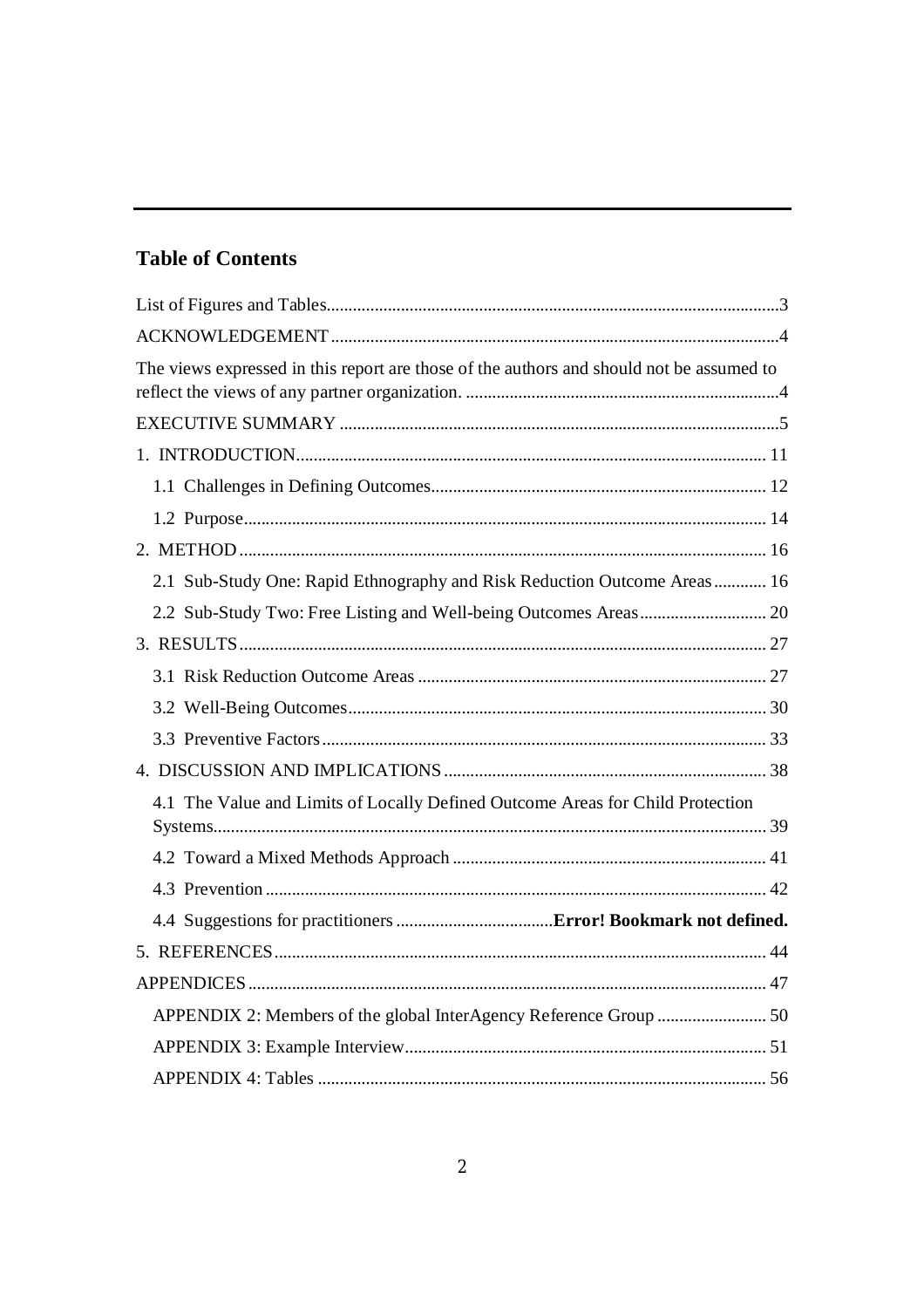# **List of Figures and Tables**

#### **List of Figures**

- Figure 1: Outcome areas identified by all respondents
- Figure 2: Outcome areas identified disaggregated by Age of respondent
- Figure 3: Outcome areas identified disaggregated by Age and Sex of imagined child

# **List of Tables**

- Table 1: Research sites in Bombali District
- Table 2: Research sites in Moyamba District
- Table 3: Distribution of interviewees by Age and Gender
- Table 4: Distribution of Imagined Children by Age and Gender
- Table 6: Overall distribution of outcomes for all responses
- Table 7: Distribution of outcome areas by Age of respondents
- Table 8: Distribution of outcome areas by Age and Gender of respondents
- Table 9: Distribution of outcome areas by District
- Table 10: Distribution of outcome areas by Chiefdom

Table 11: Distribution of outcome areas by Age and Gender of the imagined child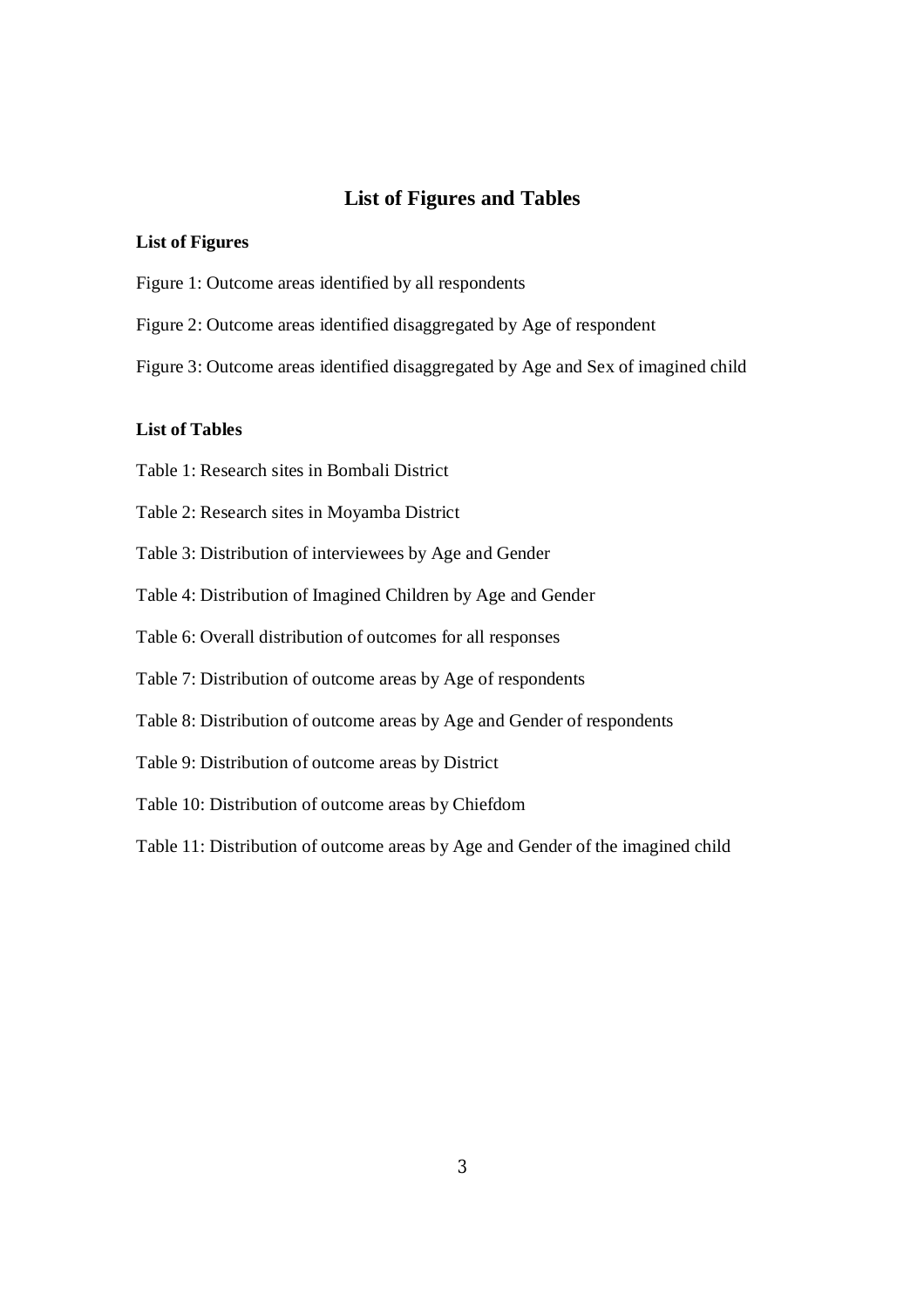# **ACKNOWLEDGEMENT**

 This research report is an output of the Interagency Learning Initiative on Community Based Child Protection Mechanisms and Child Protection Systems. The research would not have been possible without the collaboration of many agencies and stakeholders. The Initiative gratefully acknowledges the support and engagement of all partners and members of the reference group: Columbia Group for Children in Adversity, ChildFund, the Child Protection Working Group, Human Science Research Council, IICRD, Oak Foundation, Plan International, REPPSI, Save the Children, Terre des Hommes, TPO Uganda, UNICEF, USAID, War Child Holland and World Vision.

 The Initiative is indebted to the residents of the 12 villages who opened their doors and gave freely of their time and views. The Initiative would also like to thank the District Officials of Moyamba and Bombali who advised and enabled this research. At Freetown level, we wish to thank the Government officials and NGO members of the inter-agency reference group for their support and guidance regarding this work.

 The research was conducted by the Columbia Group for Children in Adversity for the Interagency Learning Initiative. This report was written by Dr. Mike Wessells with contributions from Dora King, David Lamin, Hui Mien Tan, Lindsay Stark and Sarah Lilley. Data collection was undertaken with support from a research team of Sierra Leonean researchers. The research team members were Emmanual Abdullai, Ernest Brimah, Abass Kamara, Ramatu Kamara, Victor Kamara, Isata Mahoi and George Quaker, led by Dora King and David Lamin. Dr Aisha Ibrahim of Fourah Bay College served as Gender Adviser on this work. Mien Tan, then a graduate student at Columbia University, helped with the data collection and analysis.

 The views expressed in this report are those of the authors and should not be assumed to reflect the views of any partner organization.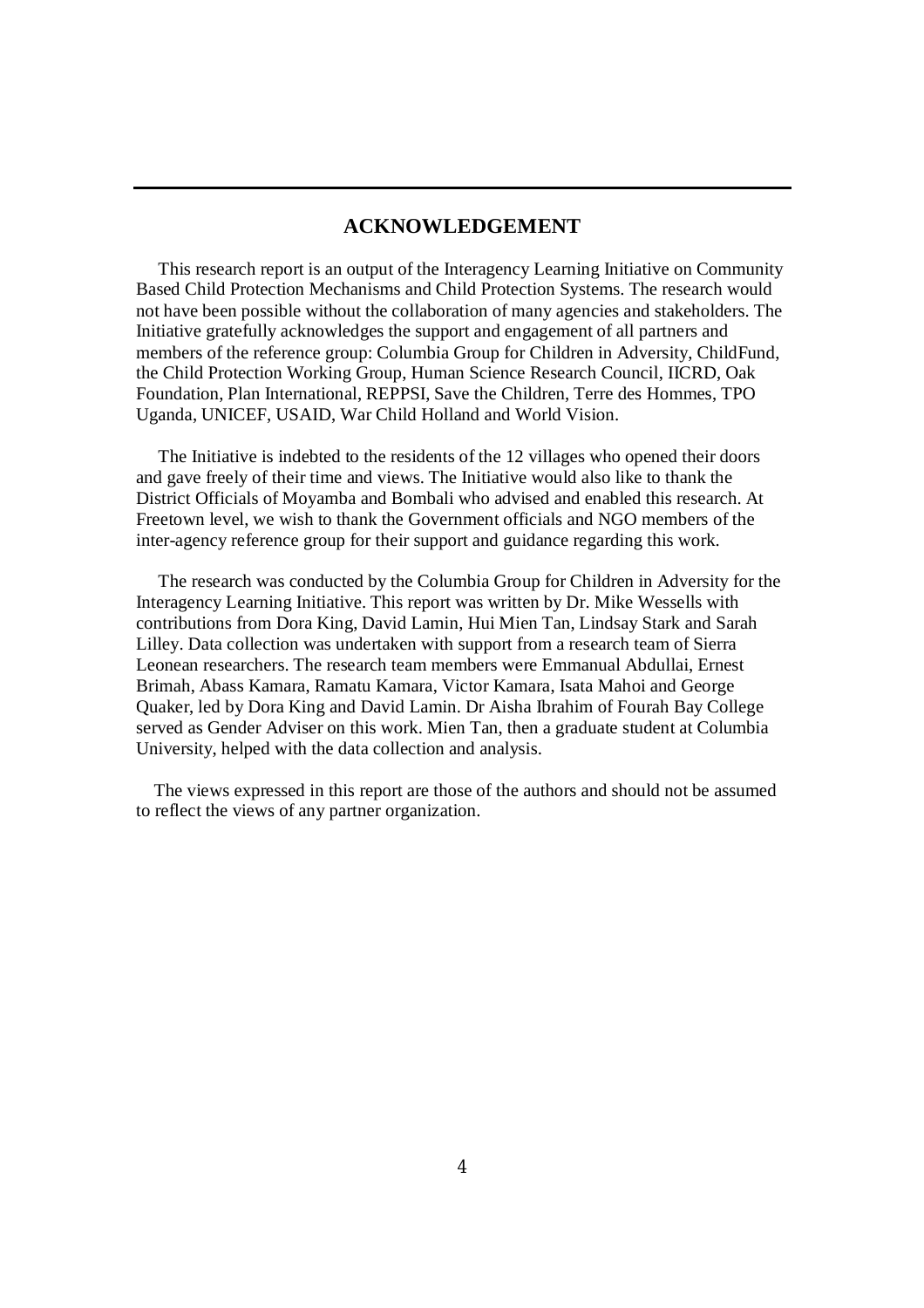## **EXECUTIVE SUMMARY**

#### **Introduction**

 The field of child protection has suffered from having a weak evidence base, including too little attention to systematic evaluation and a reliance on process indicators rather than outcome indicators that can show meaningful improvements in children's lives. As the field moves increasingly toward the development of national child protection systems, it is important to define outcomes that can guide the construction of measures that can be used to gauge whether a child protection system is effective. Ideally, the outcomes should reflect children's assets and well-being as well as deficits, apply to populations rather than particular projects only, and reflect a mixture of local views and insights from international child protection standards such as those of the African Charter on the Rights and Welfare of the Child (the African Charter) and the UN Convention on the Rights of the Child (CRC).

 To contribute to the development of such outcome definitions, interagency research was conducted during May-August, 2011 in four chiefdoms in Sierra Leone—two in Moyamba District and two in Bombali District. Moyamba is in the south and is predominantly Mende speaking, whereas Bombali is in the north and is predominantly Temne speaking. Although the research did not attempt to study a national sample, Bombali and Moyamba Districts are regarded as being relatively typical of a society that is still primarily agricultural in nature. The research is part of an inter-agency, grounded learning initiative that aims to strengthen child protection practice in the global child protection sector through research in Sierra Leone and Kenya.

 Two sub-studies were conducted for purposes of defining risk reduction and wellbeing outcome areas, respectively. Consistent with a grounded approach, the intent was to identify outcome areas that were categories generated through systematic, elicitive discussions with local people, staying very close to the exact terms people used. If people generated 'education' as a well-being outcome area, this was accepted as an outcome area that fit with local values and that local people wanted to achieve in regard to children. It was recognized that additional work would need to be done to sharpen the definition of outcomes (e.g., by defining indicators) and to develop systematic measures of the outcomes.

 Both studies were conducted by a team of Sierra Leonean researchers who spoke the relevant local languages, had received training, and worked under the guidance of a Sierra Leonean Team Leader. Both studies paid careful attention to research ethics and adhered to principles of confidentiality, informed consent, and child safeguarding. In addition, questions were not asked about children's difficult experiences or painful memories. To avoid an extractive approach, the research is part of a stream that includes action components to strengthen community-based child protection mechanisms. The hope is that the outcome areas identified will be used in subsequent efforts to measure the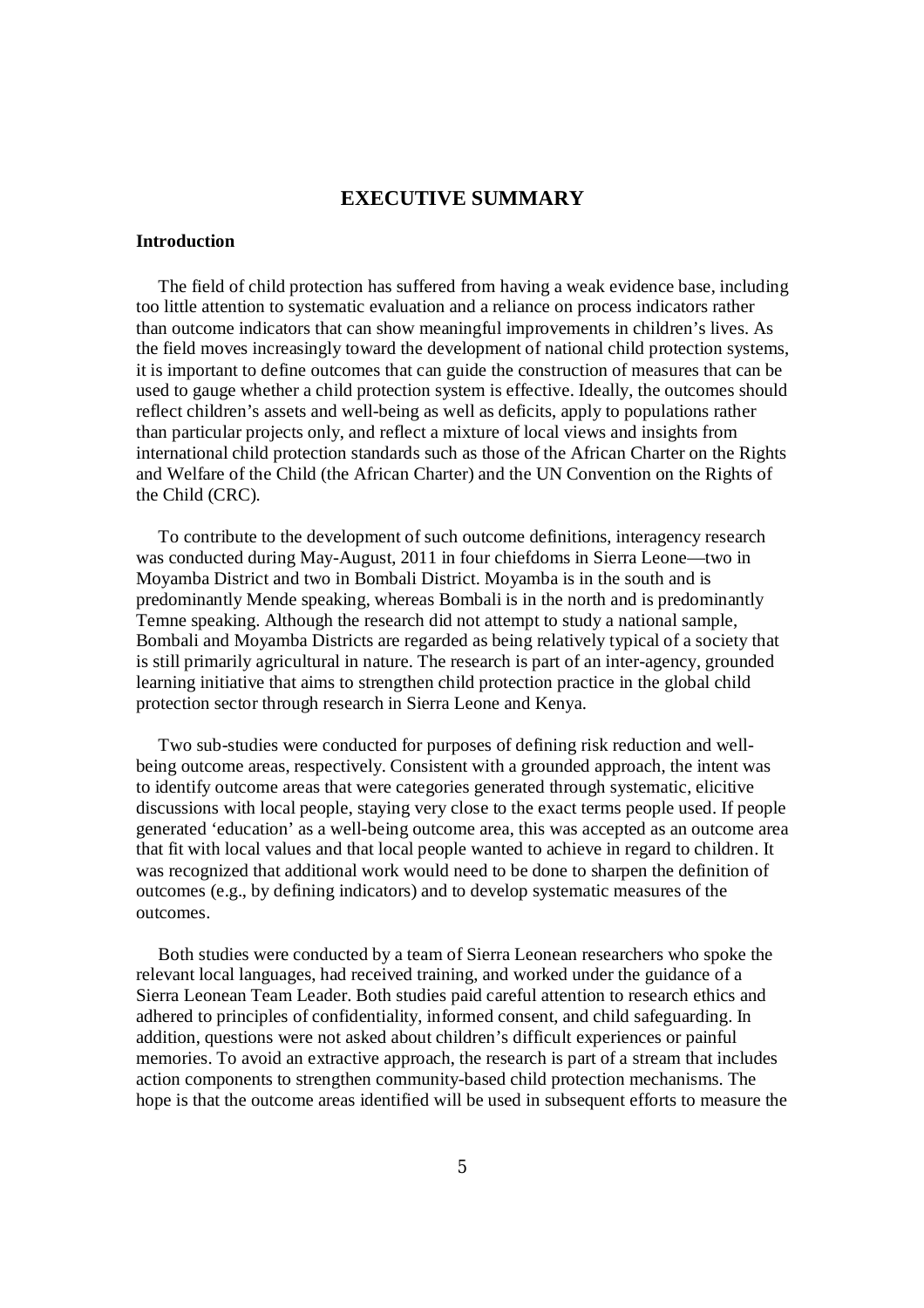outcomes for children and to determine the effectiveness of community-based child protection mechanisms and aspects of the wider child protection system in Sierra Leone.

#### **Sub-Study One**

 The first sub-study, which was conducted January-April, 2011, used rapid ethnographic methods to learn about harms to children as defined by local people. The methods used included participation observation; in-depth interviews conducted one-onone; group discussions that identified harms to children and ranked them according to how serious or concerning they were; timelines that enabled learning about child development; and body mapping that enabled learning from young children. The data were analyzed by two international researchers who used holistic methods of grounded analysis to identify key categories and their ranking. The study was limited by its short time frame, lack of a nationally representative sample, language limitations, and collection of data by researchers who were not professional ethnographers. Also, it relied on participants' perceptions and did not attempt to measure the incidence rates of particular harms to children.

 Overall, the main risks identified were teenage pregnancy out of wedlock, being out of school, heavy labor, and maltreatment of children who were not living with their biological parents. The latter risk was more prevalent in Moyamba than in Bombali, whereas the opposite was true in regard to children engaged in heavy work. Participants also identified numerous harms that they viewed as less serious<sup>2</sup> but that were nonetheless of concern. These included child beating; cruelty; incest, rape, and sexual abuse; neglect and bad parenting; witchcraft, abduction and ritual murder; and child rights. Of these, child beating and criminal offences such as cruelty and rape or other sexual abuse of children deserve consideration in regard to measurement and monitoring since local people are actively discussing them and increasingly view them as issues to be addressed.

## **Sub-Study Two**

 The second sub-study, which was conducted May - July, 2011, focused on identifying and defining well-being outcome areas that reflect resilience and are useful in preventive aspects of child protection work. Using a free-listing strategy, it asked representative samples of people in the participating communities to imagine a boy or girl who is doing well and to identify the things that indicate that the child is doing well. It also sought to identify local protective and preventive strategies by asking what had made it possible for a child to do well.

 In each of the two districts, just over 200 brief interviews were conducted individually with randomly sampled people in each of four sub-groups: adult men, adult women, girls aged 13-18 and boys aged 13-18. Initially, the interviewer asked an individual participant to think of a child who is 'doing well' (see Annex 3). Next the participant was asked to disclose the gender and approximate age of the child. Once the

<sup>&</sup>lt;sup>2</sup> See footnote 8, p.17X for an analysis of participants' understandings of 'serious.'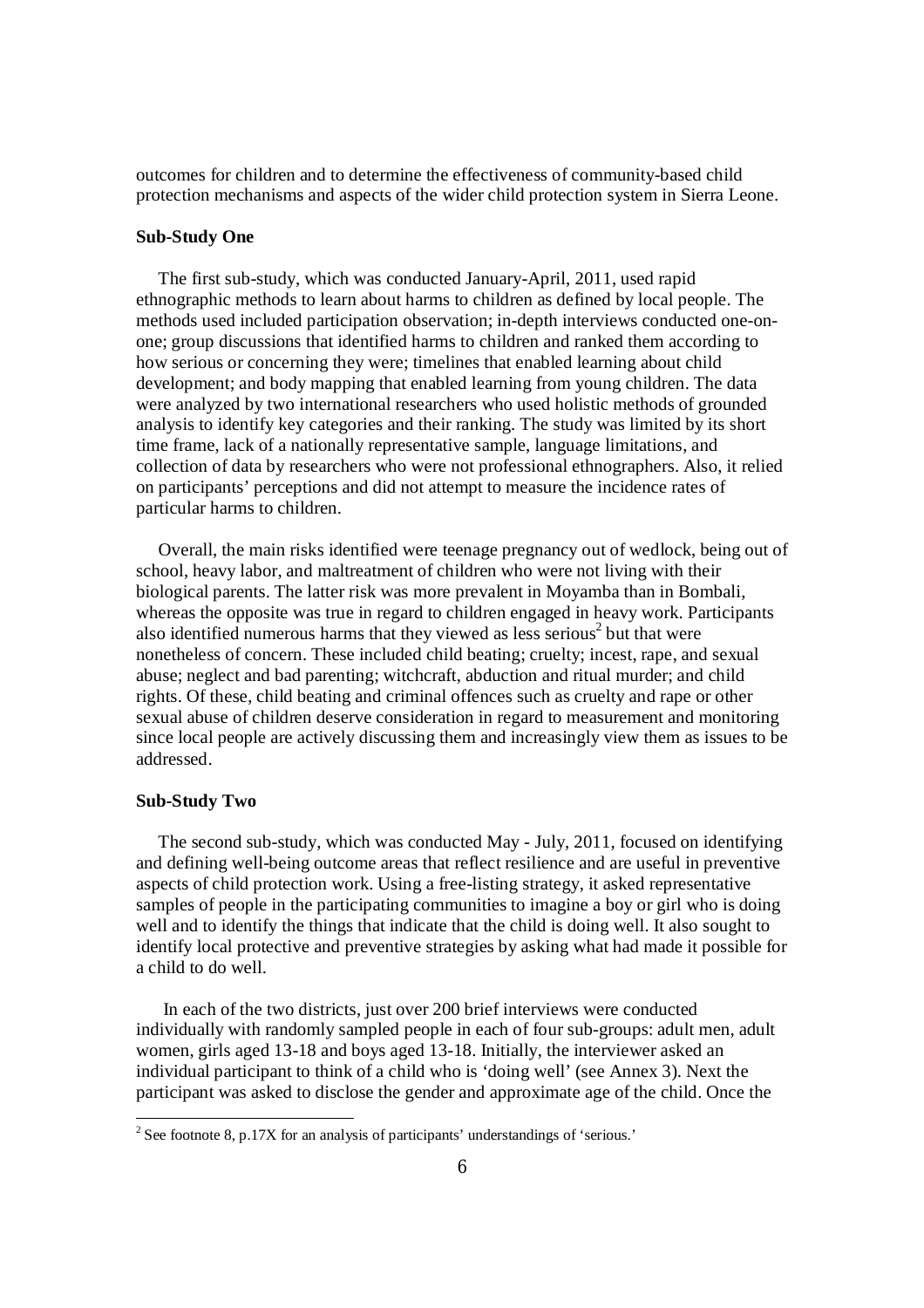interviewer had recorded the age and gender of the child in question, he or she asked '*How can you tell that this child is doing well?'* Information was recorded verbatim on data collection forms, and interviewers probed for additional ways the respondent knew a child was doing well until at least four responses had been given. The interviewer also asked which of the four indicators of well-being was most important. Last, the interviewer asked 'Why do you think some children do well in life but not others?" as a means of learning about coping strategies and communal practices that enabled prevention and protection. In a single interview of approximately 45 minutes, participants were asked to provide information on two children from four sub-categories: boys aged 5-12 years; boys aged 13-17 years; girls aged 5-12 years; and girls aged 13-17 years. In nearly all interviews, the interviewees provided information on two children (see Annex 4 for additional information on the sample composition and the age and gender of the imagined children). Information from each interview was then written out onto separate cards for the sorting and analysis.

 Three researchers—two national and one international—independently sorted the items, which were written one per card, into natural groupings on an inductive basis. The three sorters then reviewed together their individual sorting and discussed areas of consensus and disagreement. The three sorters then completed a final sort of the responses together, resulting in a consensus that was informed by their experiences with the data during the initial individual sorting. Category enumeration and frequency counts were then used to summarize the results. Separate group sorting and frequency analyses were completed for each chiefdom in order to capture the nuances of the items pertaining to particular chiefdoms and enable comparisons across the different chiefdoms. Similarly, separate sorting were made for different sub-groups of imagined children in order to examine, for example, whether girls aged 5-12 had different indicators of well being than did boys aged 5-12. The data on preventive factors was analyzed separately by a single analyst, who used a grounded analysis process to identify natural categories, with the primary emphasis on discerning the dominant categories and any variations within them.

 This sub-study was limited by the use of single, brief interviews to identify people's indices or indicators of children's well-being. Also, it was limited by variations in the expertise and patience of the interviewers. It did not use statistical methods of checking inter-rater reliability, although it did achieve high levels of inter-rater consistency by means of a group discussion and consensus approach.

 With the data pooled across sites and participant sub-groups, the main well-being outcome areas were education, contribution to household activities (e.g., doing household chores), obedience, respect (e.g., greeting elders and others in an appropriate manner), not involved in 'mami en dadi business' (i.e. sexual activity), contribution to family livelihoods (e.g., helping with farming or the family business), good character (e.g., does not step out of line), and good manners (e.g., greets her parents in the morning). Education was by far the most frequently mentioned category, within which participants frequently cited aspects such as effort, attendance and performance as important. The second most frequently mentioned outcome area—contribution to household activities included aspects such as doing chores such as fetching water and sweeping the family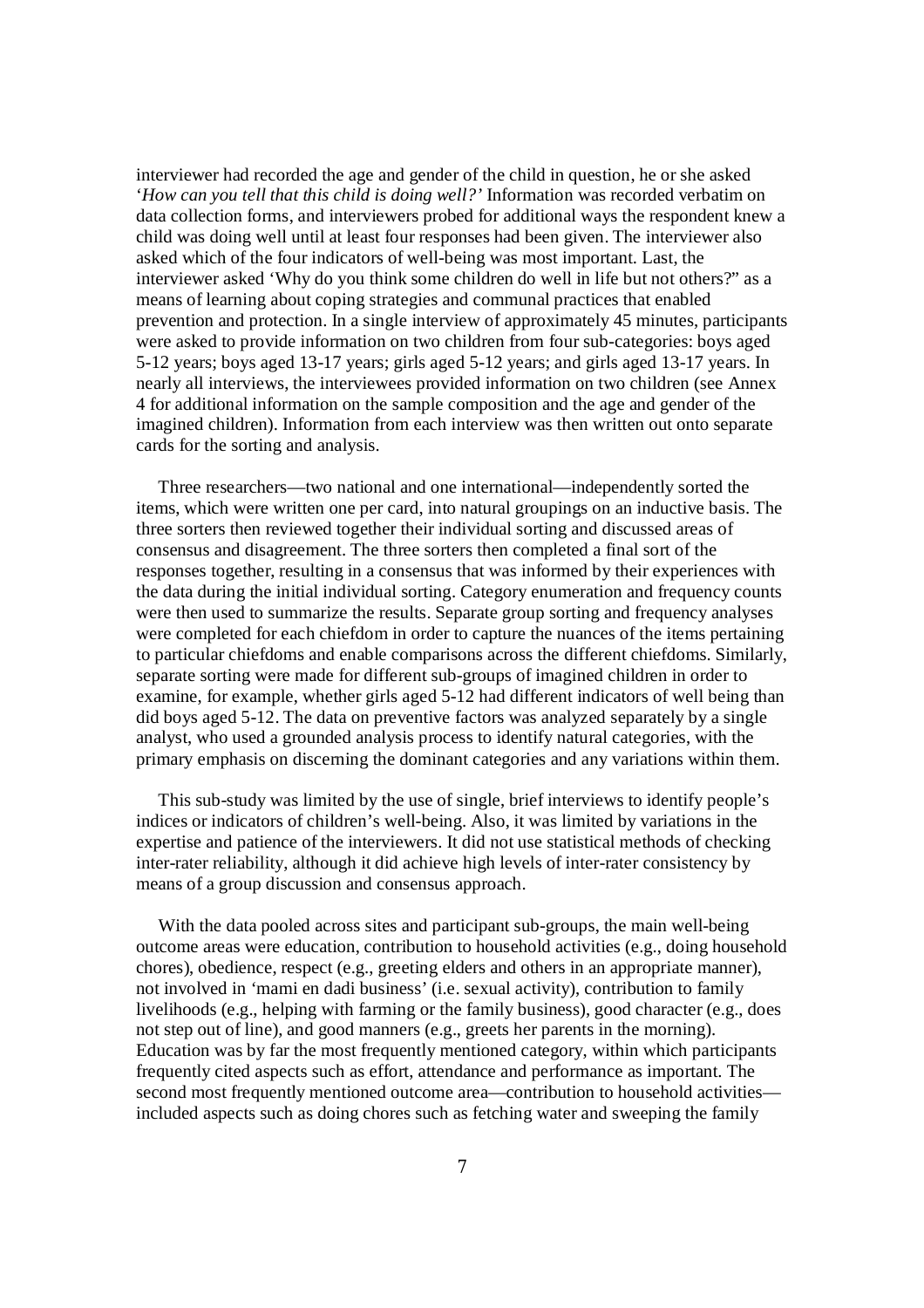compound. Following those top two outcomes areas were a group of four outcomes areas—obedience, respect, not involved in sexual activity, and contribution to family livelihoods—that were close in regard to how frequently they were mentioned.

 In the pooled data set, few large effects were visible in regard to the interviewees' gender and age and also the gender and age of the children who were envisioned. One exception was that participants were more likely to cite 'not involved in mami en dadi business' as an outcome area when they had envisioned an older child than when they had envisioned a younger child. In addition, when an older girl had been envisioned, participants were more likely to cite 'not involved in mami en dadi business' as an outcome area than when an older boy had been envisioned.

 When the data were further disaggregated by district, numerous effects of variables such as age and gender of the child were visible. In Moyamba, for example, the participants rated 'not involved in mami en dadi business' as an outcome area more frequently for older children than for younger children. Also, when young males were envisioned, female participants identified 'contribution to household activities' and 'obedience' more frequently than did male participants. In turn, the male participants were more likely than women participants to list 'contribution to family livelihoods' as an outcome area in regard to young boys. In addition, although 'contribution to household activities' was listed as an outcome area less often for older envisioned children than for younger envisioned children, this decrease was greater when the envisioned child was a male. However, these variations did not occur consistently in Bombali.

 Preventive factors ('Why do some children do well in life but not others?') fell into two interacting categories: those related to children's social environment and those related to children's qualities, attitudes, and behavior patterns. Participants identified the family as the primary external determinant of whether a child did well or poorly. Put simply, children who had good family care were seen as more likely to do well than did children who did not have good family care. Good care included providing necessities such as food, shelter, and health care; teaching good behavior by setting a positive example and disciplining the child if necessary; teaching and demanding respect for parents and elders; paying school fees and providing encouragement to study; and monitoring children to make sure they did not engage in sexual activity or other forms of bad behavior. Wealth was identified as an enabler of family support, and poverty was a significant limitation on the ability of the family to care properly for children. Peers were a secondary environmental factor that influenced whether children did well or poorly. Wider, community influences were seldom mentioned, although participants cited religion and demonstrating respect to elders as important factors.

With regard to children's qualities, attitudes, and behavior patterns, key factors were whether children listen to the advice of elders; obey their parents; show respect to other people; are 'serious,' that is, hard working and focused; abstain from sex; help their parents; and are 'clever' or intelligent. Many participants noted that a child's well-being reflected a combination of environmental and child-related factors. For example, children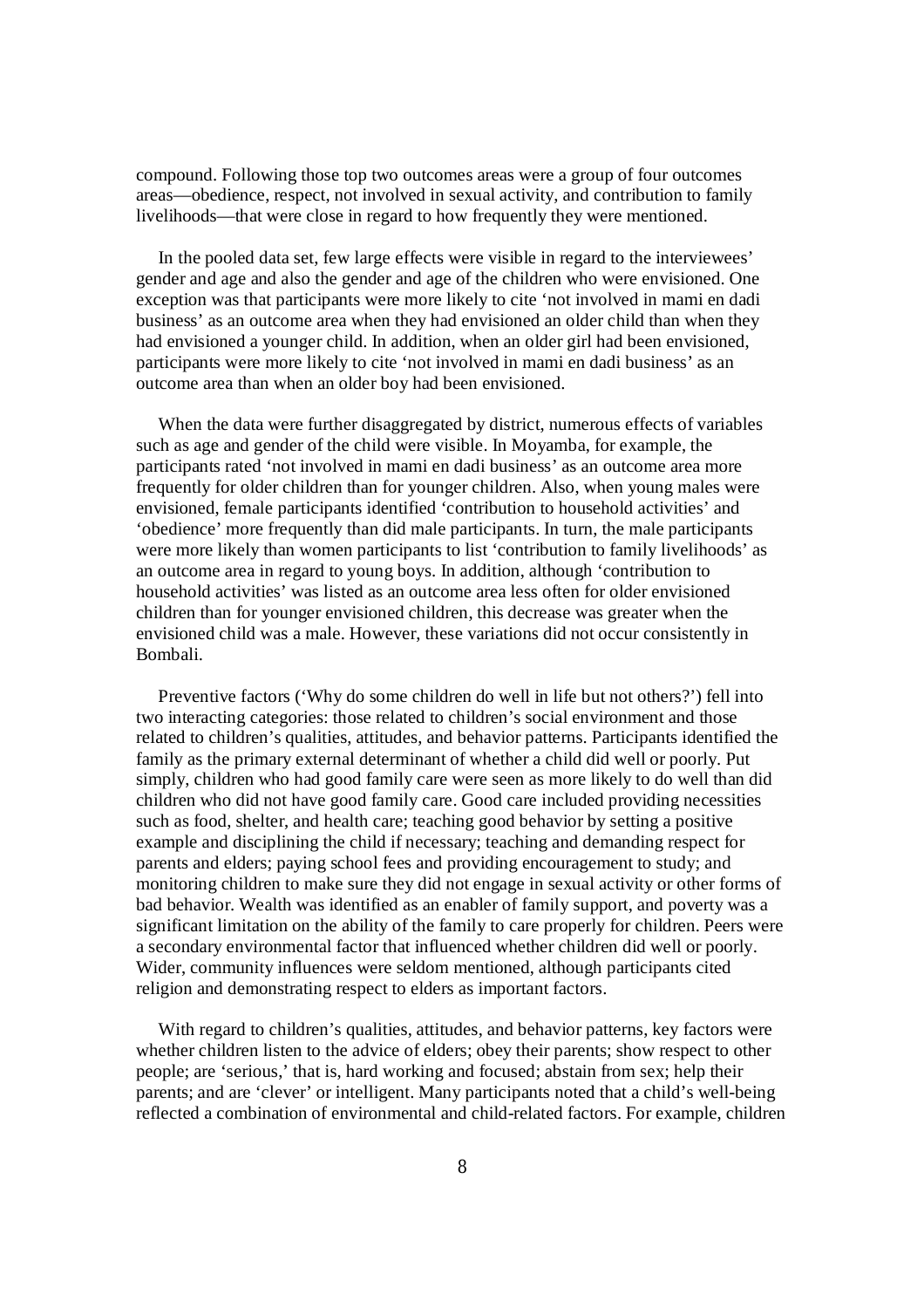who are serious in school were seen as coming from caring parents and as being intelligent and hard working. Overall, the narratives suggested how family care established a foundation that children then built upon through their decisions and actions.

#### **Discussion and Implications**

 In summary, this research identified locally defined outcome areas related to child protection risks and children's well-being. In regard to child protection risks, the desired outcome areas are reductions in: teenage pregnancy, out of school children, maltreatment of children who are not living with their biological parents, heavy work, child beating, and sexual abuse. In regard to children's well-being, the desired outcome areas are increases or improvements in: education, contribution to household activities, obedience, respect, noninvolvement in 'mama en dadi business,' and contribution to family livelihoods.

 Collectively, these comprise a mixture of risk reduction and well-being outcome areas that can be used to define precise outcomes and indicators that should form the foundation of measures used to document and track the effectiveness of child protection systems at levels ranging from community level to the district level and the national level. The fact that they were generated by local people means that they are contextually relevant and relevant to the sustainable improvements that people want to see.

 An important finding was the divergence of locally defined outcome areas and those which fit international child protection standards and national law. Whereas outcome areas such as participation in education resonated with Western derived outcome areas, most of the outcome areas defined by local people reflect local views of childhood and cultural beliefs, values, and practices that are distinctly Sierra Leonean and that diverge in important respects from those of Western societies. For example, in U. S. society as a whole (particularly among middle class families), it would be quite unusual for people to include in their top six outcomes items such as contributions to household activities or to family livelihoods. This divergence cautions against the use of outsider constructed indicators that local people will likely regard as impositions that are alien, not immediately relevant, and possibly disrespectful of local views.

 At the same time, it is essential to view locally defined and other outcome areas and indicators in a critical perspective. For example, participation in education may be regarded as a positive outcome area, yet that would not be a defensible view if children were victims of sexual violence in schools. In addition, the risks identified by local people are by no means the full set of child protection risks that warrant attention. The higher risks associated with being a girl were not mentioned. Consistent with local cultural norms regarding female circumcision and initiation, no participants identified female genital mutilation/cutting (FGM/C) as a harm to girls or young women. From the standpoint of the CRC and the African Charter, and well documented health risks, however, FGM/C is a violation of children's rights and counts as a profound protection risk. Similarly, HIV/AIDS is an important risk to Sierra Leonean children, yet it may not surface in local views of outcomes due to stigma, widespread misunderstandings, or both.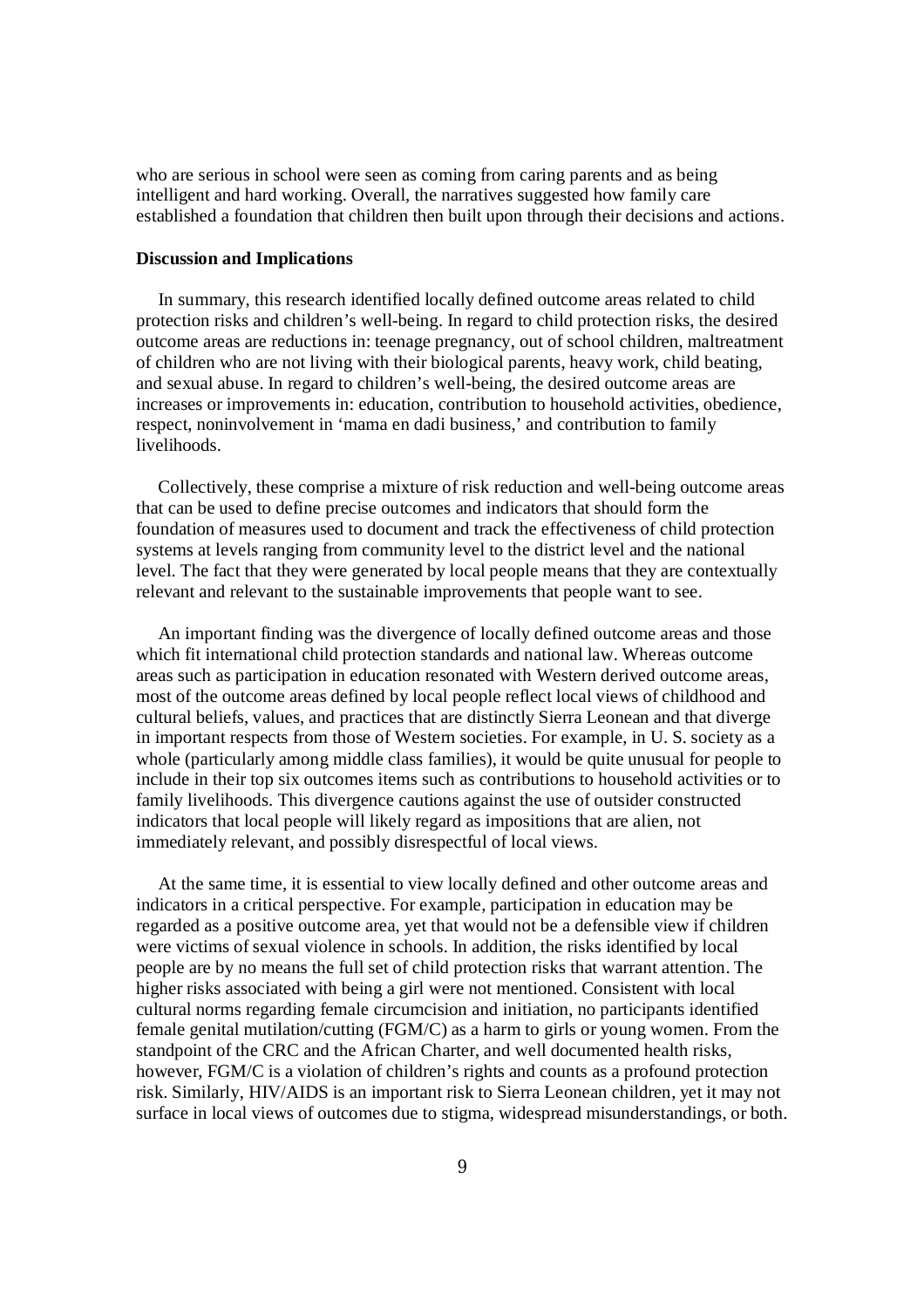It is important, then, to complement the risk reduction and well-being outcome areas defined in this study with others derived from a careful situation analysis and attention to international child rights standards and national law. Unfortunately, no accepted methodology exists for accomplishing this in a productive manner. To impose internationally defined outcomes on local communities would likely upset people and evoke backlash. A better approach is to introduce outsider defined outcomes through a dialogue-oriented approach and to address issues of harmful traditional practices through a slow, internally guided process of changing social norms. The definition of outcomes is best regarded as an ongoing process in which it is crucial to build community buy-in and ownership, without which national and subnational child protection systems will have limited impact on improving the well-being of vulnerable children.

 An important result was the convergence of the findings regarding well-being and the findings of the previous, ethnographic phase of work, which also underscored the importance of education and of children not being involved in 'mami en dadi business.' This convergence serves as a source of triangulation that boosts confidence in the findings of each study. Yet the methods were complementary in important respects. The present study used quantitative methods, and having quantitative data on various outcomes made it possible to rank order the outcomes, which would have been more challenging to do using ethnographic, qualitative data alone. Similarly, the ethnographic work identified that education participation can be harmful, a point that did not come out of the more quantitative methodology. The complementary nature of these methods cautions against the use of single methods and suggests the value of a multi-method approach to defining outcomes.

 The evidence presented above on preventive factors underscores the primacy of the family as a determinant of children's well-being. This result fits well with an ecological, transactional framework of child development that emphasizes the importance of social relations and ongoing interactions between children's behavior and that of people who interact with and socialize children. It also complements the findings from the ethnographic research about the central role played by communities as well in promoting children's well-being. The important of the family suggests that the development of child protection systems must include steps to support appropriate family care through education, capacity building, and other means. These are key steps toward prevention of abuse and exploitation, which is one of the primary functions of a national child protection system. It is hoped that the definition and measurement of well-being outcomes for children will contribute to this wider agenda of prevention.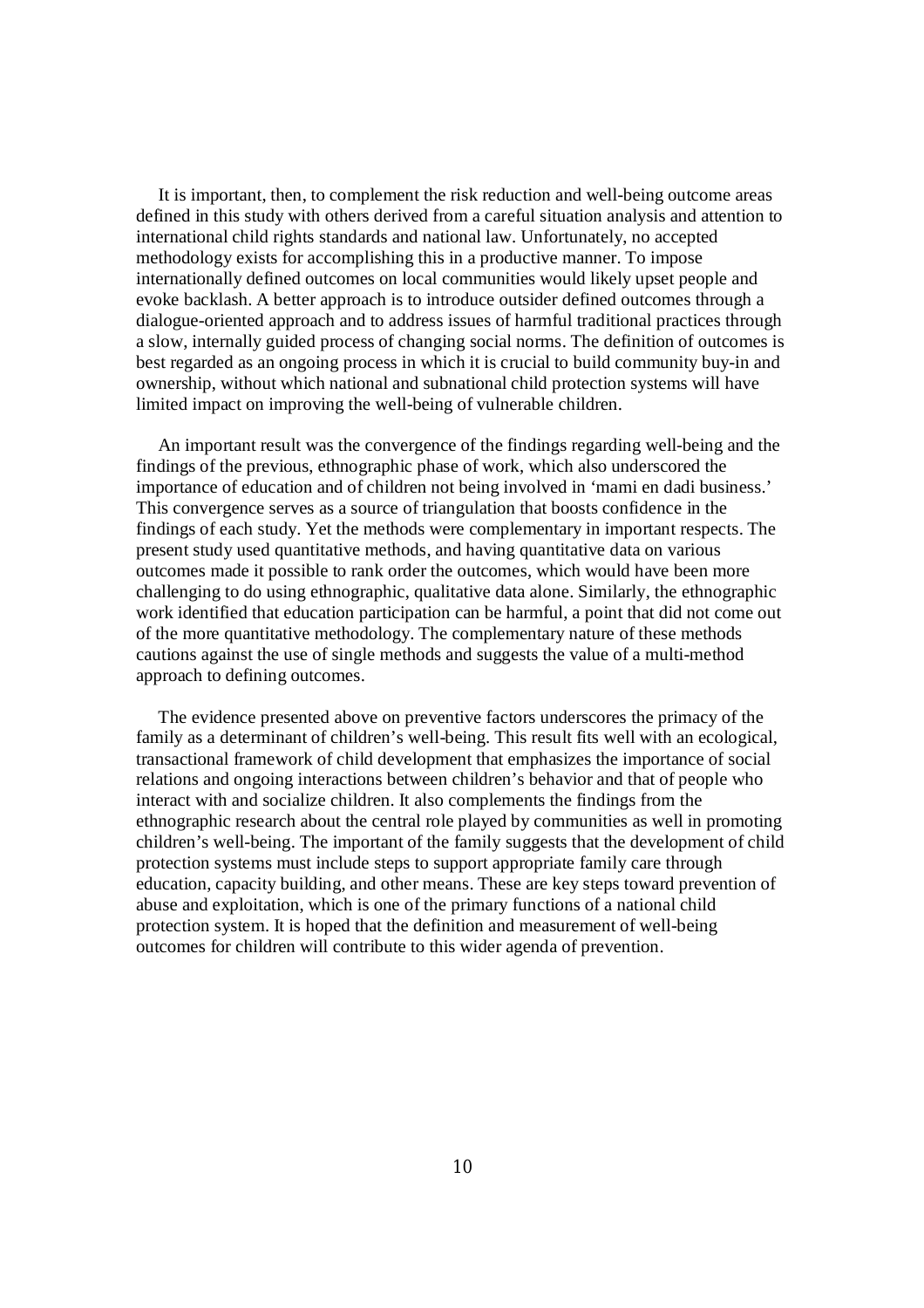# **1. INTRODUCTION**

 The field of child protection has suffered from having a weak evidence base regarding the effectiveness of various interventions. At present, most child protection agencies adhere to global standards that are based primarily on practitioner expertise and experience rather than on hard evidence.<sup>3</sup> Historically, the monitoring and evaluation function of programming within the child protection has been weak. The absence of a strong evidence base makes for poor accountability since it leaves practitioners in the position of using unproven interventions. An important priority is to develop approaches and standards that are based on systematic, scientific evidence and are less subject to various biases, and that therefore provide a stronger foundation for guiding practitioners' efforts to strengthen practice.

 A key symptom of the weak evidence base has been the excessive reliance on process indicators rather than outcome indicators.<sup>4</sup> Process or output indicators such as the number of child protection committees that had been established or the numbers of children engaged in child protection or child rights groups can be useful for monitoring purposes, but they tell us little about whether, at the end of the day, children are discernibly better off as a result of a particular intervention. Questions about whether children's lives have actually improved are better answered by using outcome indicators that relate to children's protection and well-being. Unfortunately, outcome indicators have been used only sparingly in the global child protection sector. A global, interagency review of evaluations of externally facilitated community-based child protection mechanisms that formed the foundation for this research reported that most evaluations had used process or output indicators rather than outcome indicators, thereby making it impossible to determine whether community-based child protection interventions such as child protection committees had made tangible, meaningful improvements in children's lives (Wessells, 2009).

 A significant step, then, in the development of the field of child protection is to define and measure child protection outcomes as part of research and evaluations that aim to strengthen practice in the sector. Indeed, this spirit guides the present research, which reflects the backing and investment of diverse agencies, including practitioner agencies. The tasks of defining and measuring outcomes is particularly timely as the child protection sector focuses less on supporting particular categories of vulnerable children and more on strengthening national child protection systems (Davis, McCaffery, & Conticini, 2012). A child protection system may be defined as 'a set of coordinated formal and informal elements working together to prevent and respond to abuse, neglect, exploitation and other forms of violence against children.'<sup>5</sup> A national child protection system includes a wide array of subnational systems such as district or provincial systems and community systems.

<u>.</u>

<sup>3</sup> Examples are the *Minimum Standards for Child Protection in Humanitarian Action (2012)*, the *IASC Guidelines on Mental Health and Psychosocial Support in Emergency Settings (2007)*, and the *INEE Minimum Standards for Education: Preparedness, Response, Recovery* (2010).

<sup>&</sup>lt;sup>4</sup> For a discussion of different kinds of indicators, see Ager, Ager, Stavrou, and Boothby (2010).

<sup>5</sup> Forbes et al. (2011), p. 3.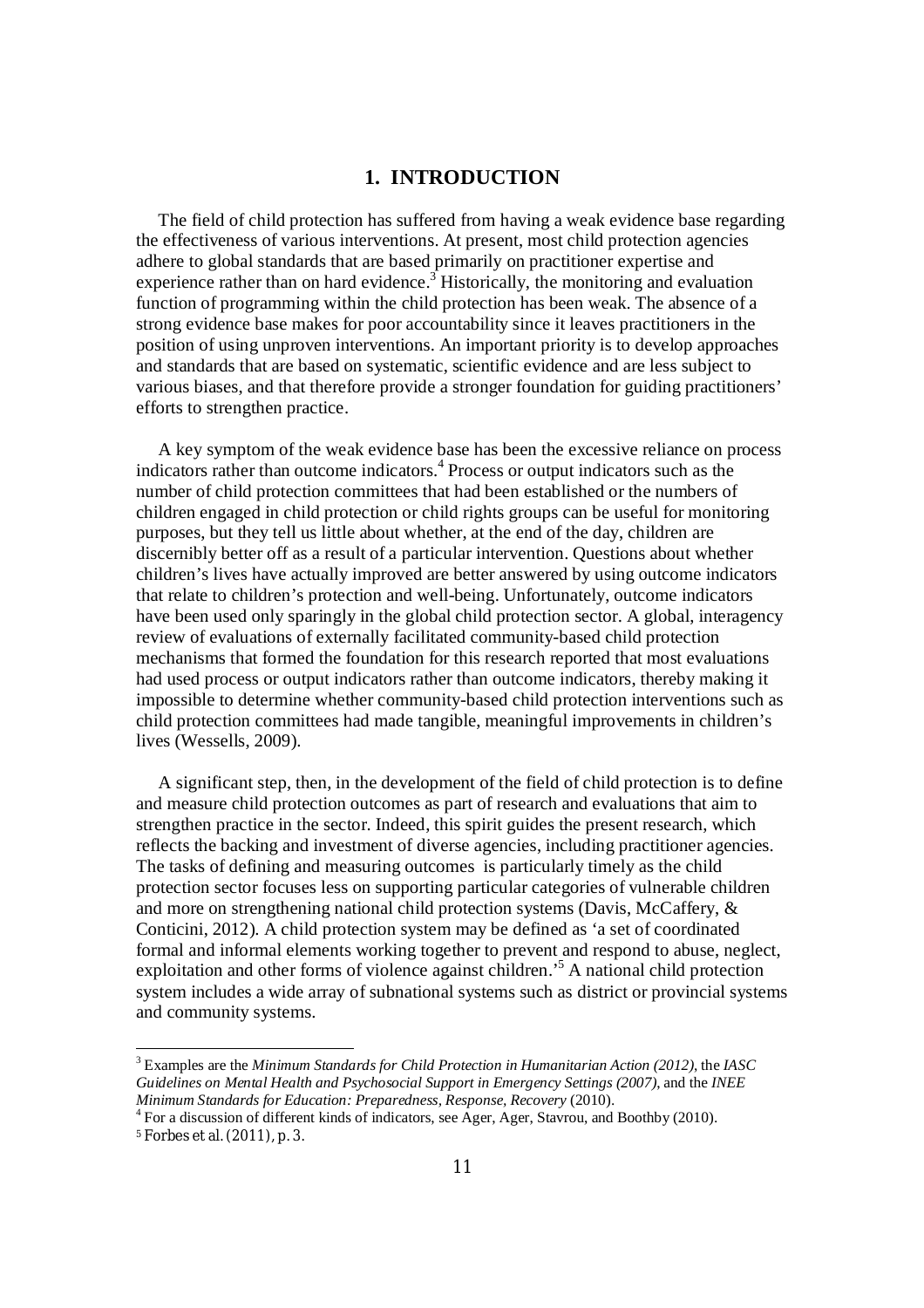A fundamental question is how can one determine whether a national child protection system is effective? One cannot assume that because a national system has been engineered by intelligent, well intentioned people, the system will therefore be effective. In fact, many well intentioned systems in sectors such as justice and social welfare are notably ineffective, and some may cause harm. The effectiveness of any national child protection system must ultimately be gauged in terms of the actual outcomes for children whom the system intends to serve. Thus efforts to define and measure the actual outcomes for children are at the heart of the task of building national child protection systems that are effective, cost efficient, and sustainable.

 To define outcomes in a productive manner, though, is no simple task. Broadly, there are four main challenges in the definition of child protection outcomes having to do with a deficits focus, the need for population-based outcomes, the quest for culturally appropriate outcomes, and the question of how to balance local views with those of international human rights standards. Each of these is considered briefly below.

#### **1.1 Challenges in Defining Outcomes**

1

 Historically, the field of child protection has focused primarily on deficits, that is, on the risks or bad things that happen to children. Although the deficits focus has been useful in galvanizing humanitarian action aimed at reducing child protection risks and responding to violations of child rights, it is too one-sided and tells only part of the story. It makes no more sense to define protection in terms of freedom from risk than it would to define health in terms of freedom from disease. The deficits emphasis has tended to create a reactive emphasis and has downplayed the importance of prevention, which is a fundamental component of child protection work. It has also steered attention away from the positive coping and resilience that many children exhibit even in situations of considerable adversity.<sup>6</sup> Ultimately, work on child protection must simultaneously reduce risks to children and increase children's well-being and resilience. To achieve an appropriate balance, then, it is valuable to define a mixture of risk reduction and wellbeing outcomes in regard to children. Risk reduction outcomes have to do with reducing the exposure to and impact of protection risks such as family separation, forced displacement, sexual abuse and exploitation, and physical violence, among many others. Well-being outcomes have to do with strengthening protective factors and enabling children's well-being, resilience, and healthy development.

 A second challenge relates to the need for population-based outcomes as well as casebased outcomes. Case-based outcomes have featured prominently in work on child protection and have been very valuable in tracking, responding to, and resolving individual cases of abuse, exploitation, violence, and neglect. For example, in regard to family tracing and reunification, a case-based approach has helped to follow up individual children who had been separated from their families and to insure the attainment of the important outcome of their reunification with their biological parents or

 $6$  Barber (2009); Boothby, Strang, & Wessells (2006); Boyden & Mann (2005); Masten (2001); Ungar (2011).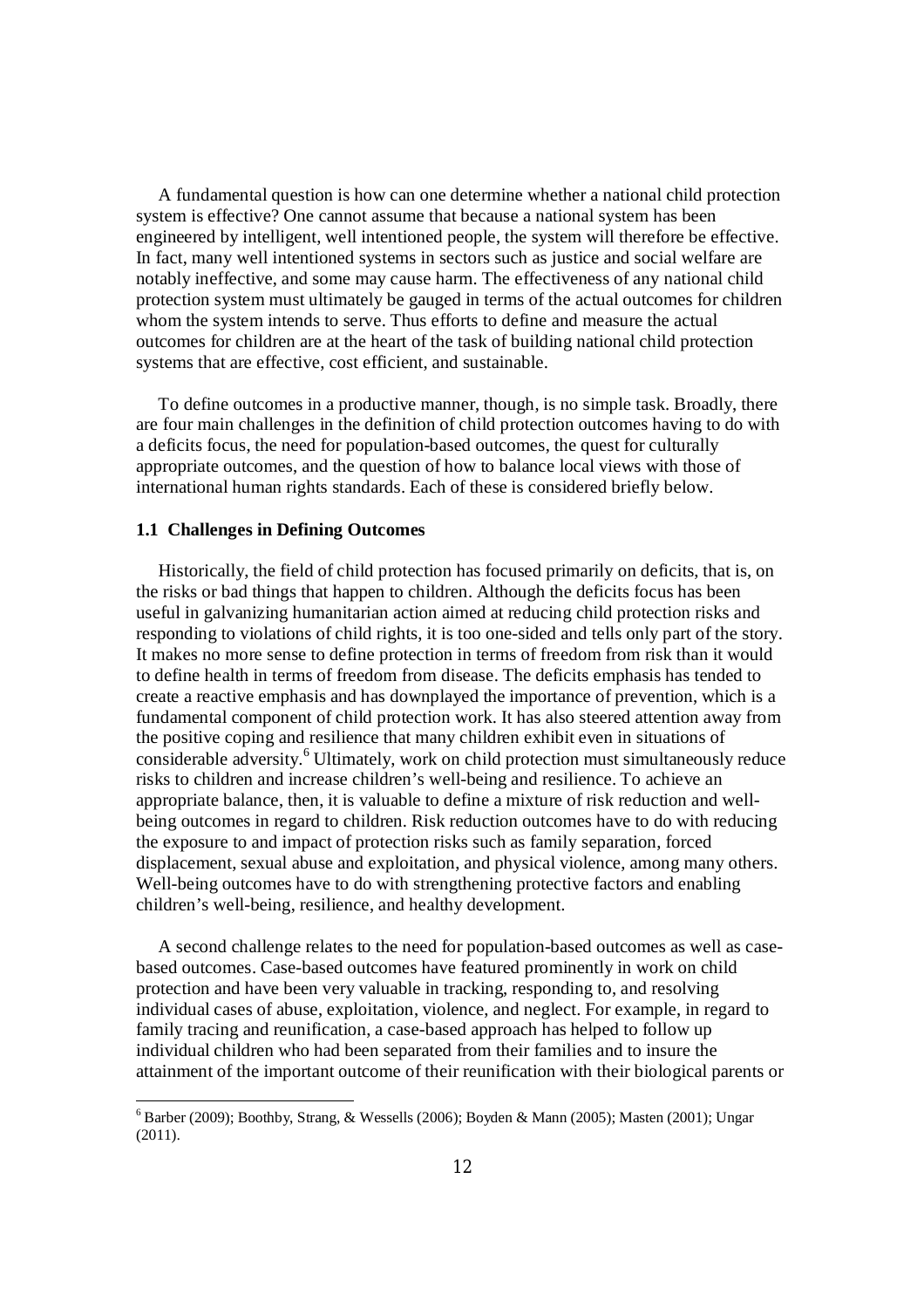extended families. Because they focus on responses to abuses that have already occurred, however, case-based outcomes are responsive in nature and tell us little about prevention and about wider patterns of children's well-being. Even from a responsive standpoint, case-based outcomes are limited in that they cannot provide an accurate picture of the population as a whole. For example, the number of reported rape cases cannot be taken as an accurate measure of the incidence of rape in the wider population since many cases of rape go unreported. Accurate measures of the incidence of rape need to be population based and to discern actual numbers of rapes, beyond the cases that have been reported.

 Population based measures are of utmost importance in regard to national and subnational (e.g., district level) child protection systems, which are inherently concerned not only with the numbers of children who are cases but also with the disparity between the number of reported cases and the number of actual violations as well as the wellbeing of the wider population of children. Population-based measures are also needed in order to move beyond project specific evaluations. As important as the latter are for evaluating the effectiveness of particular interventions, they cannot answer the fundamental question of whether, across projects, there is an improvement children's well-being across many different projects. Attention to population-based outcomes, then, is essential in analyzing the effectiveness of child protection systems.

 A third challenge is to define outcomes in ways that fit the local culture and context. Western approaches to psychology and child development have tended to assume the existence of a universal set of child development outcomes across societies and cultures. This preconception has led some researchers to use outcome definitions and measures that have been applied in different societies and are presumed to be universal. The difficulty, however, is that constructs and measures developed in one socio-cultural context may have limited validity in other contexts. At field level, it has not been uncommon to see child protection researchers and practitioners use outside definitions, constructs, and measures that have not been validated and may be inappropriate in a particular cultural setting. This is not only questionable science but also bad practice, as it marginalizes local understandings and may cause backlash from local people who feel that outsider ideas and values are being imposed on them. Child protection outcomes should be defined in a manner that fits the local context and avoids the imposition of outsider ideas by eliciting and building upon local understandings of children and children's well-being.

 Although having locally relevant definitions of outcomes is essential, it would be a mistake to romanticize local views and culture. In fact, some local cultural practices may promote children's well-being, whereas others may threaten children's well-being. In this sense, there is a need to balance local views with those enshrined in international human rights standards such as the UN Convention on the Rights of the Child (CRC) and the African Charter on the Rights and Well-Being of the Child (African Charter). 'Balancing' has both conceptual and practical components. Conceptually, it entails using the CRC or the African Charter as a filter to accept appropriate outcomes and to weed out negative ones such as the completion of initiation rituals that entail harmful practices such as female genital mutilation/cutting. Practically, it entails working through a slow,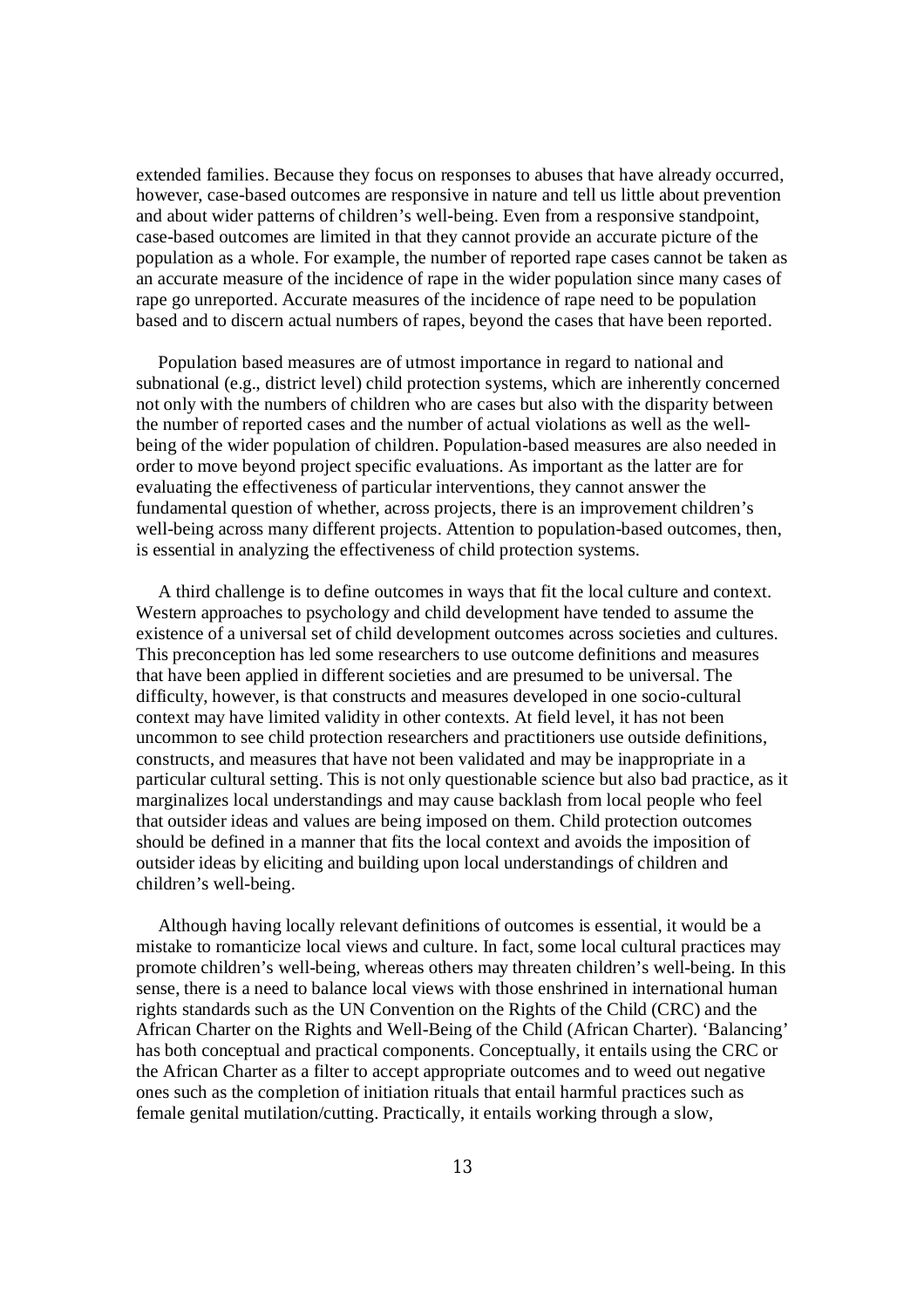respectful process of dialogue and problem-solving that aims to enable the change of social norms from within the community. It also entails an initial focus on the problems that are ripe for change, holding those that are most challenging to change for subsequent work. This approach does not entail compromise on rights based programming but entails working in a different manner. It diverges sharply from the widely used approach wherein outsiders define outcomes in terms of the CRC or the African Charter and then impose them on local people through the use of didactic, top-down approaches. The latter approach marginalizes local views and often causes backlash against ideas that seem alien (Behnam, 2011; Wessells, 2009, 2011). In essence, this balancing approach includes a transformational component that seeks to bring local social norms into alignment with the standards of the CRC and the African Charter through a slow, respectful process of social change.

#### **1.2 Purpose**

 The purpose of this research was to define outcome areas regarding child protection mechanisms and systems that could be used subsequently to guide the construction of outcome indicators and specific outcome measures. The outcome areas were defined in a manner that meets four criteria: (1) combines risk reduction and well-being elements, (2) are population based, (3) are culturally and contextually relevant, and (4) balance local views with those of international child rights standards. Consistent with a grounded approach, the intent was to have the outcome areas be categories generated by systematic, elicitive discussions with local people, staying very close to the exact terms people used. If people generated 'education' as a well-being outcome area, this was accepted as an outcome area that fit with local values and that local people wanted to achieve in regard to children. It was recognized that additional work would need to be done to sharpen the definition of outcomes (e.g., by defining indicators) and to develop systematic measures of the outcomes. In fact, the outcome areas were subsequently used to develop population-based measures of the outcomes for children that will be used in future phases of the research and that could help to measure the effectiveness of child protection systems at sub-national and national levels in Sierra Leone.

 This outcomes definition research is part of an inter-agency, grounded learning initiative that aims to strengthen child protection practice in the global child protection sector through research in Sierra Leone and Kenya. As outlined in the box on the following page, the key components of the learning initiative in each country are to (1) document existing community-based child protection mechanisms (CBCPMs) in multiple areas and their linkages with the national child protection system, (2) define population based outcome areas, indicators, and measures for gauging the effectiveness of the subnational and national protection systems, (4) feed the findings back to communities, governments, and agency partners in each country as a means of stimulating reflection and action on strengthening child protection system, (3) systematically test the effectiveness of community owned interventions to strengthen the linkages between CBCPMs and formal, government led aspects of the national child CBCPMs, and (5) use what is learned to strengthen child protection practice at national, regional, and global levels.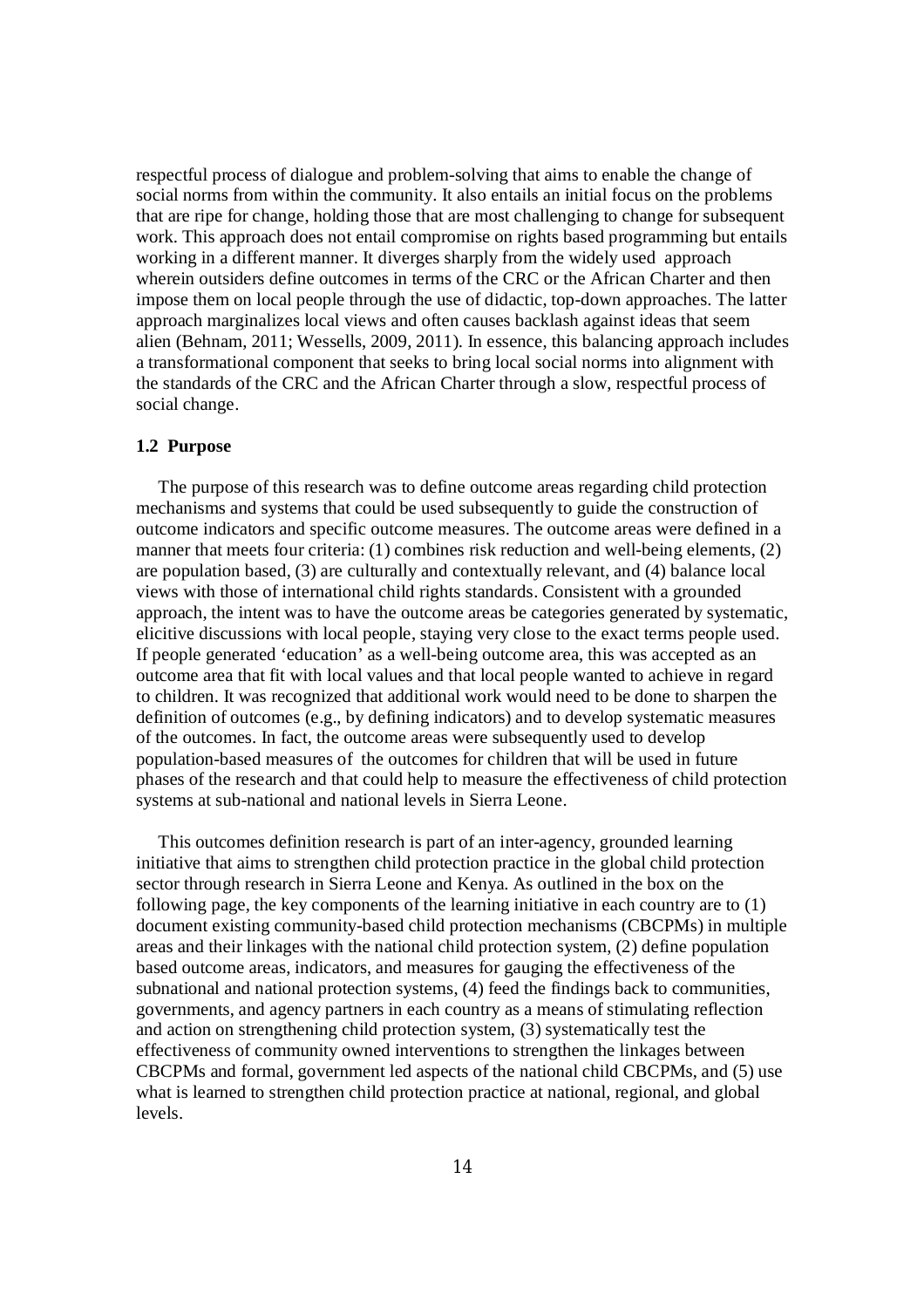The research is part of a wider interagency learning initiative, which also includes the development of a community of practice (see Annex 1). The initiative is funded with generous support from the Oak Foundation, USAID, UNICEF, Save the Children, and World Vision. The initiative is implemented through strong interagency partnerships and overseen by a global reference group (Annex 2). Save the Children serves as coordinator for the initiative and chair of the global reference group, and the Columbia Group for Children in Adversity serves as the technical lead for the research.

#### *The Action Research Design*

 The overall research design involves distinct phases of work in each of the three countries, over multiple years.

*Learning About Existing Community Mechanisms.* This phase aims to identify and learn about the functioning of existing community-based mechanisms using a rapid ethnographic approach and grounded learning orientation.

*Definition of Child Protection and Well-being Outcome Areas.* This phase, which is the subject of the current report, aims to define population-based positive outcome areas in regard to efforts to protect children. It blends local and outside understandings using a mixture of methods such as free-listing by random samples of children and adults, in depth interviews, and application of international instruments. The outcome areas defined will guide the construction of indicators and measures pertaining to children's risks and well-being. The effectiveness of CBCPMs and of formal protection mechanisms can be tracked over time by ongoing measurement of outcomes.

*Action Research to Strengthen Community-based Mechanisms.* Using participatory methodology, this phase will test the efficacy of small community-chosen interventions to strengthen CBCPMs by building more systematic, effective linkages with the national child protection system. It involves random selection of comparable communities to receive either immediate intervention or delayed intervention. Rigorous baseline measures of child protection and well-being will be collected, followed by ongoing monitoring and repeated outcomes measurement at 12 and 24 months.

*Feeding Back and Influencing.* Because the research is action oriented, this ongoing phase will use the information learned to strengthen child protection at multiple levels such as chiefdom level, district level, and national level. Information from the study will be disseminated at several key points to local child protection leaders, who will be invited to reflect and act on the findings. It will also involve influencing and advocacy activities with global, regional and national agencies and groups to take the lessons learned on board.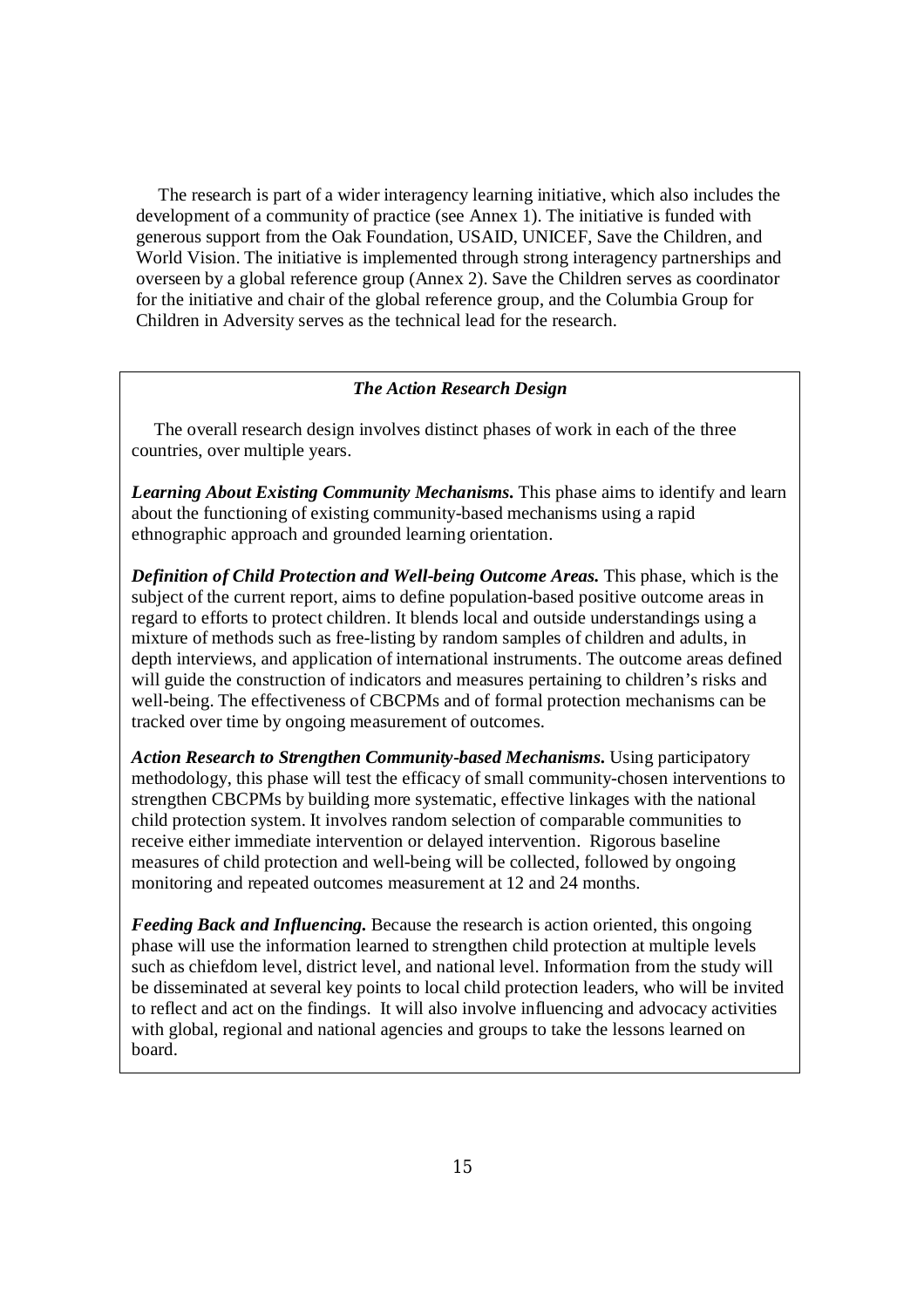# **2. METHOD**

 A mixture of rapid ethnographic and free listing methods were used to define child protection outcome areas in a systematic, contextualized manner. Both methods are well suited to learning about local understandings of risks to children and children's wellbeing because they combine elicitive, open-ended interviews that bring forward participants' own categories and understandings while avoiding the imposition of predefined child protection categories such as those used by international child protection workers.

 Two sub-studies were conducted for purposes of defining risk reduction and wellbeing outcome areas, respectively. Because these involved different methods and phases of work, they are presented separately below.

#### **2.1 Sub-Study One: Rapid Ethnography and Risk Reduction Outcome Areas**

As detailed in a previous report, $\frac{7}{1}$  rapid ethnographic methods were used in the period January-April, 2011 to learn about the key child protection risks and responses to them as seen by local people in Bombali and Moyamba Districts. These districts were selected because they were deemed to be representative of different areas of Sierra Leone and they reflected its ethnic, linguistic, and regional diversity.

 **Research Sites.** To meet the requirements of the quasi-experimental design of the action phase of the research, the research focused in each district on two similar, nonadjacent chiefdoms that contained three similar pairs of rural villages. Rural sites were of interest in part because Sierra Leone is a predominantly rural society in which agriculture is the dominant means of livelihood. Tables 1 and 2 show the research sites in Bombali and Moyamba Districts, respectively.

#### **Table 1. Research sites in Bombali District.**

| Liebiesaygahun Chiefdom | Magbiamba N'dohahun Chiefdom |
|-------------------------|------------------------------|
| Mashebra                | Pelewala                     |
| Sendugu                 | Robanka                      |
| Simbaya                 | Hunduwa                      |
|                         |                              |

#### **Table 2. Research sites in Moyamba District.**

| <b>Kombura Chiefdom</b> | <b>Upper Banta Chiefdom</b> |
|-------------------------|-----------------------------|
| Gondama                 | Gondoma                     |
| Levuma                  | Mongerewo                   |
| Senehun                 | Morgongbay                  |
|                         |                             |

 $\overline{a}$  $7$  Wessells (2011).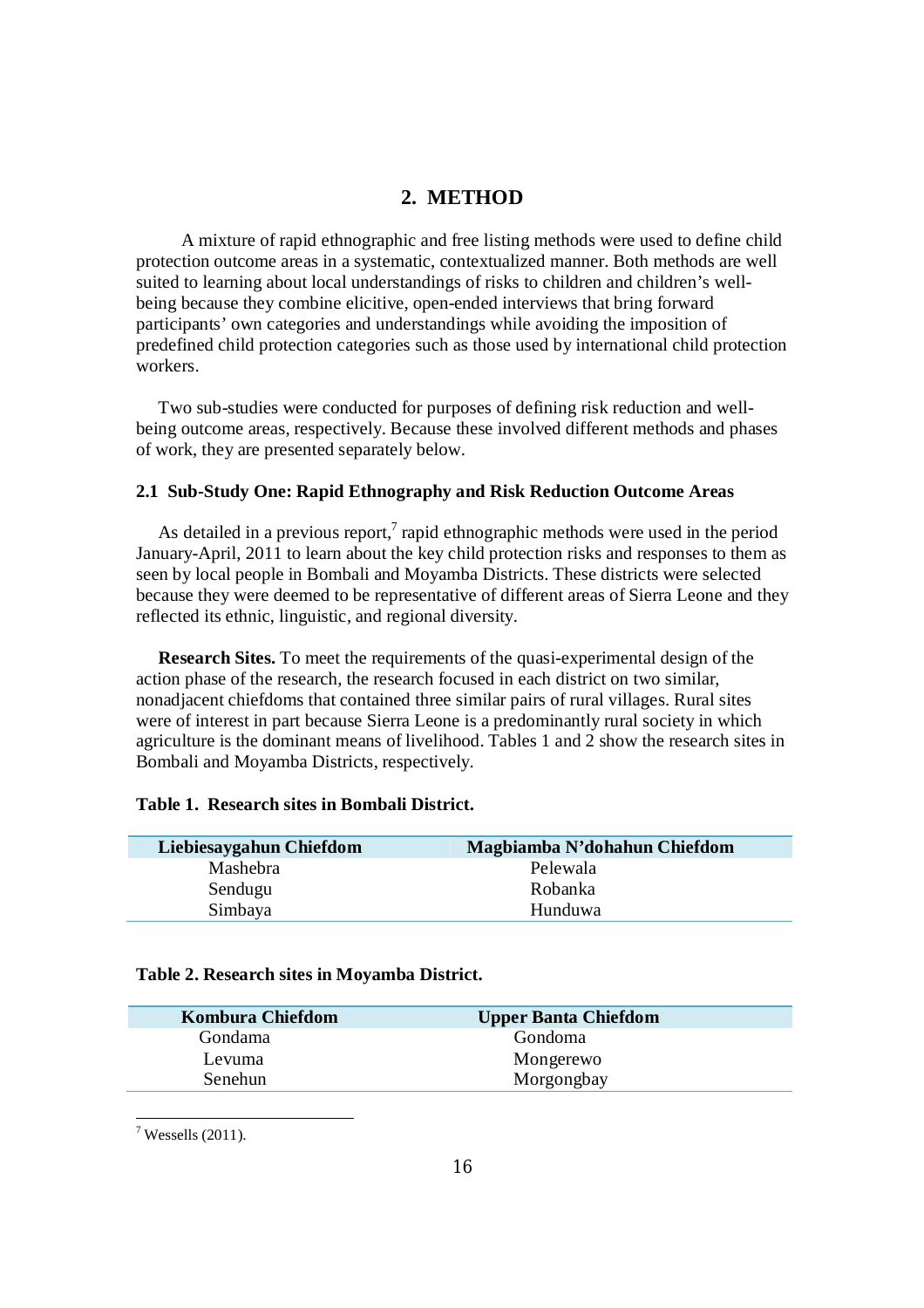**Rapid ethnographic methods.** One of the key questions that the research aimed to answer was "What are the main protection risks or sources of harm to children?" as seen through local people's eyes. Although numerous methods below addressed this question, it was prioritized in group discussions, which asked participants to identify and rank various risks. Overall, the rapid ethnographic methods included the following:

*Participant observation:* The field researchers lived in their respective research sites approximately six days a week, typically over a period of two weeks. Visiting schools, sharing meals, and accompanying people to their farms, they made first-hand observations of children in the context of family, peers, school, work, religious practice, and community life.

*In-depth interviews:* The field researchers conducted one-on-one interviews of approximately one hour duration in the local languages with diverse young people (13-18 years) and adults. The interviews aimed to probe the questions outlined above, yet were conducted in a contextual, flexible manner that took into account the participant's gender, their situation and social position, and their interests and willingness to discuss particular topics. The interviews were open-ended in that they were not strictly scripted, and the researchers had been trained to ask probing questions and to follow the interests of the participants.

*Timelines:* Timelines were used to learn about how participants viewed the normal child development process and to identify key developmental milestones (e.g., naming, going to school, initiation) and what marks the transition from childhood to adulthood. To learn about children's roles and responsibilities at different stages of development, questions were asked about the typical activities and responsibilities of children at different ages and the typical progression of development of children over time. On average, timelines took 40-60 minutes.

*Group Discussions:* Group discussions were researcher-facilitated discussions with 7-10 participants over a period of approximately 90 minutes. In the first part of the discussion, participants identified the things that harm children (other than poverty and health problems) and then ranked them, identifying the three that were most serious.<sup>8</sup> In the second part, the researchers asked questions that identified the two most typical pathways

<u>.</u>

<sup>&</sup>lt;sup>8</sup> By asking 'which harm was most serious' or 'which harm was next most serious,' the researchers intended to identify which of the harms were of greatest concern to the participants or caused them to worry the most. This phrasing, which was guided by systematic discussion with national researchers and local participants, deliberately reflected a mixture of perceptions regarding the frequency and magnitude of particular harms since this mixture provided the best indication of which harms were of greatest concern on an ongoing basis. In piloting, the researchers had observed that attempts to ask separately about which harms were most frequent and which ones were most severe or damaging did not reveal which harms were of greatest concern. For example, harms that reportedly occurred frequently (e.g., child beating) were often deemed by local people not to be of great concern since the harms were relatively minor in magnitude. Similarly, high magnitude harms such as child rape were not a source of great, ongoing concern since local people saw them as rare occurrences.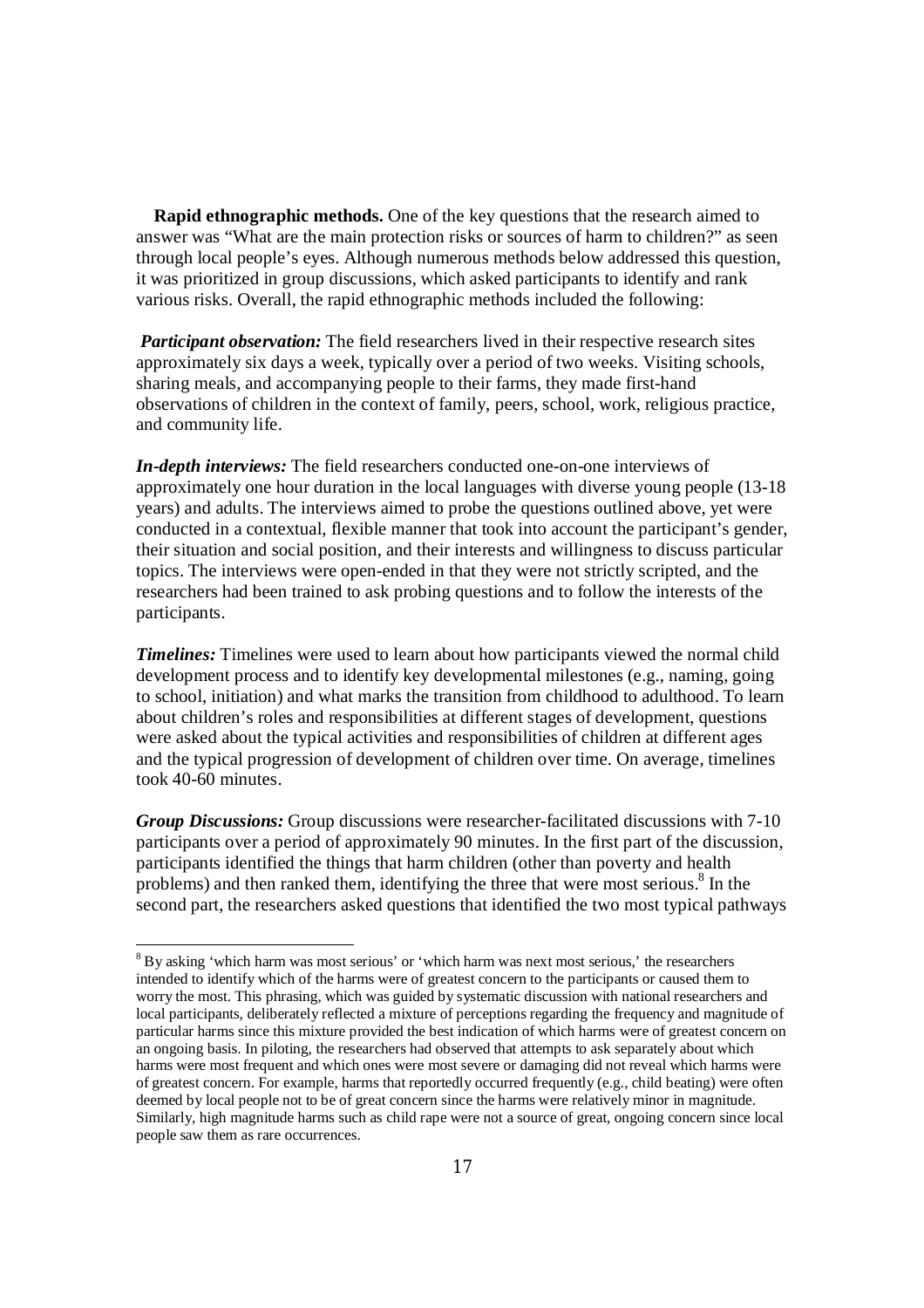and mechanisms of response to each of the top two child protection issues in regard to a hypothetical child. Questions included what happens when threat X arises or to whom do children typically go, who responds, what are the various steps in the support or redress process, who takes the decisions, what are the outcomes, and how satisfied are different sub-groups (e.g., parents, girls) with the outcomes. The discussion participants came from a pre-defined sub-group such as teenage girls, teenage boys, women, and men. Within each subgroup, participants were selected with an eye toward capturing diversity of, for example, socio-economic status and ability status.

*Body Mappings:* To engage young children and learn about their perspectives, the researchers conducted body mappings (typically for 30-45 minutes) with small groups of children 5-13 years of age. In this method, a child lay on a large sheet of paper while other children used crayons to trace an outline of his or her body. Having colored in the drawn figure and named it, the children were asked questions such as "What do the eyes see that they like?" and "What do the eyes see that they don't like?" Similar questions were asked regarding ears, mouth, hands, and so on. Care was taken not to probe what the children say since the intent was to avoid exploring the child's own, possibly painful experiences. Also, talking in depth with young children requires specialized skills and very keen ethical sensitivities, the development of which requires more than a two-week workshop.

*Key Informant Interviews:* In villages, in depth interviews were conducted with Chiefs and child protection workers (e.g., Child Welfare Committee members, NGO workers, social workers) in order to learn about their views of child protection threats in their villages; the various mechanisms (e.g., traditional or indigenous mechanisms, Child Welfare Committees, NGO facilitated mechanisms; government mechanisms) that may or may not be present in their villages; and the linkages of community mechanisms with the national child protection system.

A brief description of the use of these methods follows, though readers are encouraged to consult the full report of the rapid ethnographic phase for a complete description.

 Preparation for the research included meetings with Paramount Chiefs and appropriate Section Chiefs and Village Chiefs, as well as District Council Members and Social Workers, to demonstrate respect, explain the purpose of the research, and gain support for the research activities. Consistently, people were supportive of the research, and local leaders commented on how unusual it was for researchers to want to learn about local people's understandings and efforts to protect children. Prior to the data collection, a twoweek workshop was conducted by lead national researchers and international researchers to prepare the research team to collect data and to field test and finalize the various tools.

 The research was conducted by a team of eight Sierra Leonean researchers, who spoke the appropriate local languages. In each district, a team leader oversaw the work of three researchers who each lived in a particular village for a period of approximately two weeks. During the first week, the emphasis was on group discussions, participant observation, timelines, and body mapping, whereas in the second week, greater emphasis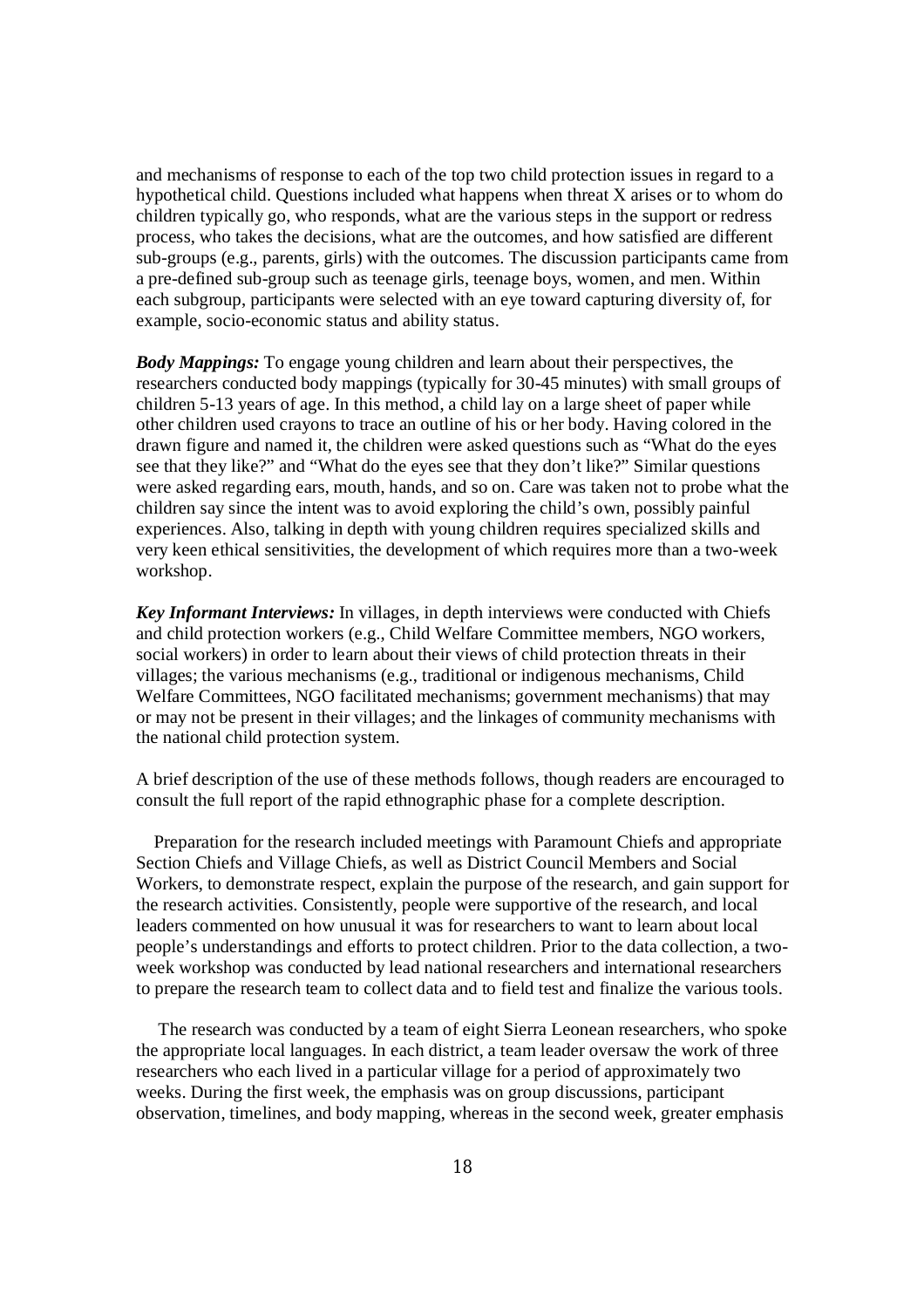was placed on in-depth interviews. This approach facilitated the development of trust since it enabled villagers to get to know the researchers before the in-depth interviews had begun. Because it engaged large numbers of people early on, it helped to prevent suspicions that particular people were being targeted and that others were being left out. Typically, in a village there were three group discussions, 15 in-depth interviews, 8-10 timelines, and 4 or more body mappings. In these activities, the researchers kept near verbatim records, and they were instructed to use in their reports the terms and idioms that local participants. For example, if participants spoke of 'heavy labor' as a harm to children, the researchers were asked to record the term 'heavy labor' rather than inserting an international term such as 'child labor.' As the researchers worked, they were visited frequently by their respective team leader, who checked the quality of the data and provided mentoring and suggestions for improvement.

 **Participants.** The participants were people from the 12 villages identified above. A systematic effort was made to include people who are positioned differently with the communities. Instead of using convenience samples, the field researchers observed who lived on the margins of the community and reached out to people who were exceptionally poor even by Sierra Leone standards. The researchers made a deliberate effort to include both adults, who often comprised the child protection mechanisms, and children, who are agents of their own protection as well as beneficiaries of protection mechanisms. Special attention was given to working with women and well as men and with girls as well as boys since many of the protection risks and mechanisms have important gender components.

 **Ethics.** The researchers were bound by Save the Children's Child Safeguarding Policy as adapted for purposes of this research, and ethical issues were discussed at length during the preparatory workshop. Informed consent was obtained from all participants using verbal methods that were appropriate in areas that had low levels of literacy. To protect confidentiality, names or other identifiers were not included as part of the research records. For purposes of enabling trust and minimizing stress, general questions about risks or harms to children and other questions were asked. No one was asked about the risks to particular individuals or to their own children. Care was taken to avoid raising expectations, as the research was framed as an effort to learn about how local people understand and protect children. To avoid association with particular NGOs, which might have been seen as venues for delivering aid, the researchers presented themselves as part of the Columbia Group for Children in Adversity. Throughout the research, the team leaders cultivated ethical awareness and encouraged a stance of critical self-reflection.

 **Analysis.** Working with the Lead National Researcher and the Moyamba Team Leader, two international researchers (Kostelny and Wessells) analyzed the data using a grounded methodology.<sup>9</sup> In an intensive process that included 55 person days, the two researchers read and reread the entire data set in a holistic manner until natural categories (e.g., types of child protection risks) and consistent patterns (e.g., pathways of response to particular risks) emerged. It was not assumed that there would be emergent common categories at any particular level (e.g., the district level). Rather, common categories and

 $\overline{a}$ 

 $9$  Charmaz (2004); Strauss & Corbin (1990).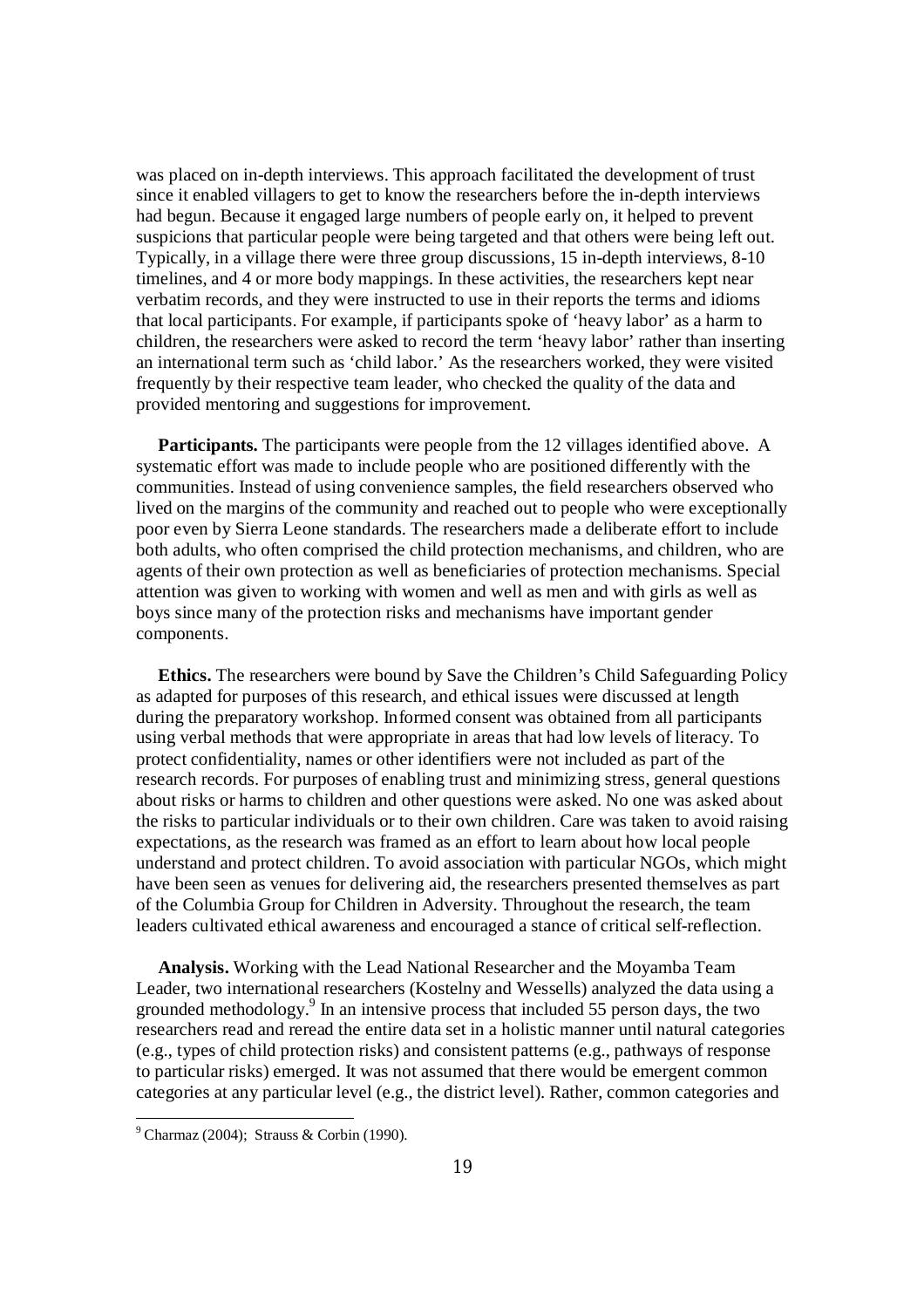patterns were defined inductively, that is, by observing them at whatever levels they appeared. These categories and patterns were checked through discussion among the researchers, and revisions were made as necessary. The analysis sought equally to identify diversity in the categories and patterns of response.

**Limitations.** Since this research was conducted in rural sites only, it is impossible to tell whether similar risks would have been identified in urban sites. Because the research was conducted in only two of 14 districts, one cannot conclude that the results apply throughout the country. The research was also limited in its focus on perceptions. Although this focus was appropriate for learning about people's views, values, and practices, it does not provide information on the actual incidence rate of different risks or harms.

 One of the most significant limitations of the research was its short time frame. Even with the extensions mentioned above, research conducted over a period of several weeks can go only so deep and cannot provide the thick descriptions that would be derived from ethnography conducted over a period of years. It was not possible to document the wider cosmology and practices of the participants, and this made it difficult to achieve the rich, highly contextualized picture that would have emerged from a longer study. In addition, the methodology did not permit the tracking of the actual incidence of the various risks identified. Limitations arose also from the collection of data by field researchers who were not professional ethnographers. The field researchers' ability to learn diverse methods rapidly and to collect rich, useful information under challenging conditions was impressive. Understandably, however, they sometimes missed opportunities to probe on particular issues and also made errors such as inserting their own language (e.g. 'child labor') into the transcripts that were intended to capture the exact words of the participants.

 Language was also an issue in some villages, particularly in the three villages in Bombali where people spoke mostly Loko. In these villages, it was possible to conduct most interviews and discussions in Krio, although a small number of interviews had to be done via translation. The translators were local people with whom the researcher for a particular village had established a relationship of trust. Care was taken to explain the necessity of capturing the participants' exact words and idioms and of avoiding the insertion of one's own terminology or summary interpretations. Nevertheless, some loss of meaning or accuracy is likely in working through translation. Aside from language, it is possible that outside researchers missed subtle nonverbal responses associated with gender dynamics.

#### **2.2 Sub-Study Two: Free Listing and Well-being Outcomes Areas**

 The second sub-study, which was conducted May - July, 2011, focused not on deficits but on well-being outcomes that reflect resilience and are useful in preventive aspects of child protection work. Its strategy was to ask representative samples of people in the participating communities identified above to imagine a boy or girl who is doing well and to identify the things that indicate that the child is doing well. A second facet of the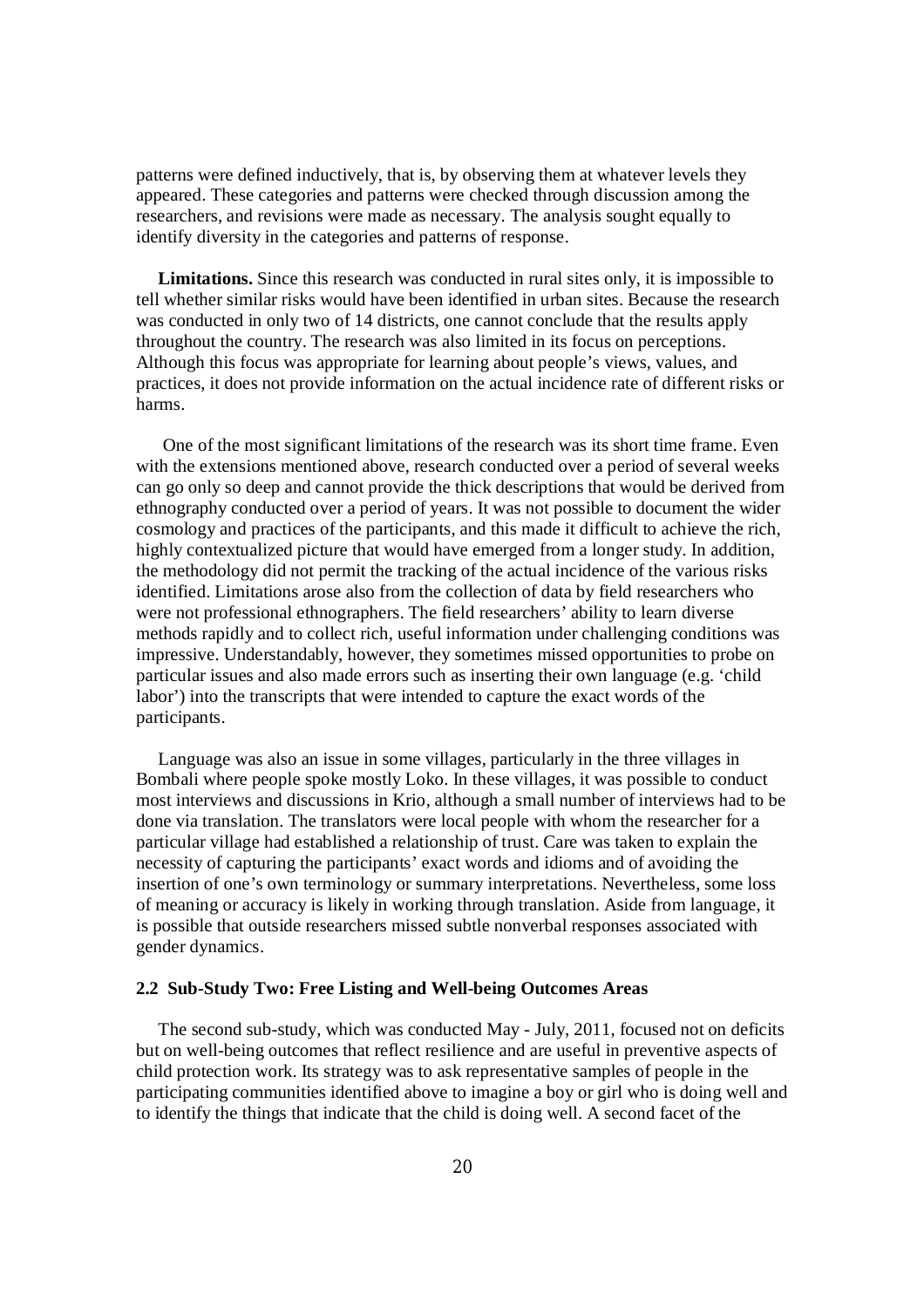strategy was to identify local protective and preventive strategies by asking what had made it possible for a child to do well in life.

**Research Sites.** The research was conducted in the twelve villages identified above.

 **Sampling.** In order to triangulate and cross-validate our findings and also to contrast the perceptions of different subgroups, four sub-populations of interest were defined: adult men, adult women, females aged 13-17 and males aged 13-17. The researchers conducted approximately 50 interviews for each sub-population of interest across each district, providing a total of 409 interviews. This provided fully powered samples for each district, and allowed the team to determine whether there were similarities and differences across districts. The sample characteristics are summarized in Table 3.

|                        | Gender | <b>Total</b> |     |
|------------------------|--------|--------------|-----|
| Age                    | Male   | Female       |     |
| Children (13-17 years) | 84     | 84           | 168 |
| Adults (18 and over)   | 132    | 109          | 241 |
| <b>Total</b>           | 93     | 35           | 409 |

#### **Table 3. The distribution of interviewees by age and gender.**

 For each village, the team employed systematic random sampling in which the sample size was proportionate to the population. Based upon the number of households within the village, a sampling interval was determined. Sampling involved random selection (using a random number sequence) of one of the first houses within the sampling interval. Interviewers then went to every nth house after that house (n representing the sampling interval for a particular village), following the lines of houses through the village, until the village had been fully covered. Researchers repeated this process four times, based on the sub-population being sampled. If no eligible person was available for interview at a selected household, the interviewers noted this and passed to the adjacent house. If no eligible person was present at three consecutive houses, interviewers passed to the next household indicated by the sampling strategy.

 **Interview Protocol.** The brief ethnographic interviewing method was originally developed by Jon Hubbard<sup>10</sup> for use by  $\overline{NGO}$ 's providing psychosocial and mental health interventions. Its aims were to enable workers to (1) gather information quickly and systematically about needs, problems, beliefs and strengths when implementing programs with new populations or communities, and (2) develop culturally relevant indicators for evaluating the effectiveness of psychosocial and mental health interventions. The technique involves using a brief semi-structured interview, framed around a question, to systematically collect information on a specific topic of interest from a community or population. The question should not be leading, that is, it should not incline the participant to respond in a particular manner. The responses (each listed item) collected with the interview become 'data' which can be summarized through a variety of human

 $\overline{a}$  $10$  Hubbard (2008).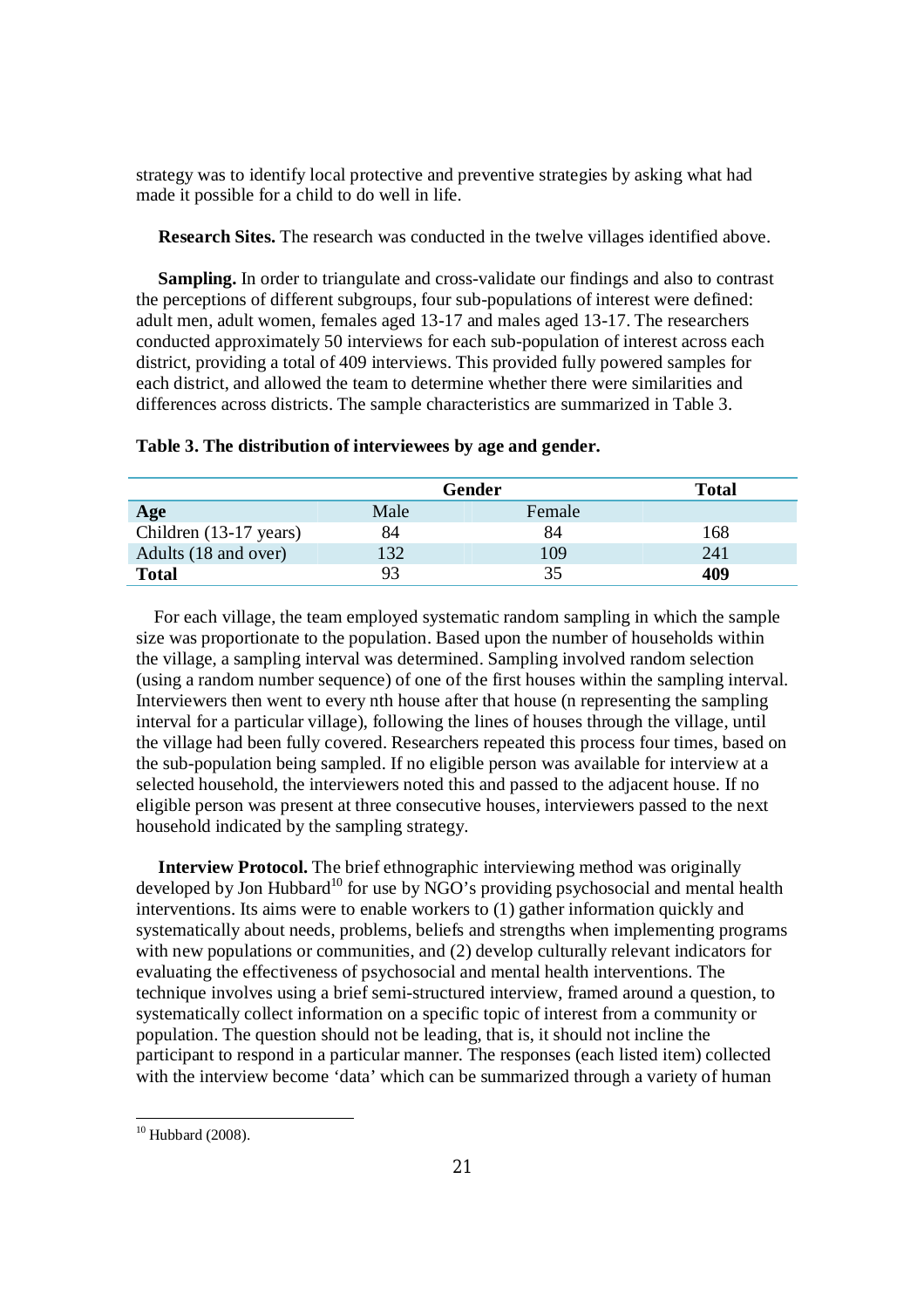and/or statistical means to identify common underlying themes. Since its initial use, the method has frequently been used to collect information on a broad range of communal concerns and forms of resilience.

 In the present research, the interviewer began by asking an individual participant to think of a child who is 'doing well' (see Annex 3). The interviewer clarified that the child did not have to be doing the best in the village but is a child who is doing satisfactorily. Participants were not asked to disclose the name of the person they were thinking about. This helped to avoid problems of confidentiality and also allowed the interviewees to describe more freely the person they had in mind. Once a participant said she had in mind a child who was doing well, she was asked to disclose the gender and approximate age of the child. In a single interview of approximately 45 minutes, participants were asked to provide information on two children from four sub-categories: boys aged 5-12 years; boys aged 13-17 years; girls aged 5-12 years; and girls aged 13-17. Table 4 shows the distribution of data by the age and gender of the imagined child.

|         | Table 4. The distribution of data (listed responses) for imagined children by age and |  |  |
|---------|---------------------------------------------------------------------------------------|--|--|
| gender. |                                                                                       |  |  |

|                        | Gender | <b>Total</b> |      |
|------------------------|--------|--------------|------|
| Age                    | Male   | Female       |      |
| $5-12$ years           | 846    | 828          | 1674 |
| $13-17$ years          | 682    | 716          | 1398 |
| Total no. of responses | 1528   | 1544         | 3072 |

 Once the interviewer had recorded the age and gender of the child in question, he or she asked '*How can you tell that this child is doing well?'* Information was recorded verbatim on data collection forms, and interviewers probed for additional ways the respondent knew a child was doing well until at least four responses had been given. Researchers frequently probed for additional details on each of the responses to make sure that they had a clear understanding of the indicators of well being that the participant was conveying. For example, if a participant said "she does domestic work," the interviewer would probe for a more specific response such as "she takes pride in her home and keeps it very clean by sweeping and washing every day." Frequently asked probing questions included "Please tell me what X [e.g., domestic work] means or involves" or "Please tell me why X [e.g., domestic work] is important."

 In some cases, the answers to probing questions led the researchers to revise their naming of an item. For example, if a participant suggested initially that a young girl is well if 'she is serious' and the probing questions then revealed that seriousness meant being serious in school, doing one's homework for school, and learning well in school, then the item was amended for purposes of accuracy to 'she is serious in school.' When such amendments were made, however, the researchers asked the participants whether the amendment was acceptable. Also, the researchers avoided inserting their own words and used the participant's words.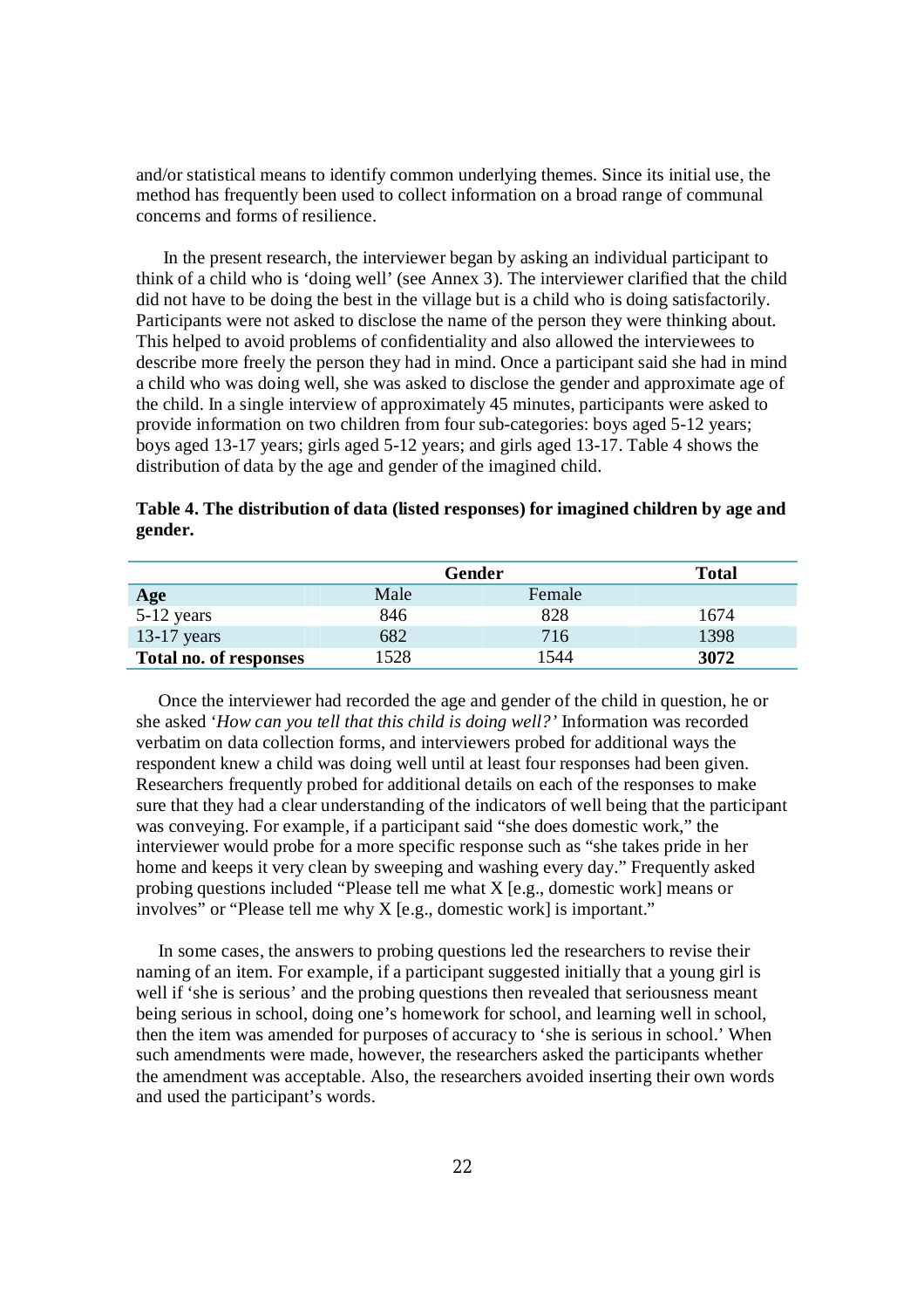After the participant had offered four clear responses regarding a particular child, the interviewer would ask the participant to select which of the four indicators of well being was the most important, and the interviewer recorded this information on the data collection form. At the end of the exercise, the interviewer also asked the participant 'Why do you think some children do well but not others?" as a means of learning about coping strategies and communal practices that enabled prevention and protection. Again, the interviewers recorded the responses verbatim on the data collection forms.

 **Research team.** The Sierra Leonean research team consisted of the Lead National Researcher, Dora King, who also served as the Bombali Team Leader; the Moyamba Team Leader, David Lamin; and five local researchers who spoke the local languages and understood the local context. Gender balance was an important consideration in the research design and the construction of the research team since gender mismatches and power imbalances between the interviewer and the interviewees could have been a source of bias. Of the total of seven researchers, three were female.

 Due to some of the language challenges encountered in the ethnographic phase of the research, additional national researchers were sought out to meet the language needs of the data collection in Bombali District during this second phase of work. The fact that several team members had been involved in the earlier phase of the research helped to build trust with community people and mean that some researchers had already had received extensive training in child protection research methodologies.

 Following training, the researchers divided into two smaller teams based on their language skills in order to simultaneously collect data in each of the districts. The Bombali Team Leader and the Moyamba Team Leader, respectively, oversaw the two teams' work. These Team Leaders monitored data collection, supported sampling procedures, ensured adherence to the ethical protocol, and made quality assurance checks of the data at the end of each day. International researchers from the Columbia Group for Children in Adversity provided training on the methodology, oversaw the pilot phase of the data collection, devised the sampling strategy, trained sorters in the data analysis process, and were available as stand-by support for the teams for any problems encountered during data collection.

**Training.** A four-day workshop was conducted in Moyamba, May 11<sup>th</sup>-14<sup>th</sup>, 2011, for purposes of training the research team on the brief ethnographic interview methodology. The Columbia Group for Children in Adversity led the training, which was supported by the two Team Leaders. The workshop provided an overview of the wider action research, and it situated the purpose and scope of the current phase of research within the overall process. Next, the workshop introduced the methodology and its use in other settings, and reviewed the draft research instruments and protocol. Following this session, the team engaged in extensive discussion of the framing of the main question of interest (designed to elicit understandings of child well-being in the Sierra Leonean context), and the most appropriate wording to use in Mende, Temne, Krio, and Loko in order to enable participants to understand the question clearly and elicit rich responses. Sub-groups who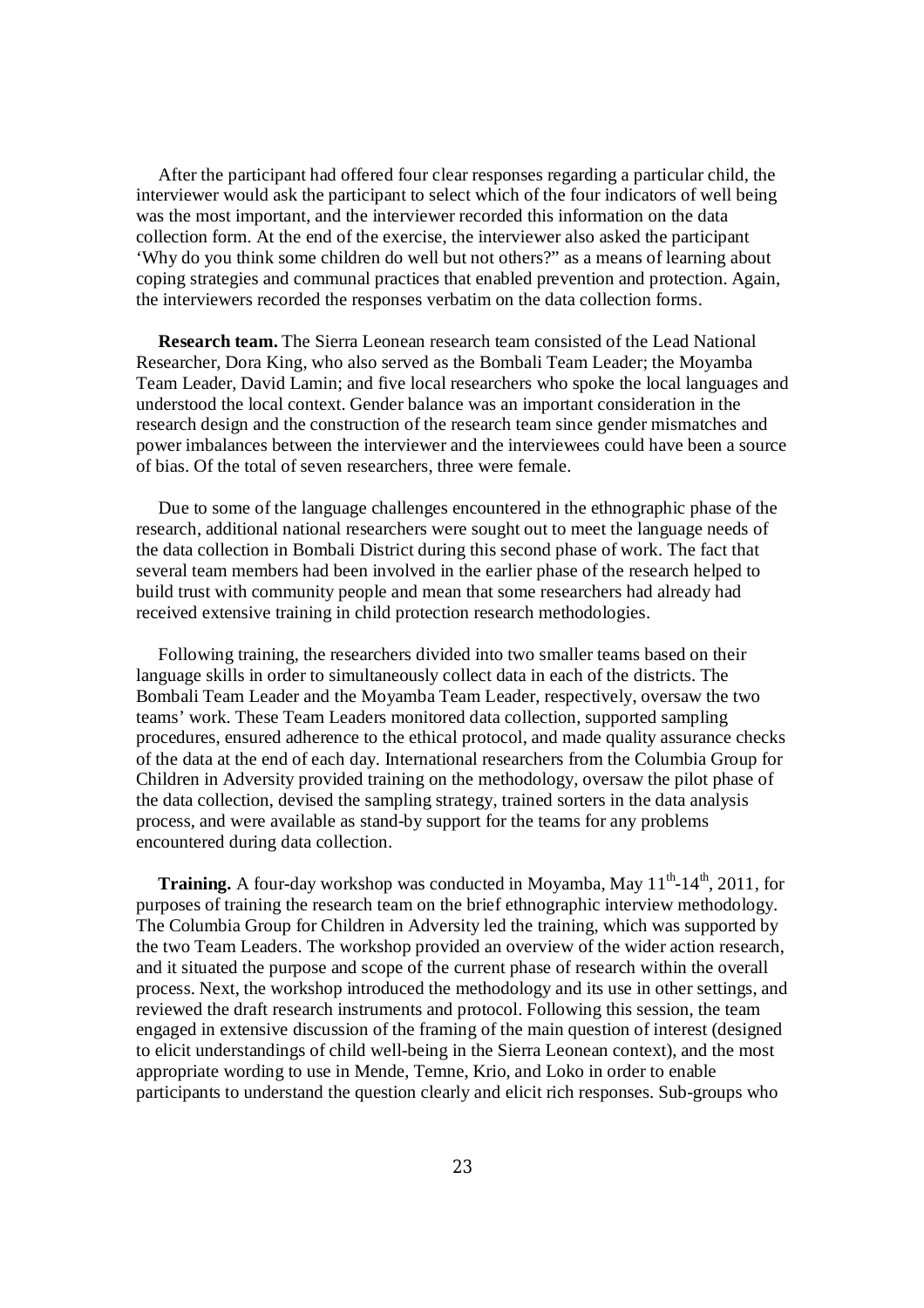were fluent in a particular language decided how to ask the question clearly and translated the interview protocol into that language.

 The workshop made extensive use of role plays, group problem-solving discussions, and reflections on possible ethical dilemmas that might arise during the fieldwork. The lead researchers and the research team collectively reviewed the process of informed consent, identified strategies for ensuring adherence to the ethical principles, and planned for effective, ethical data management and record keeping. Extensive time was spent on field testing wherein the researchers traveled to a nearby village and practiced the sampling process by mapping out a village, determining the sampling interval, and identifying which houses to approach, just as they would have done in the subsequent collection of the actual data. This field testing also provided valuable checks on the appropriateness of the question and the interview protocol.

 By the end of the training, the researchers understood the purpose, phases, and methodology of the outcomes research, how the data would be analyzed, and their own roles and responsibilities. They demonstrated appropriate skill in using the tools and in recording quality data, and also showed awareness of the gender dynamics and ethical issues associated with this research and ability to make sound decisions in regard to these issues.

 **Data Collection, Recording, and Review.** Upon completion of an interview concerning two different children, each researcher was responsible for transcribing four responses (e.g., 'she goes to school') about well being for each child. Each response was transcribed onto the front of a single note card together with details such as the age and gender of the child under discussion and the age and gender of the participant. Thus for each child discussed in an interview there were four cards. Additional descriptive details provided by the participants were transcribed onto the back of each card. Each characteristic or reason for well being thus became its own piece of data. Those statements selected as the most important were indicated with a star in the corner of the note card. Because each interview discussed two different children, there were eight cards for each interview.

 Interviewers typically conducted 4-7 interviews per day. In both Moyamba and Bombali, the Team Leaders monitored the work of each field researcher by regular direct observation and review of his or her cards. In a small number of cases, the Team Leader's review indicated a problem had occurred in the data collection, and in one village, some of the data that had been collected were lost. In these cases, the data collection process was repeated until appropriate levels of data quality had been attained. The data were organized, entered, and cleaned by a Columbia University research assistant, who frequently reviewed the data with the lead researchers and the national team as an additional quality assurance check.

 **Ethics.** The same research ethics checks and processes that had been employed in substudy one were used in the present sub-study.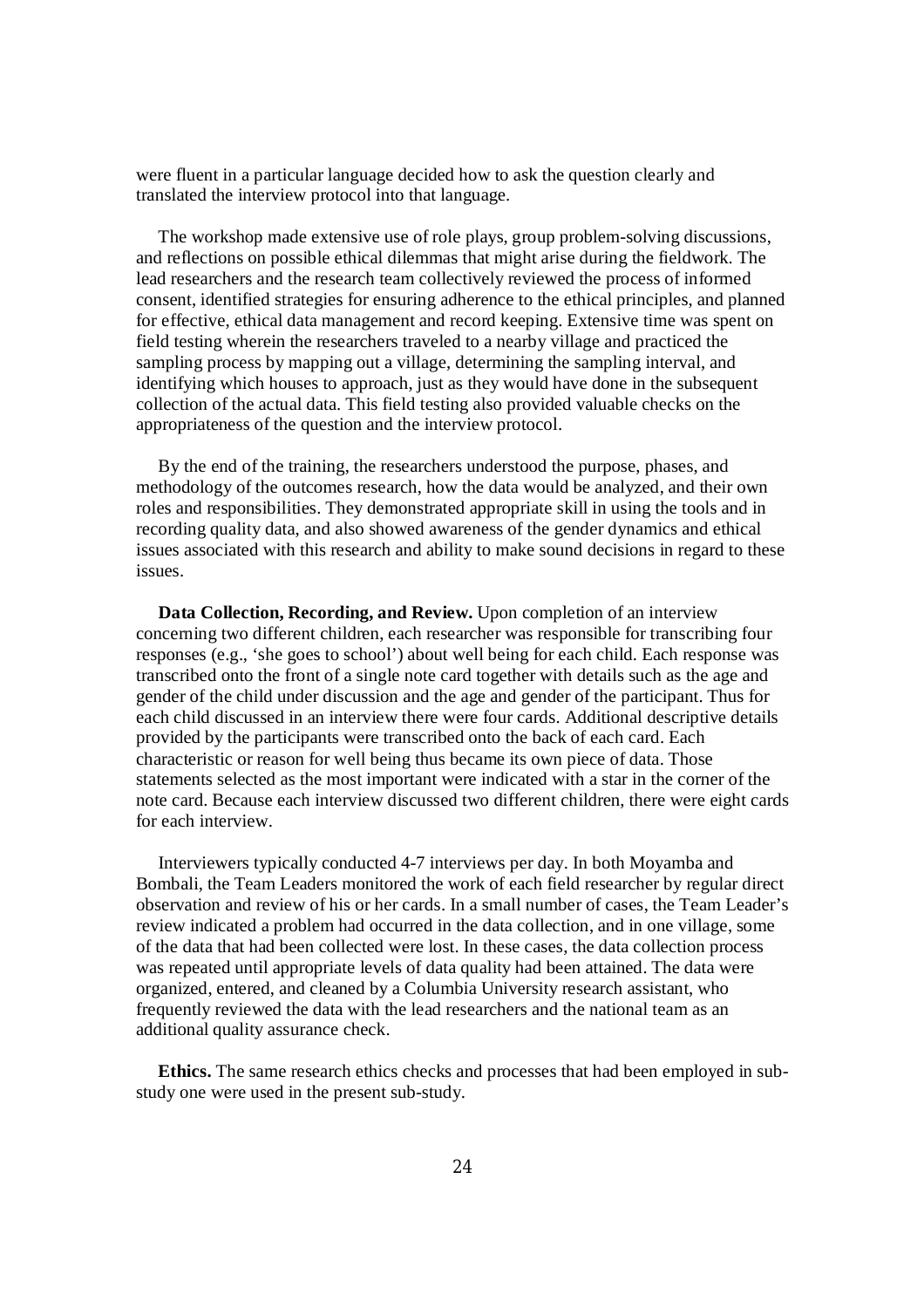**Data Analysis.** Once the responses had been transcribed, examined and cleaned, they were ready to be organized into meaningful groups that reflected common themes or dimensions using a simple but robust sorting process. Three individuals – the two Team Leaders and the Columbia University research assistant – completed their own separate sorting exercise to decide which cards should be grouped together. In sorting the cards, each sorter divided the cards on an inductive basis into natural groupings or categories such as 'education.' The three sorters then reviewed together their individual sorting and discussed areas of consensus and disagreement. While this process was time consuming, it offered some important advantages. The team was able to compare the piles or categories of items created by different individuals to see whether common categories or domains emerged. This served to assess the reliability of the compiled data.

 Following discussion and review of the separate sortings, the three sorters completed a final sort of the responses together resulting in a consensus that was informed by their experiences with the data during the initial individual sorting. Category enumeration and frequency counts were then used to summarize the results. Separate group sorting and frequency analyses were completed for each chiefdom in order to capture the nuances of the items pertaining to particular chiefdoms and enable comparisons across the different chiefdoms. Similarly, separate sorting were made for different sub-groups of imagined children in order to examine, for example, whether girls aged 5-12 had different indicators of well being than did boys aged 5-12.

 The data on preventive factors was analyzed separately by a single analyst (M. Wessells) due to limits on time and funding. Following a grounded analysis approach, the data were read and re-read until natural categories emerged. Items were assigned to those categories whenever they seemed to fit. Otherwise, they were left on their own. The main emphasis was on discerning the dominant categories and any variations within them.

 **Limitations.** This sub-study entailed the use of single, brief interviews to identify people's indices or indicators of children's well-being. As such, it did not achieve the depth of understanding on child well-being outcomes that might have been attained through a much longer study, although the method was used in tandem with an ethnographic process that provided rich data and a context for understanding what participants said. The data were also limited by variations in the expertise and patience of the interviewers. In a small number of cases where the interview seemed rushed or the data seemed incomplete or inaccurate, interviews were redone in order to maintain a reasonable standard of data quality.

 Although the study used random sampling, which likely included children from different socio-economic backgrounds and some of the mostly highly vulnerable children, the study was not designed to disaggregate data by socioeconomic status or level of vulnerability. Because the study focused on rural communities in two districts, it did not examine a representative national sample. It did not collect data from urban areas such as Freetown (the capital city), where nearly one third of Sierra Leoneans live. Also, it did not use statistical methods of checking inter-rater reliability, although it did achieve high levels of inter-rater consistency by means of a group discussion and consensus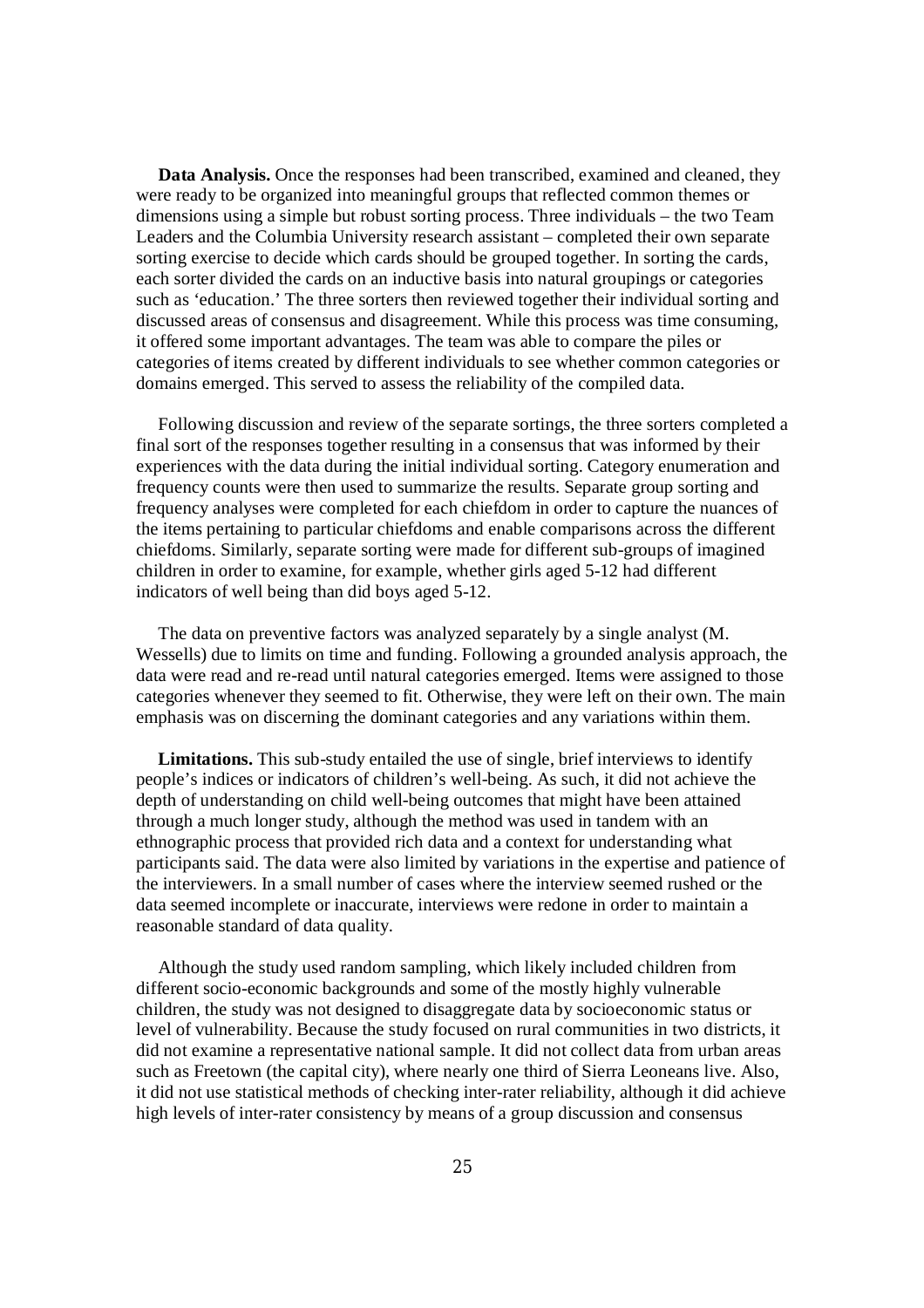approach. However, the analysis of the preventive factors was limited by having only a single analyst.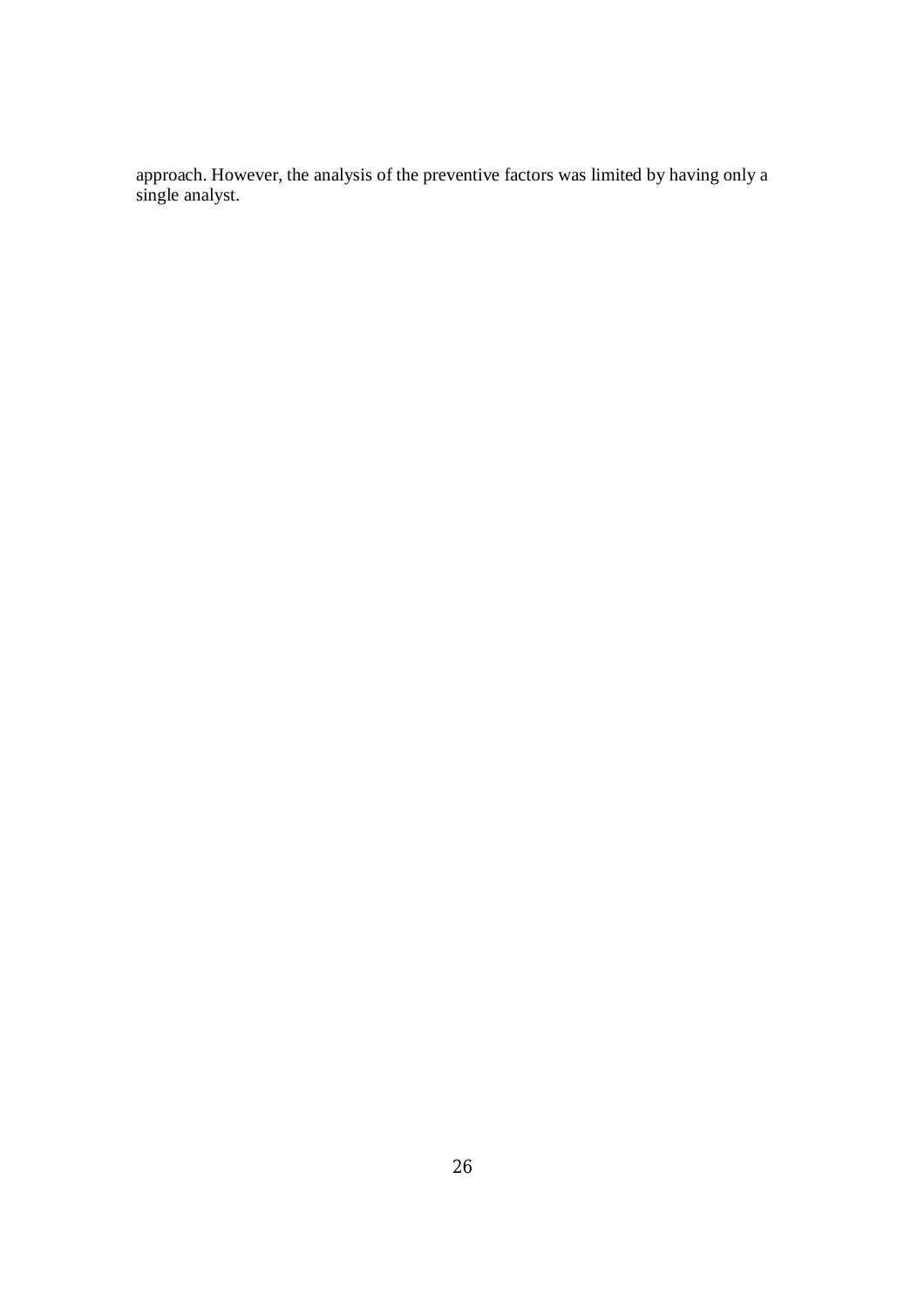## **3. RESULTS**

## **3.1 Risk Reduction Outcome Areas**

 $\overline{a}$ 

 The four main child protection risks, which local people referred to as the 'most serious harms to children,' were: teenage pregnancy, out of school children, heavy labor, and maltreatment of children who are not living with their biological parents. Since local people saw these as harms in themselves that are important to reduce in order to protect children, they are referred to here as risk reduction outcome areas. Each of these is described briefly below, and additional details on the meanings of the local terms and the key findings may be obtained from the full report on the rapid ethnographic work.

 **Teenage pregnancy.** Teenage pregnancy was a widespread, variegated problem that reflected a mixture of consensual sex, and sexual exploitation $11$  and abuse. Consensual sex usually involved relations with boyfriends, many of whom were classmates of similar age or a few years older. Adults viewed teenage pregnancy that resulted from consensual sex as a problem only when it occurred out of wedlock, yet most girls (and boys) did not regard pregnancy out of wedlock as a problem. Pregnancies out of wedlock also occurred through exploitative sex with older men. Such sex was not uncommon and was associated with material benefits such as obtaining nice clothing or getting one's school fees paid. Sexual abuse occurred in several ways, one of which involved mothers 'sending' their daughters for purposes of material gain, often with a promise of marriage, to men who then 'virginated' (raped) them.

 **Out of School Children.** The participant observation indicated that significant numbers of young people who were of school going age were out of school. Local people saw this as problematic since families expected their children to participate in school as a means of improving their ability to help their families and lift them out of poverty. Also, being out of school put children at increased risk of teenage pregnancy, associating with negative peer influences, and related problems.

 Both children and adults said that many children did not attend school because the schools were located too far away and children did not like having to walk long distances, in some cases five or more miles, to get to school. Many children did not attend school because their parents could not afford to pay school fees and other school related costs. Also, some families required their children to work on their farms rather than go to school. Many children dropped out of school because they engaged in heavy work and were too tired, sick or otherwise unable to go to school. Similarly, children in Moyamba were often sent to live with uncles and others who elected not to send the children to school, making them work instead. Many girls dropped out of school after they had

<sup>&</sup>lt;sup>11</sup> Local people did not use the term 'sexual exploitation' but talked frequently about how girls engaged in sex in exchange for material benefits or money. Because such exchanges were exploitative and based on unequal power relations, it seems appropriate to speak of sexual exploitation. It is important to note, however, that the girls themselves typically viewed the exchanges as a means to an end rather than as exploitative.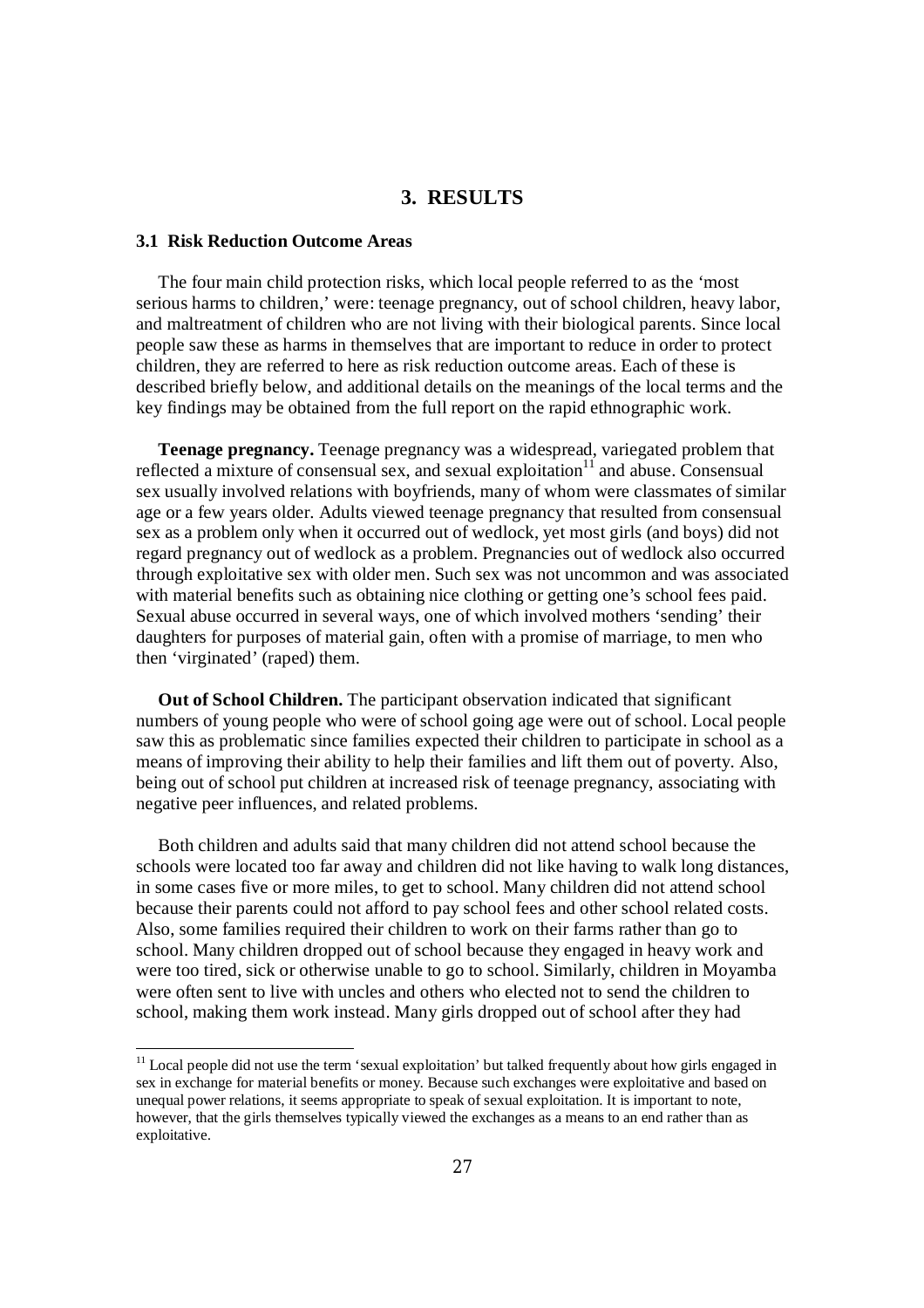become pregnant, which happened frequently following initiation into the secret society (Bondo Society).

 Other factors that led children to being out of school included maltreatment at school, for example, through beating by teachers, and being subjected to teasing and discrimination. Widespread polygamy also played a role, as mothers typically sent their biological daughters to school, whereas they were likely send other daughters of the same husband who lived in their compound to work rather than to school. Some adults believed that children were out of school because they engaged in bad behavior such as gambling. When leaving school was due to children's own decisions, adults tended to attribute such decisions to the children not having developed proper values or behavior, describing them as "stubborn and "not serious." In contrast, children pointed out the significant hardships and stresses that they and other children encounter each day.

 **Maltreatment of Children Who Were Not Living with Their Biological Parents.** Although this issue was of significant concern in both districts, it was of greater concern in Moyamba, where significant numbers of children lived not with their biological parents but with uncles, aunts, or other extended family members. If both parents had died, for example, the children were taken in by extended family members of the parents, typically the father's. Also, because most rural communities had no secondary school, teenagers who wanted to continue their education typically had to migrate to a chiefdom headquarters town or a larger town of some other kind. There, they lived either with extended family or with people not from the same biological family who promised to enable the young person to go to school. Discrimination in such situations was quite common, and the 'new' children in the household were expected to do extra work. Often, such children were subjected to maltreatment such as food deprivation and beatings, and they frequently lacked access to the education.

 **Heavy work.** Heavy work, which was an issue primarily for boys, frequently consisted of demanding and unpaid tasks such as cleaning the land for their families in preparation for planting. Although some children who engaged in heavy work viewed it as a contribution to their family, participation in heavy work was associated with a variety of problems. For example, older children were often sent to live with relatives in another town as a means of gaining access to either a junior or senior secondary school. Extended family members typically expected children to work in exchange for food and housing while they attended school. However, some extended family members provided them with neither food nor access to school and only demanded that they work. Engagement in heavy work was identified as one of the leading causes of children either not being able to learn or being out of school altogether.

 Children and adults often held different views of what constituted heavy work. Boys and girls as young as six years of age often collected water for their families by carrying a five-gallon jug of water on one's head. Whereas adults tended to see such activity as a chore and a means of helping the family, young girls and boys sometimes said that carrying such heavy loads hurt their neck and head.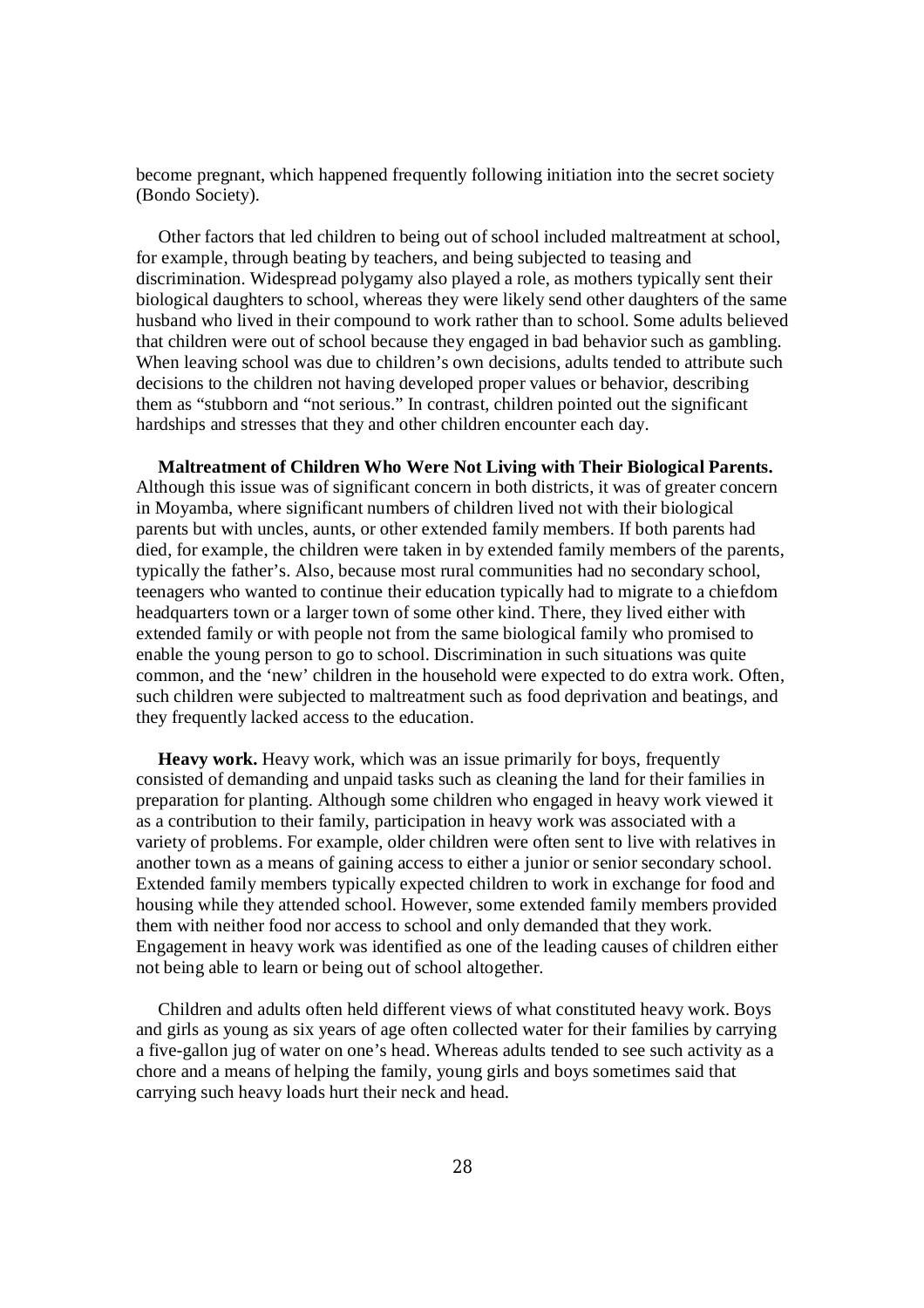**Additional risks.** In addition to these main risks, participants also identified numerous harms that were of lesser concern. These included child beating; cruelty; incest, rape, and sexual abuse; neglect and bad parenting; witchcraft, abduction and ritual murder; and child rights. Of these, child beating and criminal offences such as cruelty and rape or other sexual abuse of children were high in magnitude yet were judged to be less 'serious' since they were seen as occurring infrequently. In light of the impact they likely have on children, these offences deserve consideration as areas that are ripe for measurement and monitoring in work on child protection. The selection of issues according to ripeness is intended to avoid excessive imposition of outside agendas and to avoid backlash of the kind that has been evoked by 'child rights.'<sup>12</sup> Local people viewed child rights as having weakened parental authority by having eliminated the option of physical punishment for bad behavior and by having taught children that they have rights, without having placed equal emphasis on their responsibilities. The resulting backlash was not a product of child rights themselves but of the top-down manner in which agencies in Sierra Leone taught child rights to young people as a means of implementing the 2007 Child Rights Act.<sup>13</sup>

 Child beating is widespread in Sierra Leone, where most parents believe that corporal punishment is necessary for teaching children respect and appropriate behavior and values. Although child beating is a social norm, it was evident that some people did not support it. In body mappings, children themselves often identified corporal punishment as something they disliked. Some adults, too, argued that corporal punishment harms children and damages relations between parents and children. This diversity of views, together with discussions with key informants, suggests that corporal punishment is currently a topic of discussion and debate within rural communities and chiefdoms of Sierra Leone and is an area that is ripe for social change. Thus it seems appropriate to identify reduced corporal punishment as a desired outcome.

 Discussions with key informants such as child protection workers with various NGOs, Government Social Workers, and Family Support Units (FSUs), which include both a social worker and a member of the Sierra Leone Police, indicated that criminal offences such as child rape and cruelty occur in all chiefdoms. The national law mandates that these offences must be reported through the FSUs, which are part of the government led parts of the national child protection system. Numerous informants, however, said that in the past, chiefs have attempted to settle such issues through customary law and other traditional processes and have not gone through the FSUs. Similarly, the data from the ethnographic phase showed clearly that overwhelmingly, people reported harms to children, including those that are criminal offences, through family and chiefdom mechanisms rather than through FSUs. However, this area seems ripe for change since the Paramount Chiefs and the Ministry of Social Welfare Gender and Children's Affairs recently signed an MoU stating that criminal offences will be reported to the FSU. In light of the backing of the Paramount Chiefs and the prospects for change, it seems appropriate to add to the list of desired outcomes the reduction of child rape and child

<sup>12</sup> Behnam (2011); Wessells (2011).

<sup>13</sup> Wessells et al. (2012).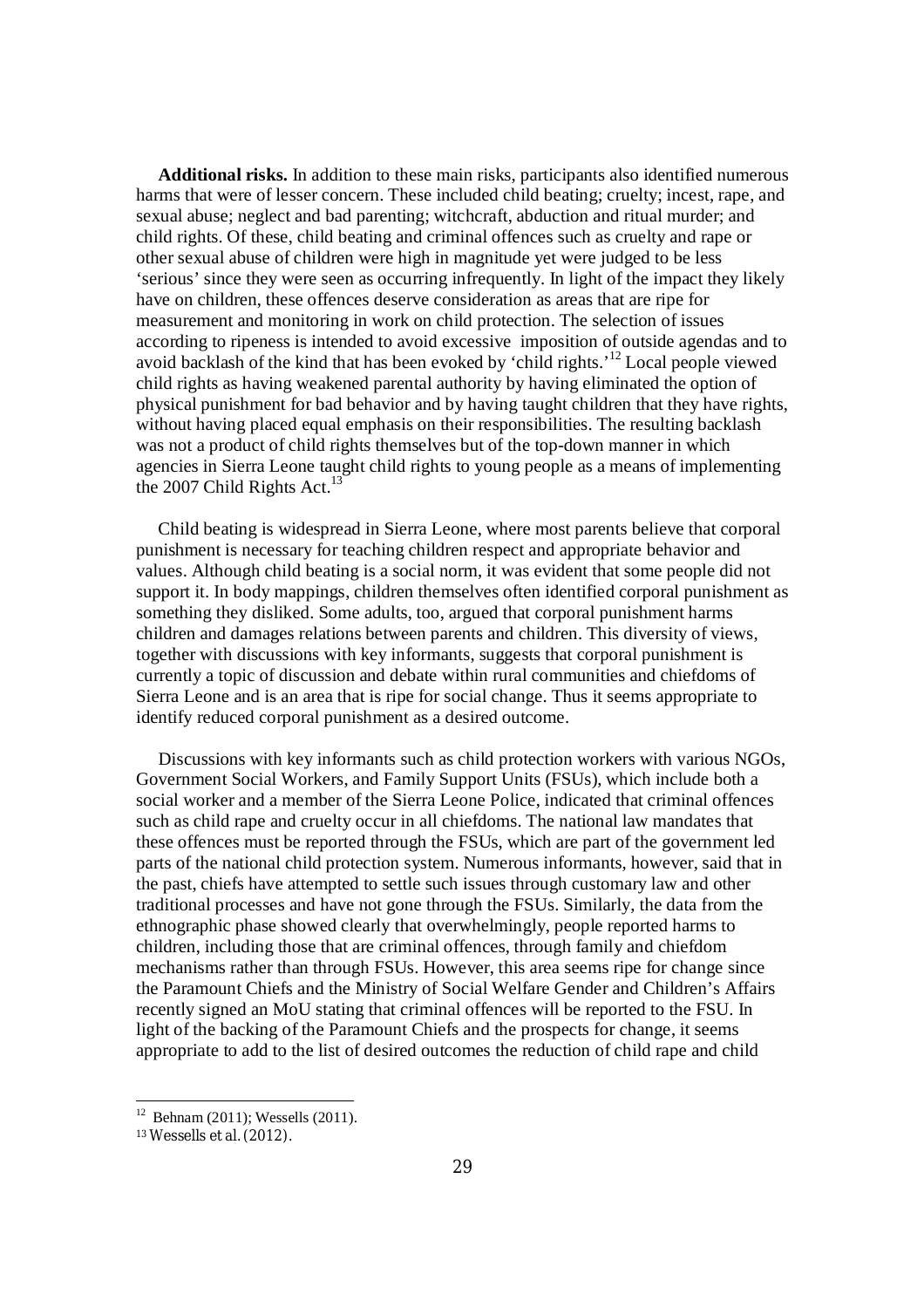cruelty, with reporting of such offences through FSUs as a valuable intermediate outcome.

 In summary, then, the results suggest that the risk reduction outcome areas include the following: teenage pregnancy, children out of school, maltreatment of children not living with biological parents, heavy labor, child beating, child rape, and cruelty.

# **3.2 Well-Being Outcomes**

 The main well-being outcome areas identified overall by children and adults were education (e.g., school attendance, effort), contribution to household activities (e.g., doing household chores), obedience (e.g., following parents' requests and orders), respect (e.g., greeting elders and others in an appropriate manner), not involved in '*mami en dadi business*' (i.e. sexual activity), contribution to family livelihoods (e.g., helping with farming or the family business), good character (e.g., does not step out of line), and good manners (e.g., greets her parents in the morning).

 Figure 1 shows the percentage of the overall data (one listed item served as one piece of data) that were sorted under each of the main categories. Education was by far the most frequently mentioned category, within which participants frequently cited aspects such as effort, attendance and performance as important. The second most frequently mentioned outcome—contribution to household activities—included aspects such as doing chores, fetching water and sweeping the family compound. Following those top two outcomes were a group of four outcomes: respect, contribution to family livelihoods, obedience, and not involved in '*mami en dadi business.*' These were close in regard to the frequency with which they were mentioned.



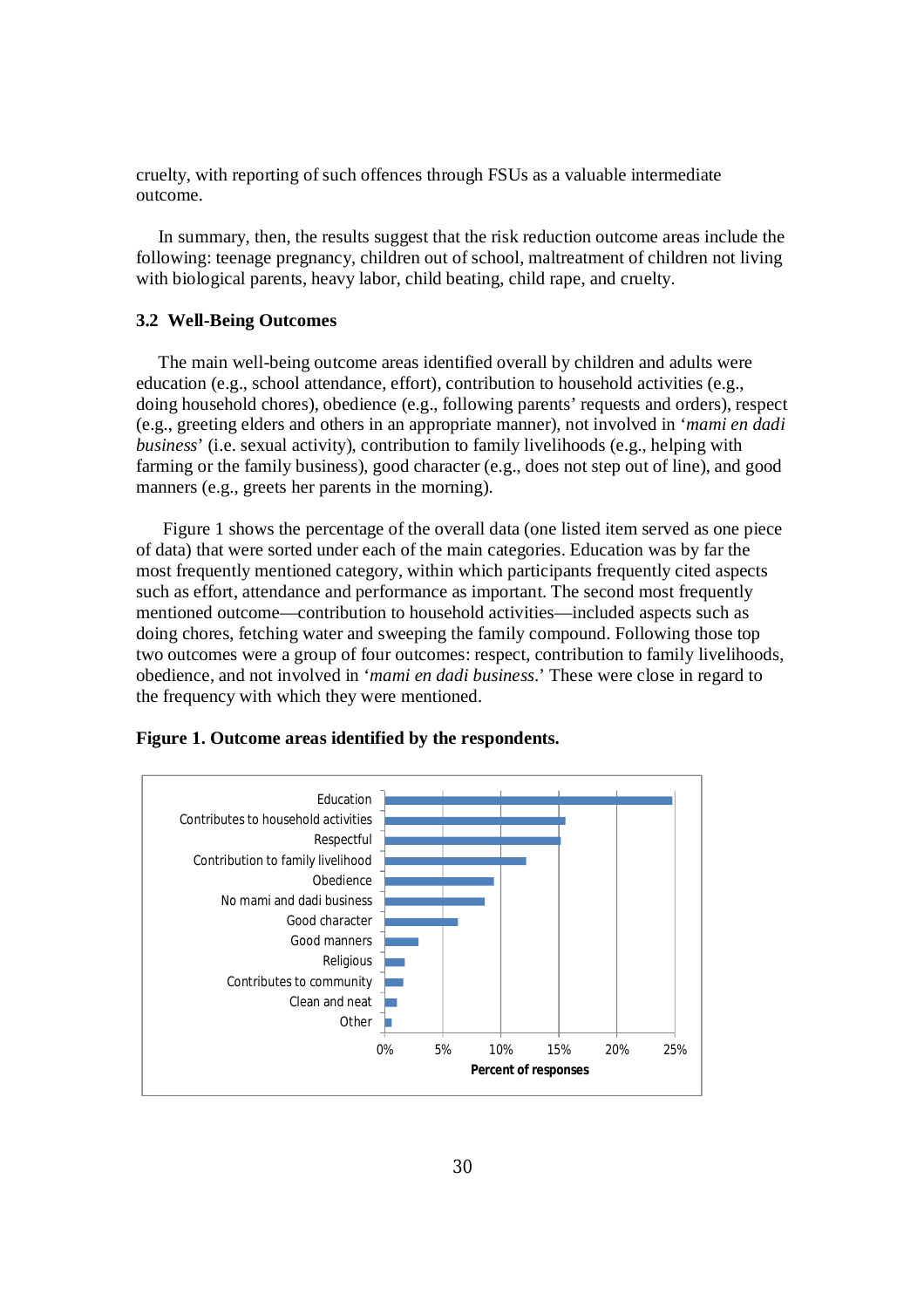As shown in Figure 2, the distribution of outcome areas for children and adult respondents was highly similar. There were also no discernible differences in response by gender (see Table 8 in Annex 4).



**Figure 2. Outcome areas identified disaggregated by the age of the respondents.**

 The data were also analyzed by the gender and age of the children who were envisioned. There was one overall effect of the gender of the envisioned child. When an older girl had been envisioned, participants were more likely to cite '*not involved in mami en dadi business'* as an outcome than when an older boy had been envisioned. Interestingly, participants more frequently cited this outcome for younger girls (5-12 years) than for older boys (13-17 years). The gender effect was also seen in relation to the outcomes of contributing to household activities and contributing to family livelihood. When girls were envisioned, participants more frequently cited contribution to household activities and when boys were envisioned, participants more frequently cited contribution to family livelihood.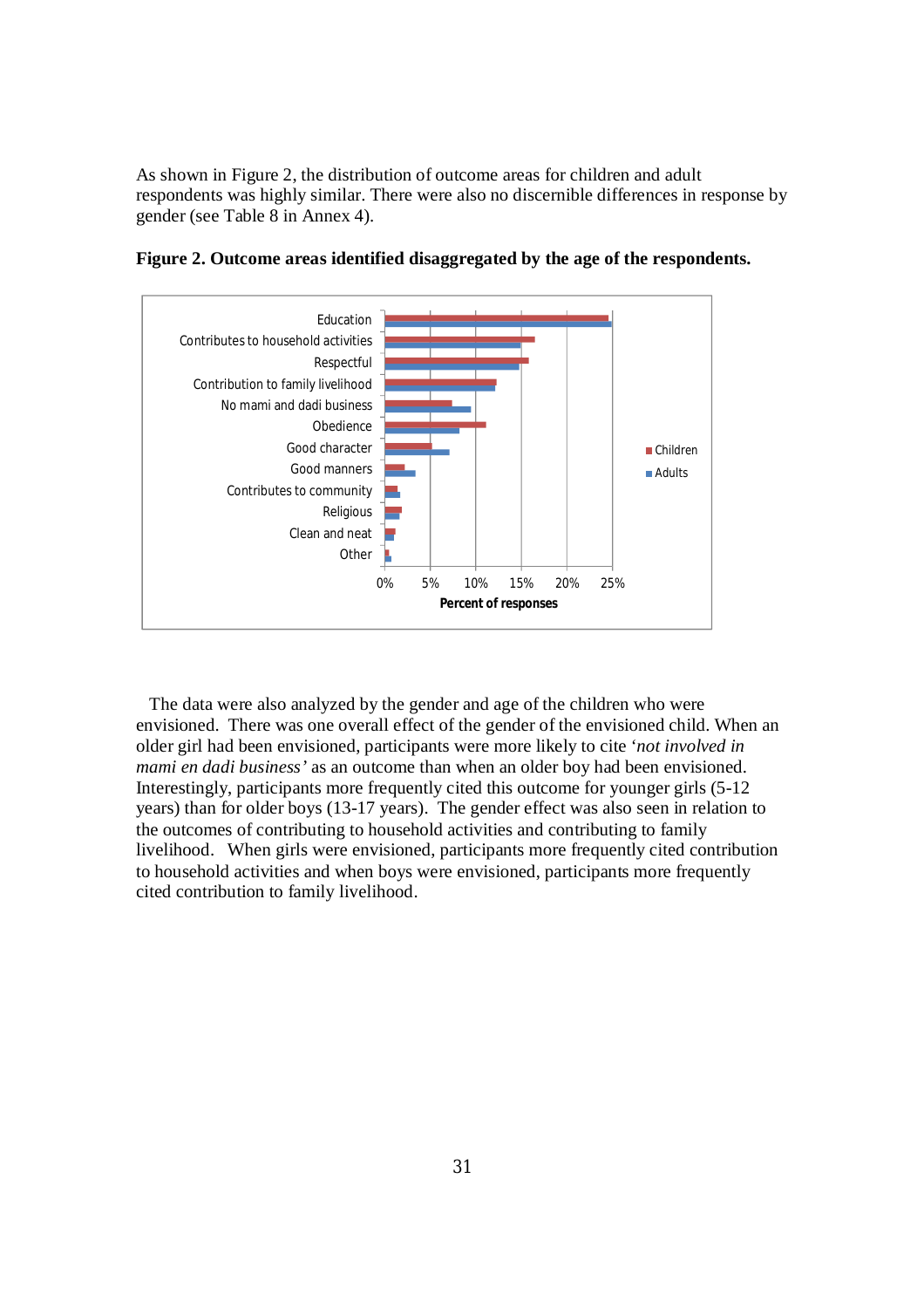

#### **Figure 3. Outcome areas disaggregated by the age and gender of imagined child.**

 When the data were further disaggregated by district, numerous effects of variables such as age and gender of the child were visible. In Moyamba, for example, the participants rated '*not involved in mami en dadi business'* as an outcome more frequently for older children than for younger children. Also, when young males were envisioned, female participants identified 'contribution to household activities' and 'obedience' more frequently than did male participants. In turn, the male participants were more likely than women participants to list 'contribution to family livelihoods' as an outcome in regard to young boys. In addition, although 'contribution to household activities' was listed as an outcome area less often for older envisioned children than for younger envisioned children, this decrease was greater when the envisioned child was a male. However, these variations did not occur consistently in Bombali.

 Across chiefdoms, there were variations in the relative frequencies with which particular outcome areas were mentioned (see Table 5 for a summary and Annex 4 for additional details). In Kombura and Upper Banta Chiefdoms, being respectful was ranked second, above contribution to household activities, whereas in Magbiamba N'dohahun and Lebiesaygahun, the opposite pattern was visible.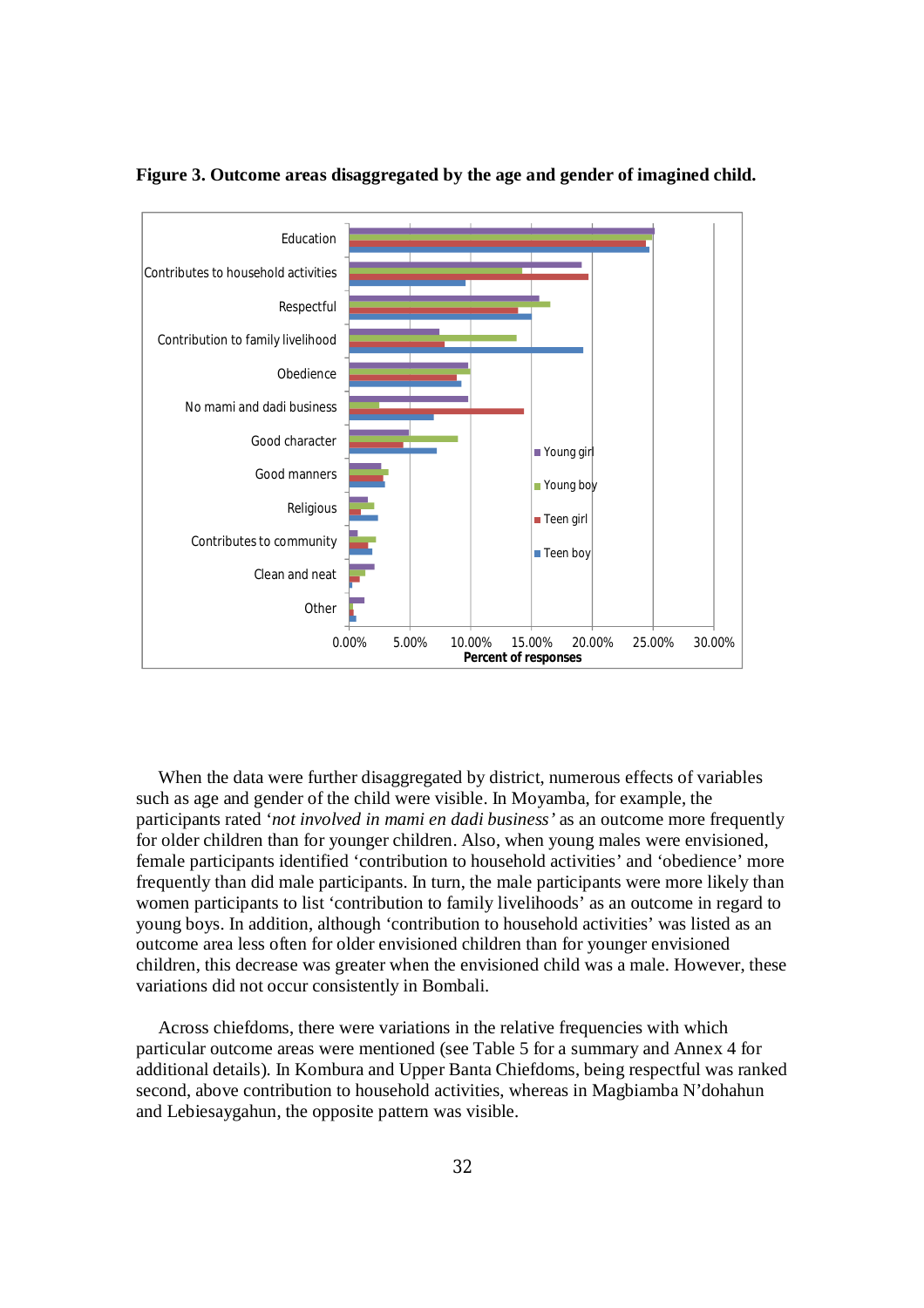| Rank           | <b>Magbiamba</b><br>N'dohahun | Lebiesaygahun        | Kombura              | <b>Upper Banta</b>   |
|----------------|-------------------------------|----------------------|----------------------|----------------------|
| 1              | Education                     | Education            | Education            | Education            |
| $\overline{2}$ | Contribution to               | Contribution to      | Being respectful     | Being respectful     |
|                | household activities          | household activities |                      |                      |
| 3              | Contribution to               | Contribution to      | Contribution to      | Contribution to      |
|                | family livelihood             | family livelihood    | household activities | household activities |
| $\overline{4}$ | Being respectful              | Being respectful     | Contribution to      | Not involved in      |
|                |                               |                      | family livelihood    | 'mami en dadi        |
|                |                               |                      |                      | business'            |
| $\overline{5}$ | Obedience                     | Obedience            | Good character       | Obedience            |
| 6              | Not involved in               | Not involved in      | Not involved in      | Contribution to      |
|                | 'mami en dadi                 | 'mami en dadi        | 'mami en dadi        | family livelihood    |
|                | business'                     | business'            | business'            |                      |

**Table 5. Top outcome areas ranked by frequency in the four chiefdoms.**

Also, contribution to family livelihoods was ranked higher in Magbiamba N'dohahun and Lebiesaygahun than in Kombura and Upper Banta. Despite these differences, however, there were remarkable commonalities among the top six outcomes across the four Chiefdoms.

#### **3.3 Preventive Factors**

 In order to identify diverse factors that underlie children's doing well and that may be thought of as preventive factors, participants were asked 'Why do some children do well in life but not others?' Through dialogue with national researchers and field testing, this question had been designed to tap into people's tacit theories about what enables children to develop good behavior, values, and social relationships, that is, to achieve well-being in realms other than those related to poverty and health. In contrast, questions such as 'What enables a child to do well?' tended to elicit ideas related mainly to health and wealth. The question 'Why do some children do well in life but not others?' was preferred because it left room for participants to discuss health or wealth considerations and also the wide array of other factors that could prevent harms to children and enable children's well-being.

 Across boundaries of gender, geographic location, and age, the preventive factors fell broadly into two main categories: those related to children's social environment and those related to children's qualities, attitudes, and behavior patterns. These are summarized in the box on the following page. As discussed below, participants emphasized the interaction between these and other factors in determining whether children develop well or poorly.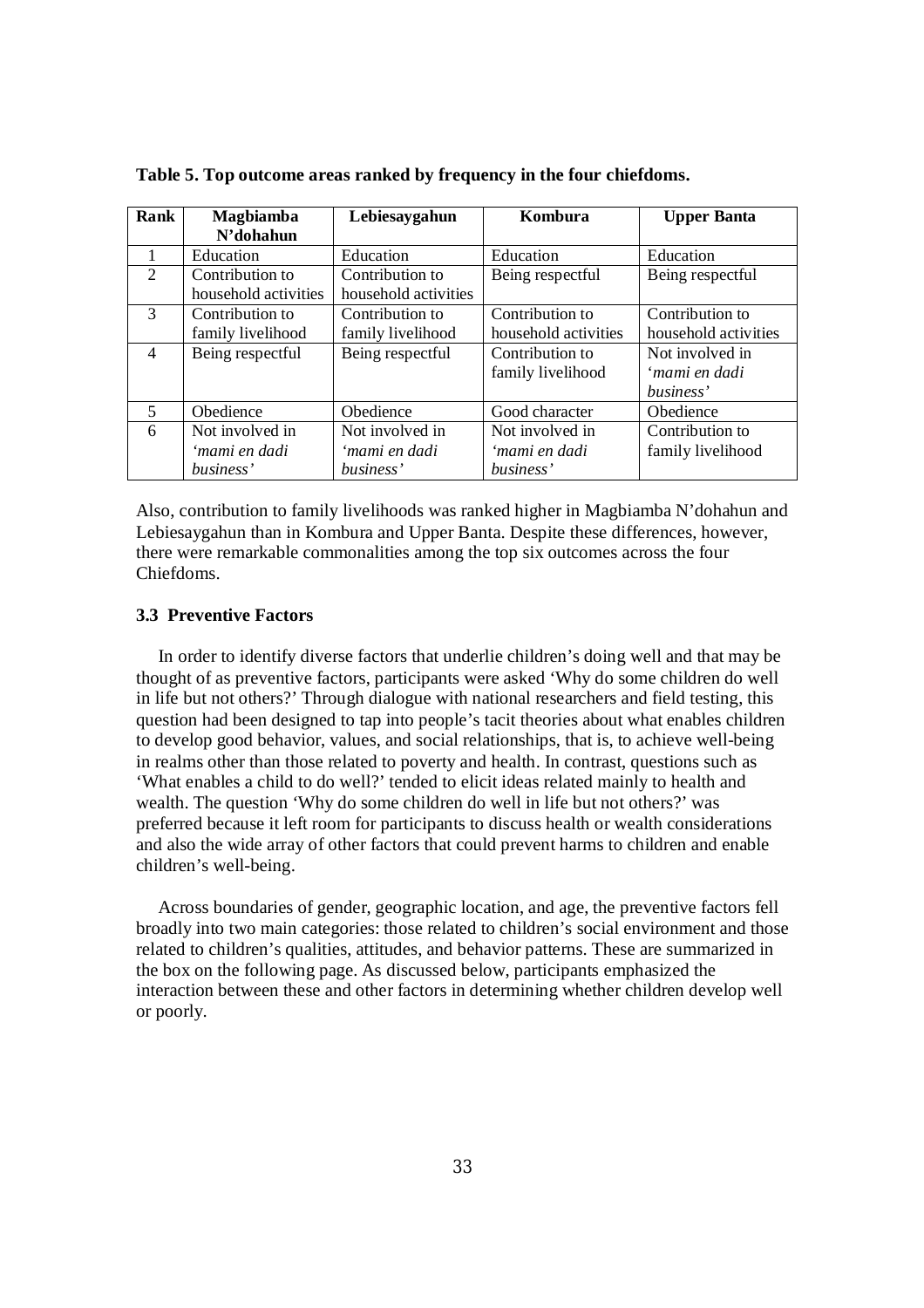#### **Summary of Preventive Factors**

#### *Environmental Factors*

 - Good family care—provide necessities, teach good behavior and respect, establish discipline, pay school fees and encourage children to study, monitor the children

- Wealth
- Positive peer group
- Community support

#### *Child-related Behaviors or Characteristics*

- Listen to the advice of elders
- Obey their parents
- Show respect to other people
- Are 'serious' or hard working
- Abstain from sex
- Help their parents
- Are 'clever' or intelligent

With regard to children's social environment, participants consistently identified the family as the primary external determinant of whether a child did well or poorly. Put simply, children who had good family care were seen as more likely to do well than did children who did not have good family care. Good care included providing necessities such as food, shelter, and health care; teaching good behavior by setting a positive example and disciplining the child if necessary; teaching and demanding respect for parents and elders; paying school fees and providing encouragement to study; and monitoring children to make sure they did not engage in sexual activity or other forms of bad behavior. These considerations were evident in the narratives of teenagers as well as adults.

*Some children cannot do well because they do not have parents. Those that have parents do well more than those children.* (18-year-old male, Bombali)

*It is the way that the parents care for their children. There are certain things that are done to certain children which is not done to other children. Therefore those that do not have become discouraged.* (37-year-old female, Moyamba)

*Parents should train children well. A parent who trains the child with good manners and also teaches him to work hard is a good parent and the child will prosper.* (17-year-old female, Moyamba)

*The home determines the child to do well than others. The way people take care of and encourage their children and show love to the child.* (48-year-old male, Bombali)

Wealth was identified as an important enabler of family support.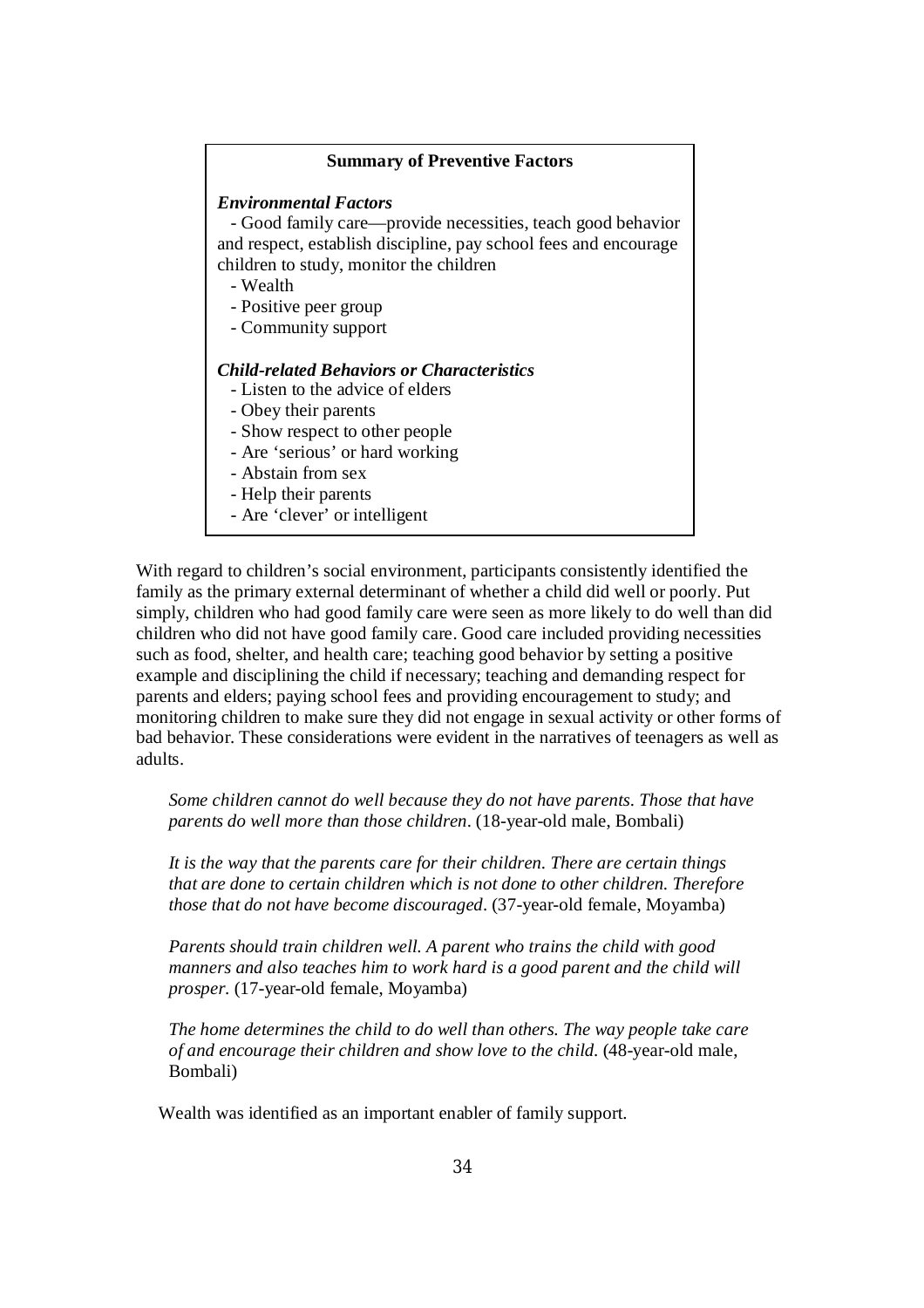*When the child's parents are rich. - the parents can provide basic needs of the child such as food, shoes, clothes and also some learning materials such as textbooks, school fees and pocket money for the child so that he will not struggle to survive.* (14-year-old male, Bombali)

Conversely, poverty was frequently identified as a significant limitation on the ability of the family to care properly for children. For example, participants indicated that children from poor families went to school hungry, thereby limiting their performance. Also, they noted that some families were so poor that they were unable to take their child to a hospital in times of illness, and others had their children stay out of school in order to help the family do its work.

 Peers were identified as a secondary environmental factor that influenced whether children did well or poorly.

*It depends on the home and the kind of upbringing that is given to them by their parents. Also peer group influence is a major reason, some children copy bad behavior from their friends.* (47-year-old male, Moyamba)

*When the peer group of the child is good - when the child makes friends with children that are focused on education and good activities, that will help shape the child's character.* (30-year-old male, Bombali)

*Peer group influence - a child can do well without bad peer group influence.* (Female Key Informant, Bombali)

Wider, community influences were seldom mentioned, although as discussed below, participants frequently cited the importance of demonstrating respect to elders. Also, in the full ethnographic study conducted earlier, support from community leaders such as the Chief, teachers, religious leaders, and others emerged as highly important.

Some participants cited religion as a significant influence.

*Those who are close to God will do well in life. God decides our destiny and will help us in whatever we do.* (16-year-old female, Moyamba)

When God says that a child will do well, that child will surely do well. (36-yearold man, Bombali)

*If you are close to God, God will direct you to become a good person.* (17-yearold female, Moyamba)

Because of the brief nature of the interview, it was unclear whether these views were fatalistic, were assertions that God lay behind the other factors, or expressed the importance of being close to God.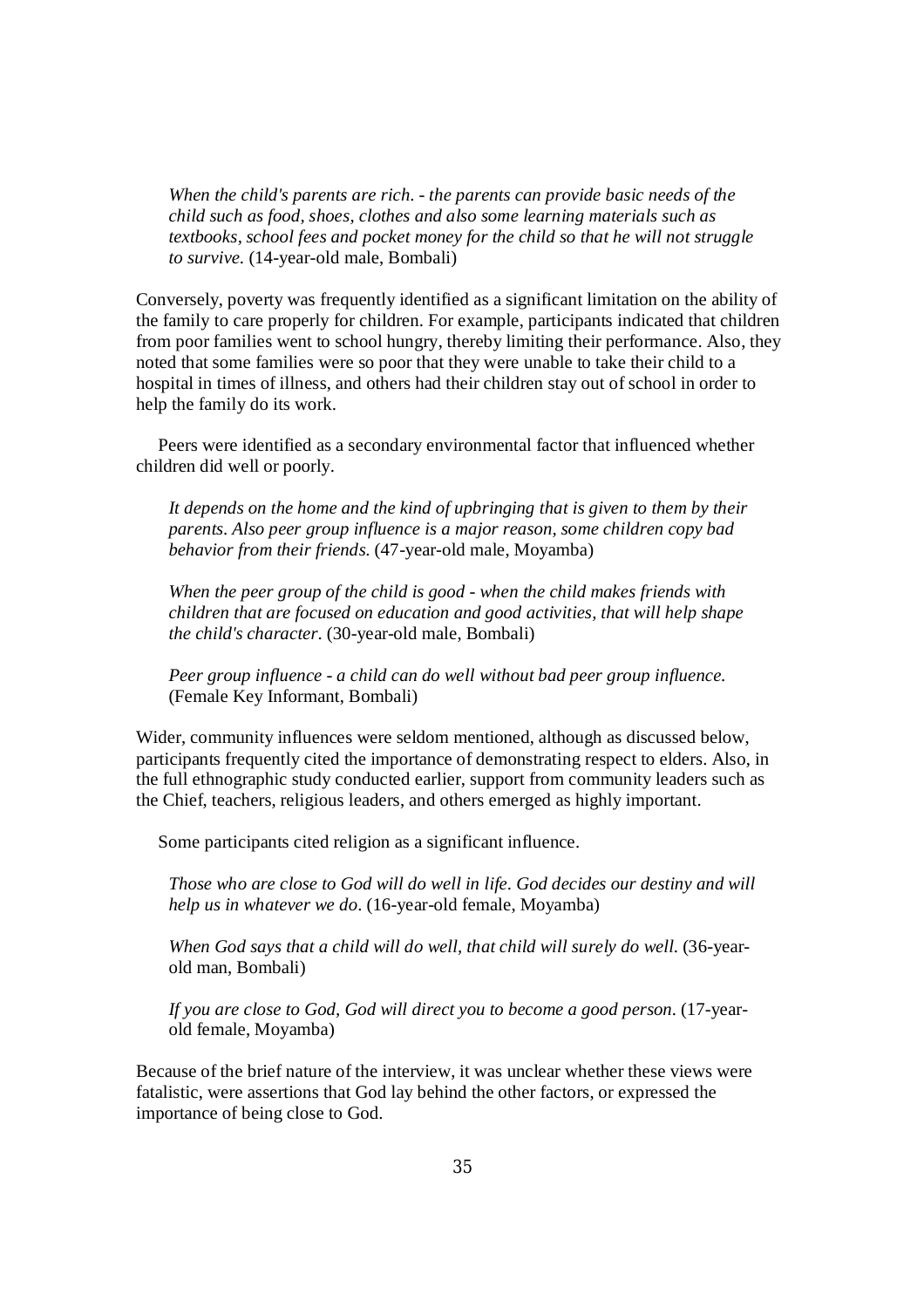Participants also stressed the importance of children's qualities, attitudes, and behavior patterns. Both teenagers and adults said that what determines whether children do well or poorly is whether they listen to the advice of elders; obey their parents; show respect to other people; are 'serious,' that is, hard working and focused; abstain from sex; help their parents; and are 'clever' or intelligent.

*When they respect elders; because if the child does not respect elders, he will be cursed but if he respects elders, he will be blessed. He should never refuse when sent by elders. When the child is serious with his schoolwork. He pays attention to what the teacher teaches in school. He respects his teacher in school, works for the teacher, fetches water when she does not have money to pay the teacher for practical work in school and works in the farm just to gain marks for her practicals. After school, she comes home and studies and when there is no kerosene, she always torments her father to provide for her studies at night.* (15 year-old male, Moyamba)

*Children that listen to their parents do emerge successful in life as opposed to those who do not do that. Children who show respect to elders are liable to succeed in life than those who disrespect elders. Those children who take education as their priority can succeed in life than those who think otherwise.* (55-year-old woman, Bombali)

*Some children are very playful in school that is why they don't do well. Some children don't like school but bush work that is why they don't do well. Some children listen to their parents that is why they do well than others.* (15-year-old female, Moyamba)

*When the child is clever in school - the child should always make sure he falls between the first five positions in class and not fall below the class average. The child should make sure he passes all his test papers with high marks.* (14-yearold female, Bombali)

 Many participants identified how a child's well-being reflected a combination of environmental and child-related factors.

*When the child has good home training - the child knows when and how to talk to elders, when the child knows how to cook or do basic domestic work like laundering, ironing and also know how to welcome strangers who are new in the community. When the child is not involved in boy/girlfriend affairs during the school learning age - the child should not allow girls or boys to waste part of his time to study rather than chasing them for pleasure at night when he should be studying. The child should not allow the pleasures of boys or girls to destroy his education. If they are involved in sex, the girl will get pregnant but if they are not involved in boy/girlfriend affairs, they will be free from sex and not*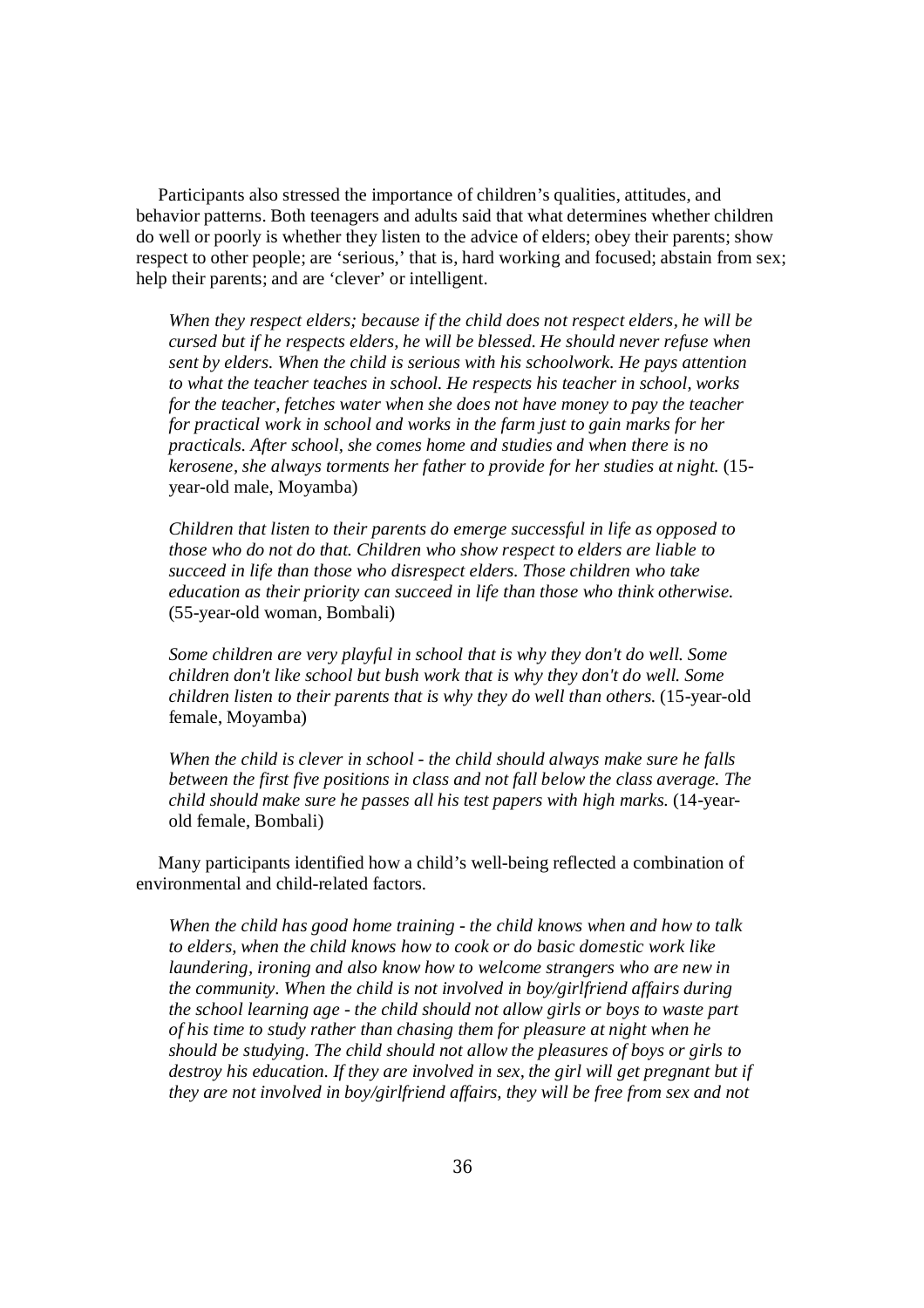*pregnant which will enable them to continue their school work properly.* (16 year-old male, Bombali)

*Some children do not listen to their parents that is why they don't do well. Some children are more serious in school than others. Some parents do not care for their children that is why they don't do well in life.* (31-year-old female, Moyamba)

*Those who do well in life than others are better taken care of by their parents. Some children obey their parents and as a result succeed in life, unlike those who disobey.* (15-year-old male, Bombali)

*Their parents give them support for school. They are determined to be educated.* (17-year-old male, Moyamba)

The latter two narratives, together with numerous others in the data set, are interesting because they suggested how family care established a foundation that children then built upon through their decisions and actions.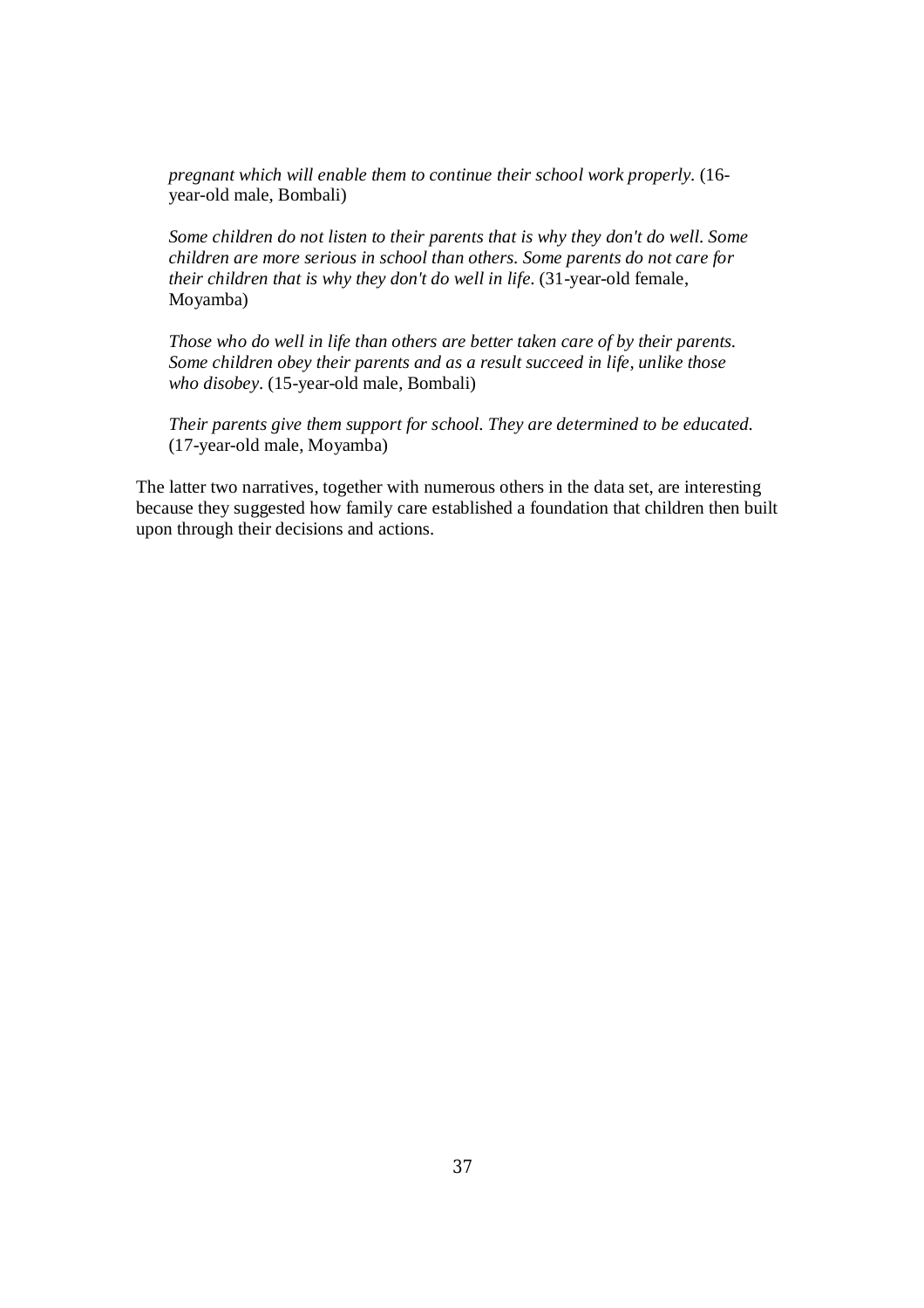# **4. DISCUSSION AND IMPLICATIONS**

 In summary, this research identified locally defined outcome areas related to child protection risks and children's well-being. These outputs, which provide a snapshot of where communities are in thinking about risks to children and children's well-being, are summarized in the box below.

| <b>Key Risks to Children:</b> |                                                                              |
|-------------------------------|------------------------------------------------------------------------------|
|                               | Teenage pregnancy                                                            |
|                               | Out of school children                                                       |
|                               | Maltreatment of children who are not living<br>with their biological parents |
|                               | Heavy work                                                                   |
|                               | Child beating                                                                |
|                               | $\bullet$ Sexual abuse                                                       |
|                               | Cruelty                                                                      |
|                               | <b>Key Well-being Outcomes Areas for Children:</b>                           |
|                               | Education                                                                    |
|                               | Contribution to household activities                                         |
|                               | Obedience                                                                    |
|                               | Respect                                                                      |
|                               | Noninvolvement in 'mama en dadi<br>business'                                 |

Our hope is that diverse agencies and groups in Sierra Leone will use these outcome areas in individual, agency specific projects and also across projects to inform efforts to track the reduction of risks to children and increase the well-being outcomes for children. The use of these outcome areas in a collective manner, for example, by coordination groups, can provide a picture at District and societal levels how children are doing. By tracking these outcome areas over time, it will be possible to obtain evidence regarding the effectiveness of the national child protection system in reducing risks to children and promoting children's well-being. This kind of population based evidence is an essential step forward in strengthening child protection systems at both national and subnational levels.

 The definition of these outcome areas is the first step of a multi-step process that also involves the identification of precisely defined outcomes, outcome indicators, and outcome measures. Before practitioners can use the outcome areas, work is needed to define specific outcomes and construct indicators that signal when a particular outcome has been achieved. For example, if education is viewed as an essential outcome area pertaining to children's well-being, decisions must be taken about whether the exact outcome and indicator relates to participation at a particular frequency, grades earned,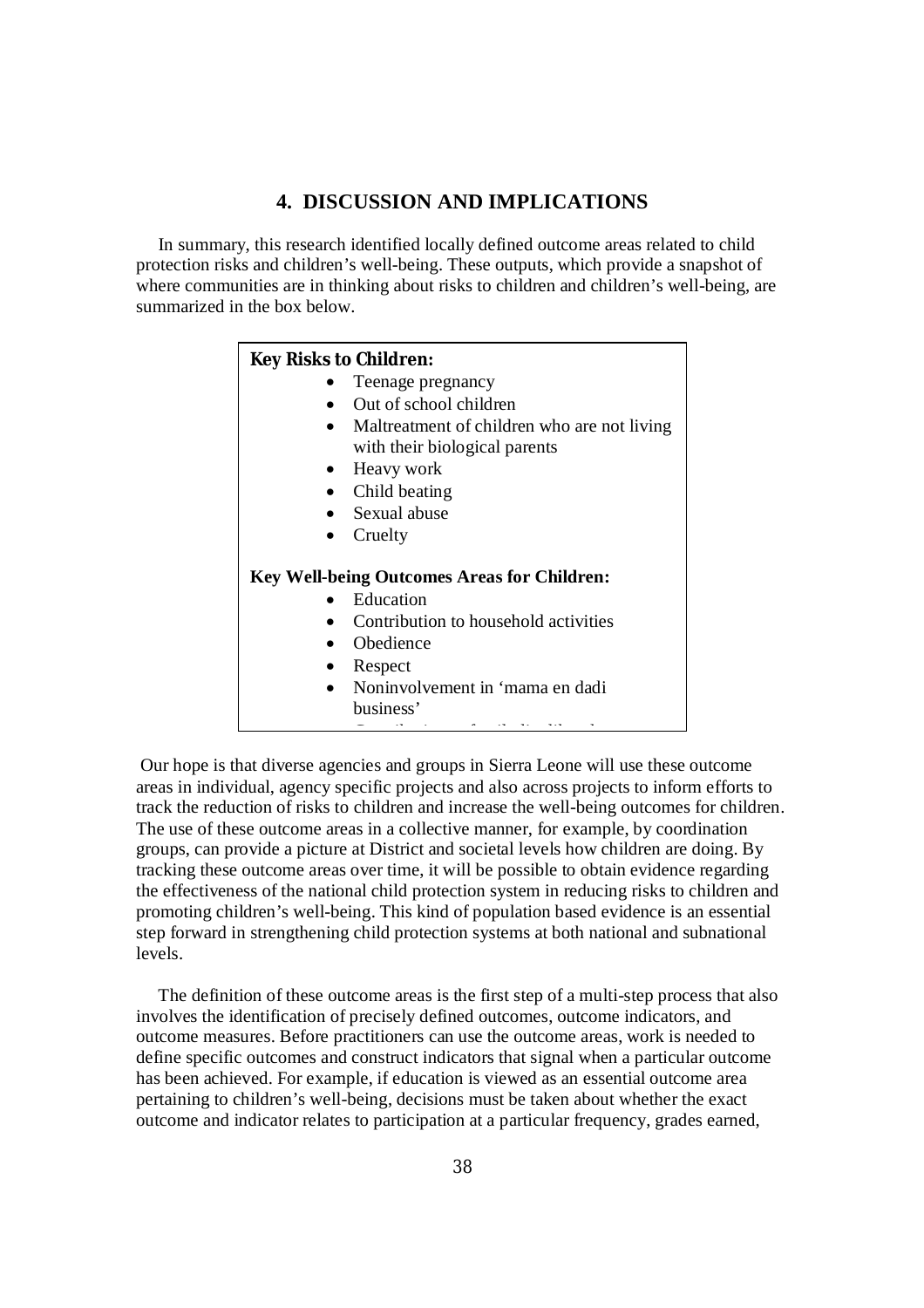amount learned, or some other dimension of education. In the present research, the interviewees' comments and responses to probing questions will be used to define and sharpen indicators. In addition, valid and reliable measures must be constructed in order to determine empirically whether particular outcome indicators have been achieved. Ideally, such measures should be practical and relatively easy for practitioners to use. Subsequent to the work discussed in this report, this project has developed a household survey instrument<sup>14</sup> for use with teenage girls and boys for measuring the outcomes identified above.

In evaluating the effectiveness of specific interventions, it is also important to develop intervention-specific indicators and measures that complement the wider measures outlined above. After all, a particular intervention is typically not expected to affect the full range of outcome areas identified above. Also, some practitioner agencies may elect not to track a particular outcome area (e.g., obedience) that they regard as unhelpful or in conflict with a core value such as child participation. If a practitioner agency were to examine the effectiveness of a particular intervention in reducing teenage pregnancy, it would need to examine outcome areas and processes in addition to those outlined above. For example, if the intervention involved reproductive health education and family planning, it would be valuable to measure not only reductions in the frequency of teenage pregnancy but also the intermediate results or outcomes needed to achieve that result. These might relate to, for example, changes in knowledge about reproductive health, intention to use condoms and other safe sex options, or willingness to say "No" to unwanted sex and to resist currently prevailing norms of having unprotected sex. In the long run, child protection will be best served by a mixture of intervention-specific measures and population-based outcomes that can be used evaluate the combined effects of many different interventions, including those that aim to strengthen wider child protection systems, over longer periods of time.

## **4.1 The Value and Limits of Locally Defined Outcome Areas for Child Protection Systems**

 The identification of the above outcome areas is an important step toward the development of effective child protection systems. As discussed earlier, the effectiveness of child protection systems ought to be evaluated empirically using contextually relevant, population based outcome measures. Collectively, these outcome areas point toward a combination of risk reduction and well-being indicators that should form the foundation of measures used to document and track the effectiveness of child protection systems at levels ranging from community level to the national level. The fact that they were generated by local people means that they are contextually relevant and relevant to the sustainable improvements that people want to see. These outcome areas lay the foundation for the development of outcomes measures that are contextually relevant, reliable, and valid. Indeed, one such set of measures is currently being developed as part of the next phase of work in the interagency learning initiative. The use of these measures should provide a valuable set of benchmarks for evaluating over time whether efforts to

 $\overline{a}$ 

<sup>&</sup>lt;sup>14</sup> Plan International in Sierra Leone has generously supported this work.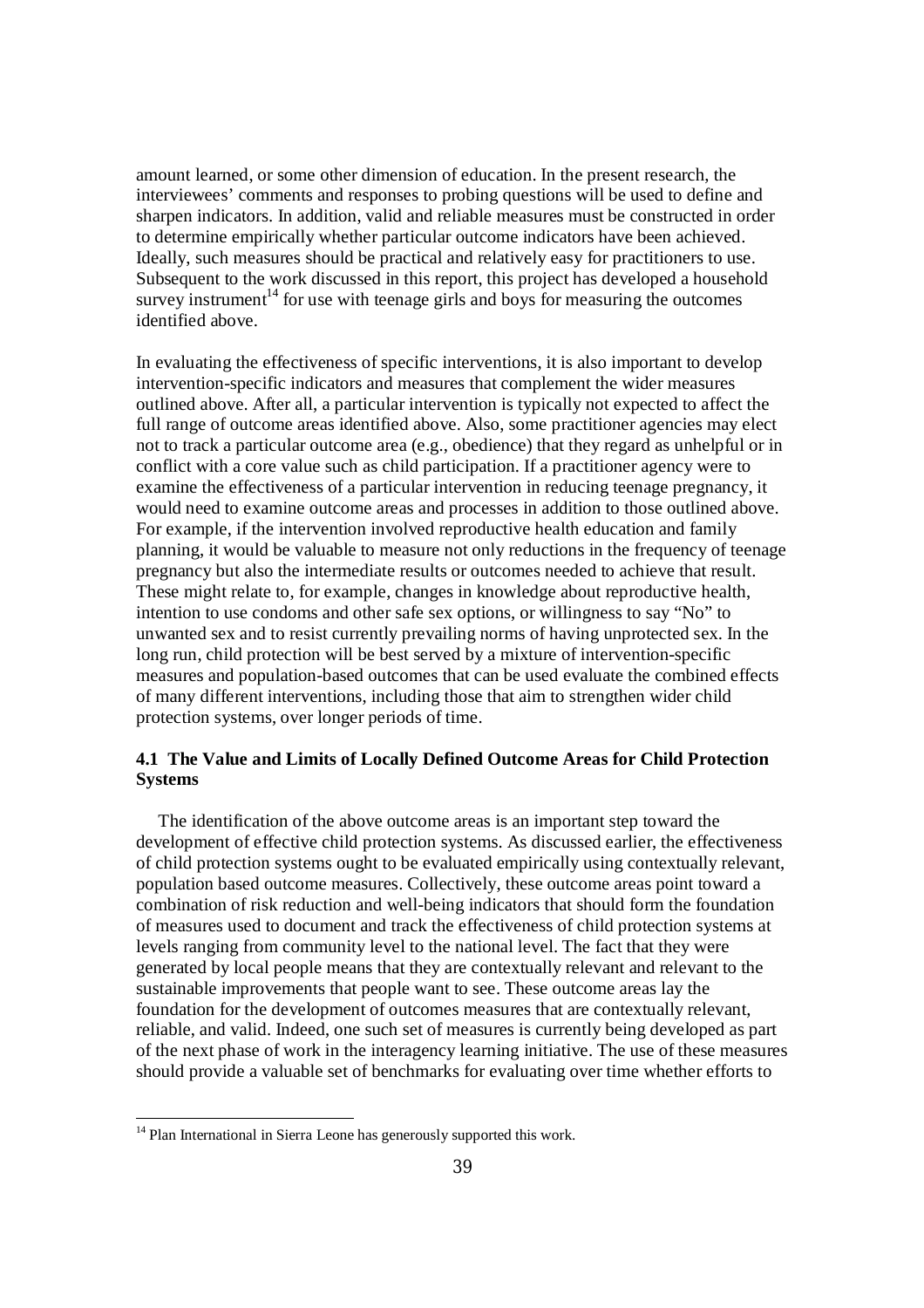develop the national child protection system produce meaningful improvements in children's protection and well-being.

 It is noteworthy that the outcome areas defined above differ in important ways from widely used outcome indicators that Western researchers have constructed.<sup>15</sup> To be sure, outcome areas such as participation in education resonated with Western derived outcomes. Overall, however, the outcome areas reflect local views of childhood and cultural beliefs, values, and practices that are distinctly Sierra Leonean and that diverge in important respects from those of Western societies. For example, in middle-class families in the U.S., it would be quite unusual for people to include in their top six outcomes items such as contributions to household activities or to family livelihoods. In Sierra Leone, such rankings reflect not only chronic poverty but also the instrumentalist view reported in the full ethnographic study that the role of children is to help support their families.<sup>16</sup> Further, the outcomes observed in this study reflect a relational view that emphasizes children's fulfillment of their expected roles and responsibilities to one's family and community. This distinctly relational view stands in sharp contrast with the more individualized views of children that are commonplace in Western societies.<sup>17</sup> The fact that the locally defined outcomes differ markedly from those that are used in many research studies cautions against the use of outsider constructed indicators that local people will likely regard as impositions that are alien, not immediately relevant, and possibly disrespectful of local views.

 It is essential to view these suggested outcome areas (and all suggested outcomes) in critical perspective. For one thing, the use of outcomes such as participation in education should be tempered with a recognition that schools can be significant sources of abuse such as sexual abuse, harsh corporal punishment, bullying, and discrimination. In order for an outcome such as participation in education to be meaningful from the standpoint of child protection, it needs to be supplemented by attention to additional, school specific protection indicators. Also, some analysts have questioned whether in contexts of severe deprivation participation in education actually leads to increased earning power and positive life outcomes. Similarly, it would be meaningless to count a reduction in child beating as a success if child beating had been replaced by an equally abusive practice such as withholding meals.<sup>18</sup> Clearly, additional indicators are needed as supplements to those defined in this report.

 In addition, the risks identified by local people are by no means the full set of child protection risks that warrant attention. Numerous practices that local people view as normal and desirable conflict with the CRC, the African Charter, and in some cases, with national law. Consistent with local cultural norms regarding female circumcision and initiation, no participants identified female genital mutilation/cutting as a harm to girls or

1

<sup>&</sup>lt;sup>15</sup> E.g., Hauser, Brown, & Prosser (1997).

<sup>&</sup>lt;sup>16</sup> Wessells (2011).

<sup>&</sup>lt;sup>17</sup> Boyden & Gibbs (1997); Boyden & Mann (2005). It is recognized, however, that each society includes diverse views based in part on socio-economic status, ethnicity, religious orientation, and other factors. Various sub-groups within a society as complex as the U. S. may have an orientation toward children that is close to the dominant view in Sierra Leone than to the dominant view in the U. S.

 $18$  See the wider ethnographic study (Wessells, 2011).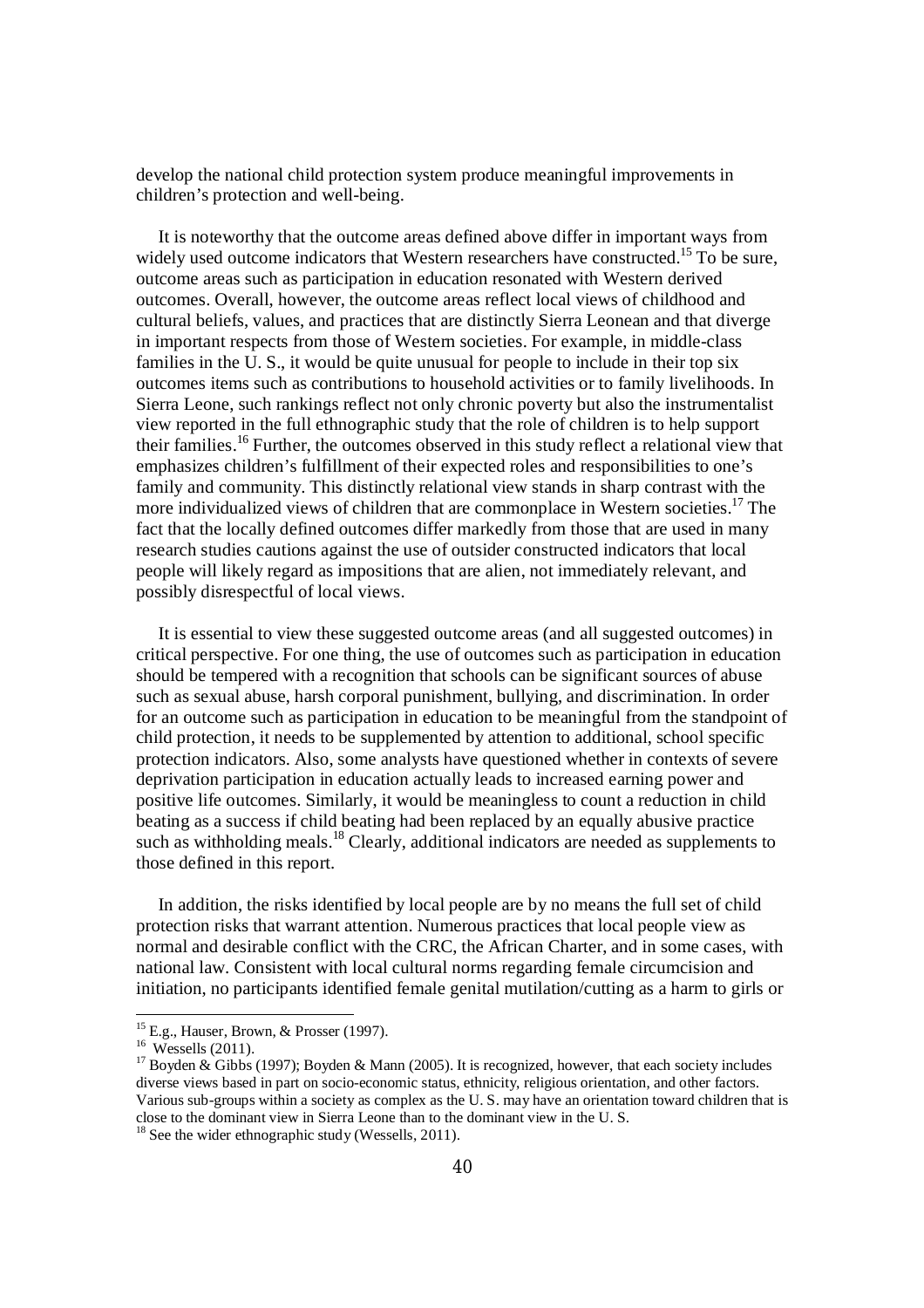young women. From the standpoint of the CRC and well documented health risks, however, FGM/C is a violation of children's rights and counts as a profound protection risk. Similarly, HIV/AIDS is an important risk to Sierra Leonean children, yet it may not surface in local views of outcome areas due to stigma, widespread misunderstandings, or both. Furthermore, there was little mention of forced early marriage for girls or forced initiation of boys into the Poro and other secret societies. Thus there is a need to complement the risk reduction and well-being outcome areas defined in this study with others derived from a careful situation analysis and attention to global child rights standards.

 A key question is how this interweaving of locally defined and externally defined outcome areas should be done in a context of power inequities and the inclination of local people to rely on family and community child protection mechanisms and to avoid using formal, government led aspects of the national child protection system. If the Sierra Leone Government, UNICEF, or external NGOs defined a list of outcome areas that went beyond the list that had been generated by local people and then imposed the expanded list on communities, the likely results at community-level would be feelings of anger and humiliation coupled with backlash. A better strategy is to work in a phased, long-term approach that balances immediate attention to profound child protection risks with a need for a dialogue-oriented approach and a slower, internally guided process of social change in regard to harmful practices.<sup>19</sup> This kind of long-term, internally guided approach to social change is at the heart of UNICEF's social norms approach to programming that has had significant success in changing harmful traditional practices in multiple countries.<sup>20</sup> The definition of outcome areas is best regarded as an ongoing process in which it is crucial to build community buy-in and ownership, without which a national child protection system will have limited impact on improving the well-being of vulnerable children.

#### **4.2 Toward a Mixed Methods Approach**

 An important result was the convergence of the findings regarding well-being and the findings of the previous, ethnographic phase of work. During the ethnographic phase, the importance attached to education was evident in the views and activities of both adults and children. Consistent with these views, education emerged as the top-ranked wellbeing outcome in this study. Similarly, well-being outcomes such as not being involved in 'mami en dadi business' fit well with the powerful concerns expressed in the ethnographic study about teenage pregnancy and the proper behavior of unmarried young girls and boys. The convergent evidence obtained from the use of these two different methods serves as a source of triangulation that boosts confidence in the findings of each study.

 At the same time, it is useful to consider the distinctive strengths and the complementarity of the two different approaches. The present study used quantitative methods to define well-being outcomes, chief among which was participation in

1

<sup>&</sup>lt;sup>19</sup> Behnam (2011); Wessells (2009).

<sup>20</sup> Ahmed et al. (2009); Dagne (2009); Mackie et al. (2009).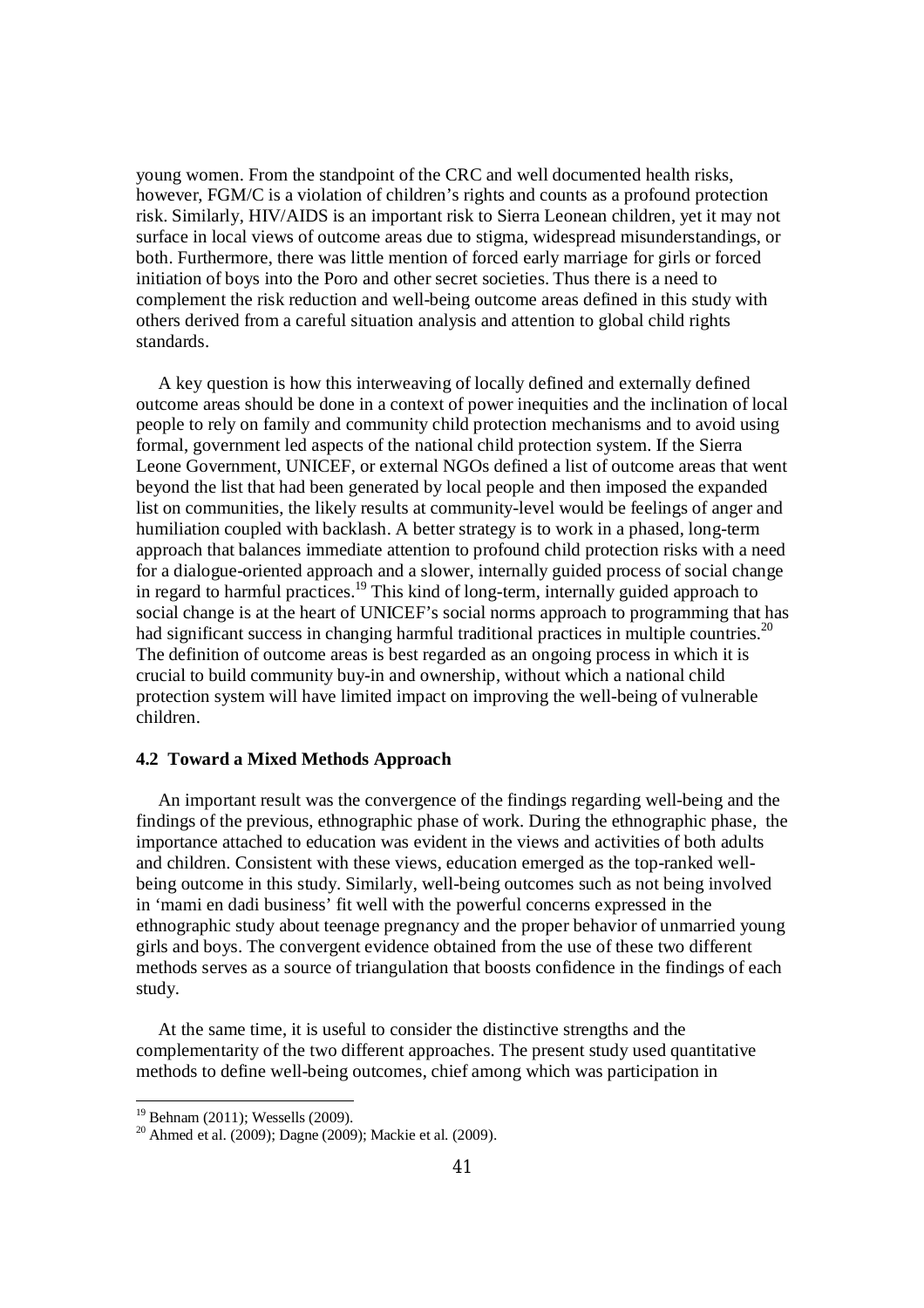education. Having quantitative data on various outcomes made it possible to rank order the outcomes, which would have been more challenging to do using ethnographic, qualitative data alone. Yet as discussed above, the ethnographic work documented that in some cases, education participation can be harmful. The complementary nature of these methods suggests the value of a multi-method approach to defining outcomes and of evaluation of child protection and psychosocial programs more broadly.<sup>21</sup>

#### **4.3 Prevention**

 The evidence presented above on preventive factors fits well with an ecological framework of child development,<sup>22</sup> which emphasizes the importance of the developing child interacting with the social environment at different levels such as family, peer group, community, and wider society. In this study, participants identified family care as the most important environmental influence on whether a child does well or poorly. Other environmental influences were peers, religion, and poverty. This emphasis on the family complements the findings from the ethnographic research about the central role played by communities as well in promoting and protecting children's well-being.

 At the same time, participants identified personal factors such as a child's obedience and respect to parents and elders, seriousness in school, and avoidance of sex and negative peer influences. The probing and discussions of the multiple items generated by the participants, however, suggested that these personal factors did not spring forth on their own but rather owed to the person-environment interactions and circular processes that are prominent in transactional approaches to child development.<sup>23</sup> For example, participants spoke of how children who had learned to demonstrate respect in the home were more likely to demonstrate respect in the community or at school. This suggests an interactive process in which the behavior acquired at family level then sets the stage for positive interactions at school and community levels, creating a spiral effect on the development of positive behavior. It is likely that this spiral effect is not simply from the home outward but is circular or bidirectional. If, for example, a child who had learned respectful behavior at home had positive interactions with the teacher and others at school and earned good grades, that would strengthen parental esteem for the child and motivate them to encourage the child further.

 In light of the importance of appropriate family care, an important priority in building national child protection systems is to encourage family care over institutional care.<sup>24</sup> However, the data presented above serve as a reminder that family influences may be a mixture of positive and negative. In fact, other research indicates that inappropriate family care causes harm<sup>25</sup> and that some of the most damaging abuse of children occurs inside the family.<sup>26</sup> The implication is that the development of child protection systems

 21 Ager, Ager, Stavrou, & Boothby (2010).

 $22$  Bronfenbrenner (1979); Dawes & Donald (2000).

<sup>23</sup> Dawes & Donald (2000); Sameroff (1975).

 $24$  Williamson & Greenberg (2010).

 $25$  Ager (2006); Wessells (2009).

<sup>&</sup>lt;sup>26</sup> Clark et al. (2010); Garbarino & Kostelny (1996); Kamis (2001).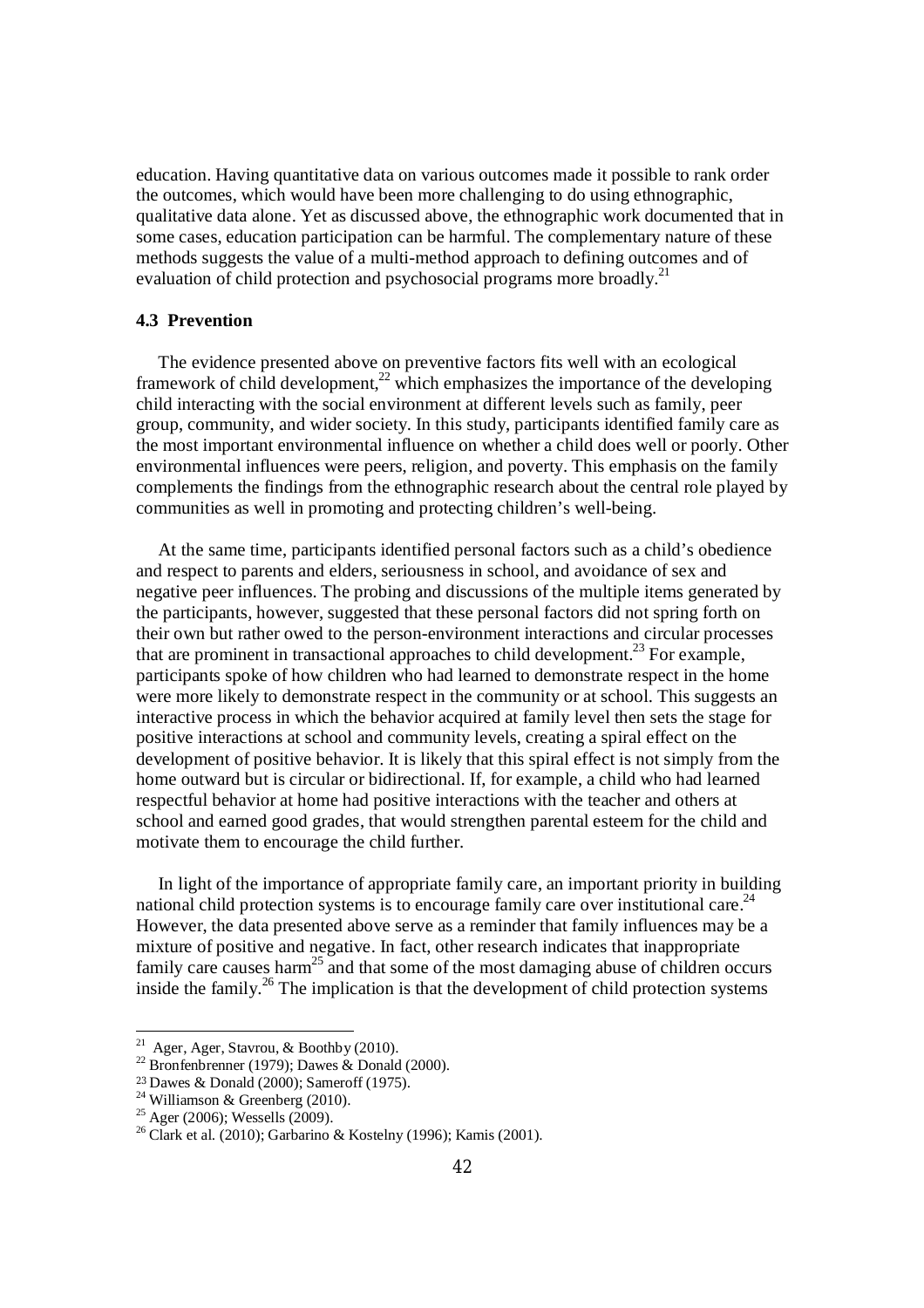must include steps to support appropriate family care through education, capacity building, and other means. At the end of the day, the effectiveness of national child protection systems will be gauged not only by how well they respond to abuses of children but also by how effectively they prevent those abuses from occurring. It is hoped that the measurement of well-being outcomes for children will contribute to this wider agenda of prevention.

## **4.4 Suggestions for practitioners**

The following suggestions are made in light of the process of undertaking this study and the methodological considerations experienced:

- 1. Strengthen monitoring and evaluation of child protection programming by tracking indicators regarding children's outcomes, in addition to process and output indicators.
- 2. Collaborate with other practitioner agencies in defining a set of outcomes that could be used to measure improvements in children's protection and well-being. These could be used in a particular geographic area where multiple projects are underway to compare outcomes across different types of child protection intervention and across agencies.
- 3. In defining outcomes to measure, consider including a mixture of locally defined outcome areas and outcome areas based on regional and international human rights standards. Use elicitive methods, such as the one used in this study, to develop locally defined outcome areas which incorporate the views of children and adults, and important sub-groups of the population.
- 4. In evaluating the effectiveness of child protection programming, develop and use a combination of outcome measures which capture risk reduction, and protection and well-being outcomes for children.
- 5. Measure outcomes that are expected to respond directly to the specific program intervention, and also other outcomes for which change would likely be seen only over a longer period of time than is involved in most programs.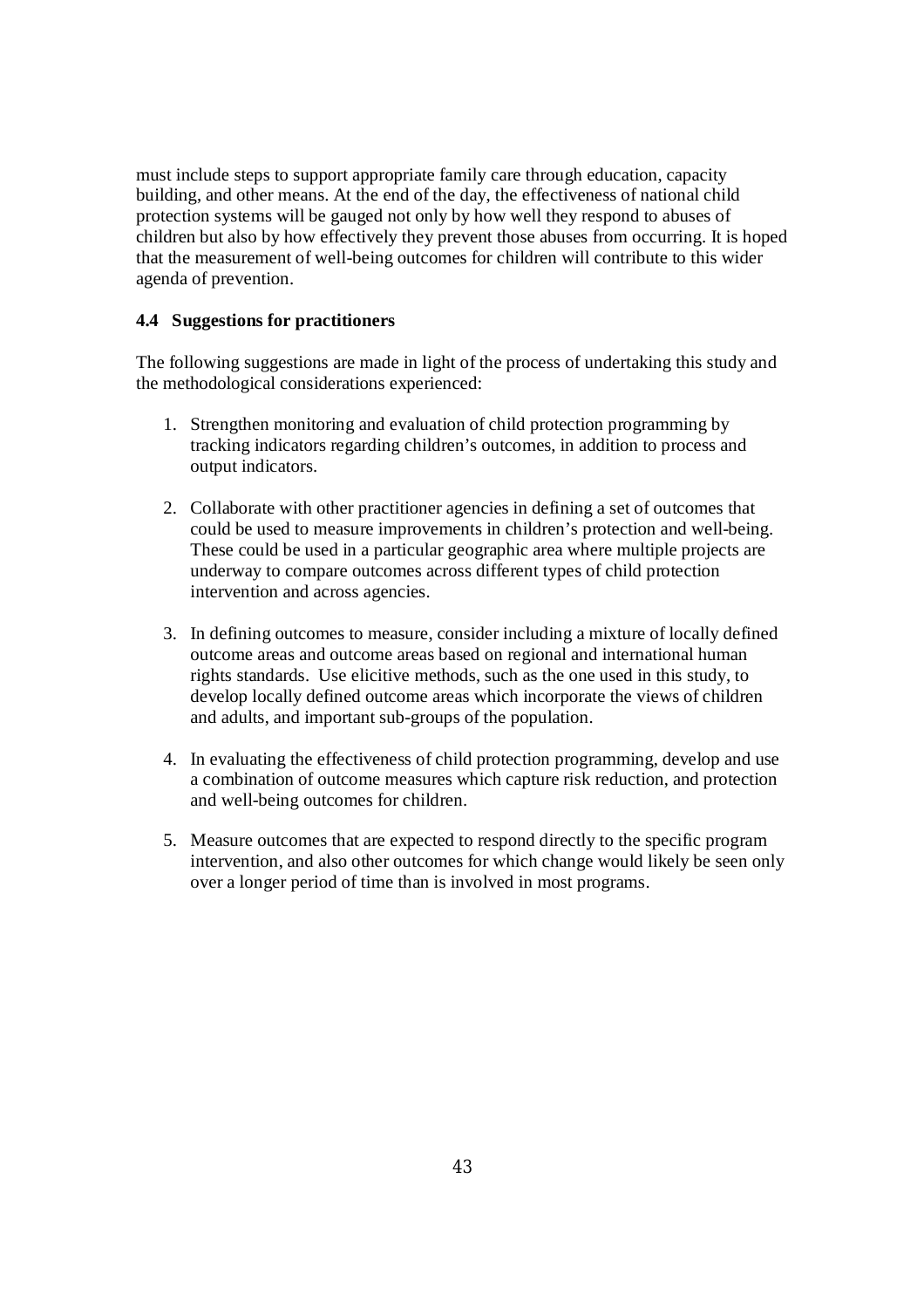# **5. REFERENCES**

Ager, A. (2006). What is family? A functional model for defining and evaluating the concept. In N. Boothby, A. Strang, & M. Wessells (Eds.), *A world turned upside down: Social ecological approaches to children in war zones* (pp. 39-61). Westport, CT: Kumarian.

Ager, A., Ager, W., Stavrou, V., & Boothby, N. (2010). *Inter-Agency guide to the evaluation of psychosocial programming in humanitarian crises.* New York: UNICEF.

Ahmed, S., Al Hebshi, S., & Nylund, B. V. (2009). *Sudan: An in-depth analysis of the social dynamics of abandonment of FGM/C*. Innocenti Centre Working Paper 2009-08. Florence: UNICEF.

Barber, B. (Ed.)(2009). *Adolescents and war: How youth deal with political violence*. New York: Oxford University Press.

Behnam, N. (2011). *Awkward engagement: Friction, translation and human rights education in post-conflict Sierra Leone.* Unpublished doctoral dissertation. Philadelphia: University of Pennsylvania.

Boothby, N., Strang, A., & Wessells M. (Eds.). (2006). *A world turned upside down: Social ecological approaches to children in war zones*. Westport, CT: Kumarian.

Boyden, J., & Gibbs, S. (1997). *Children and war*. Geneva: United Nations.

Boyden, J., & Mann, G. (2005). Children's risk, resilience, and coping in extreme situations. In M. Ungar (Ed.), *Handbook for working with children and youth: Pathways to resilience across cultures and contexts*. Thousand Oaks, CA: Sage.

Bronfenbrenner, U. (1979). *The ecology of human development*. Cambridge, MA: Harvard University Press.

Charmaz, K. (2004). Grounded theory. In. S. Nagy Hesse-Biber & P. Leavy (Eds.), *Approaches to qualitative research* (pp. 496-521). New York: Oxford University Press.

Child Protection Working Group (2012). *Minimum standards for child protection in humanitarian response*. Geneva: Author.

Clark, C. J., Everson-Rose, S. A., Suglia, S. F., Btoush, R., Alonso, A., & Haj-Yahia, M. M. (2010). Association between exposure to political violence and intimate-partner violence in the occupied Palestinian territory: a cross-sectional study. *The Lancet, 375,* 310-317.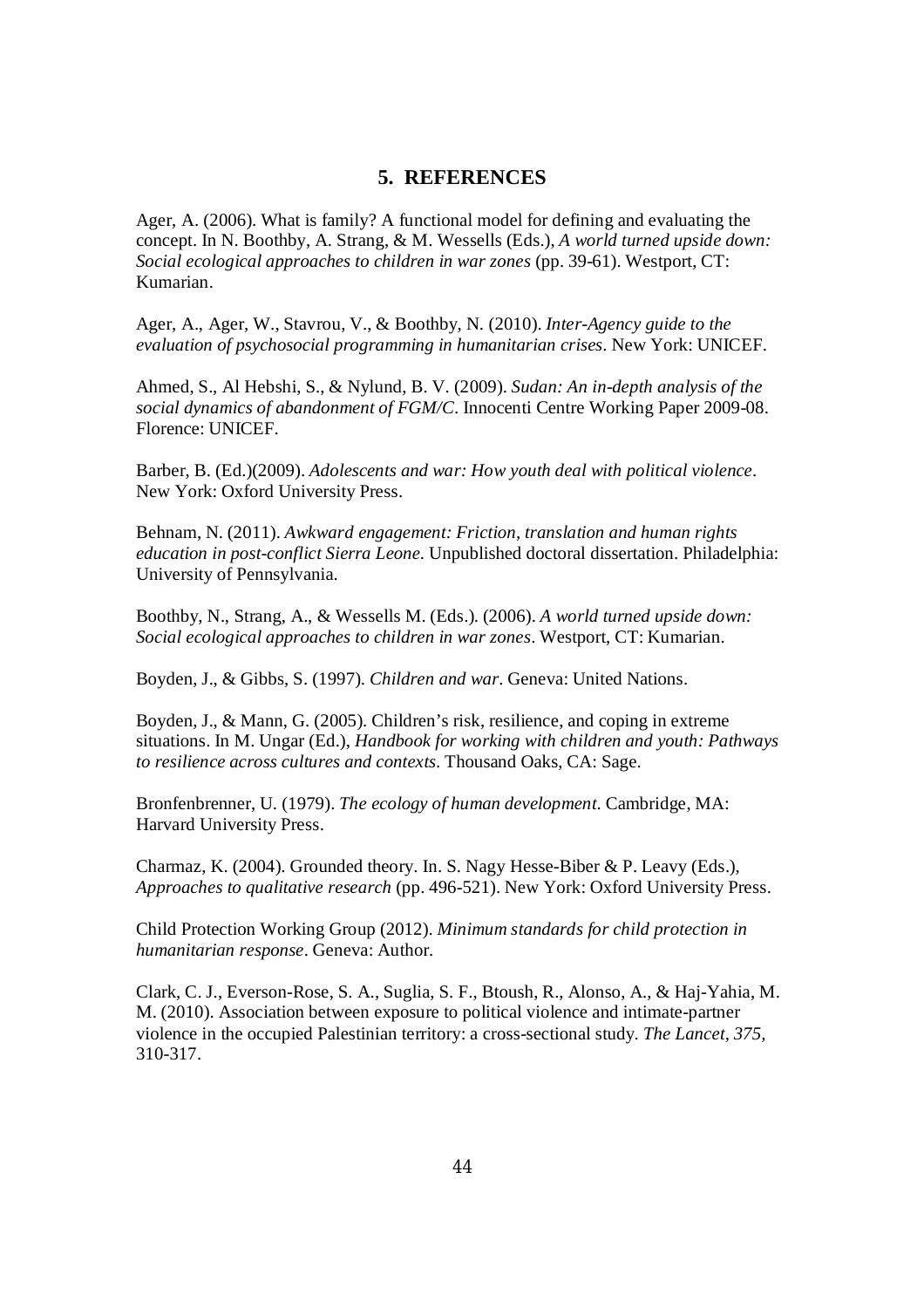Dagne, H. G.(2009). *Ethiopia: A comparative analysis of the social dynamics of the abandonment of harmful practices in four locations.* Innocenti Centre Working Paper 2009-07. Florence, Italy: UNICEF.

Davis, R., McCaffery, J., and Conticini, A. (2012). *Strengthening child protection systems in sub-Saharan Africa: A working paper*. Dakar: Inter-Agency Group on Child Protection Systems in sub-Saharan Africa.

Dawes, A., & Donald, D. (2000). Improving children's chances: Developmental theory and effective interventions in community contexts. In D. Donald, A. Dawes, & J. Louw (Eds.), *Addressing childhood diversity* (pp. 1-25). Cape Town: David Philip.

Forbes, B., Lau, D., Oswald, E., & Tutnejevic, T. (2011). *A systems approach to child protection: A World Vision discussion paper*. Monrovia, CA: World Vision International.

Garbarino, J., & Kostelny, K. (1996). The effects of political violence on Palestinian children's behavior problems: A risk accumulation model. *Child Development, 67,* 33-35.

Hauser, R. M., Brown, B. V., & Prosser, W.R. (Eds.)(1997). *Indicators of children's well-being*. New York: Russell Sage Foundation.

Hubbard, J. (2008). *Using brief ethnographic interviewing as a method for understanding an issue, problem, or idea from a local perspective.* Unpublished document. Minneapolis: Center for the Victims of Torture.

IASC (2007). *IASC Guidelines on mental health and psychosocial support in emergency settings*. Geneva: Author.

INEE (2010). *Minimum standards for education: Preparedness, response, recovery*. New York: Author.

Khamis, V. (2001). Child psychological maltreatment in Palestinian families. *Child Abuse & Neglect, 24(8)*, 1047-1059.

Mackie, G. & LeJeune, J. (2009). *Social dynamics of abandonment of harmful practices: A new look at the theory. Innocenti Working Paper No.2009-06*. Florence: UNICEF Innocenti Research Centre.

Masten, A. (2001). Ordinary magic: Resilience processes in development. *American Psychologist, 56(3)*, 227-238.

Sameroff, A. J.(1975). Transactional models in early social relations. *Human Development, 18*, 65-79.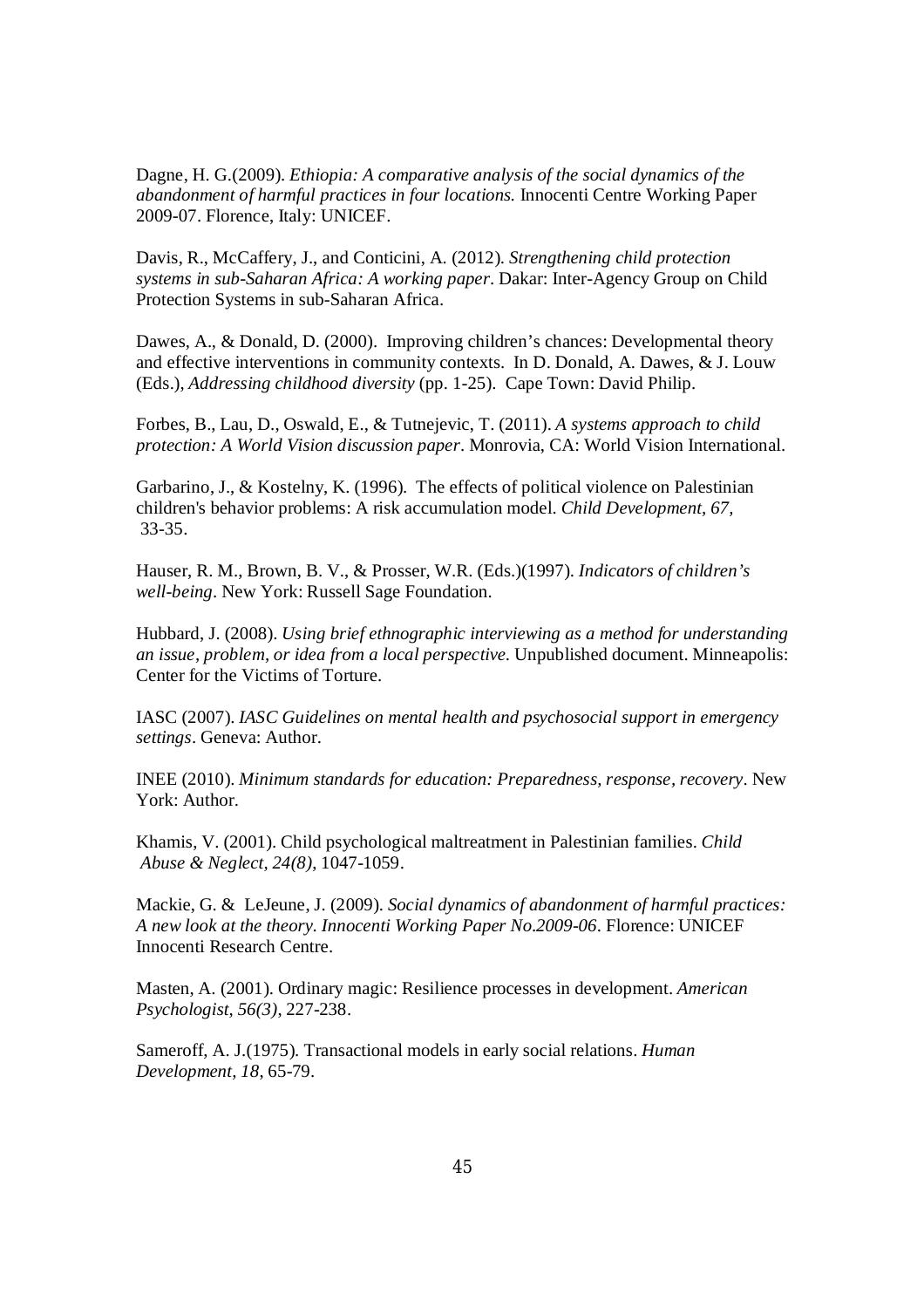Straus, A., & Corbin, J. (1990) *Basics of qualitative research: Grounded theory procedures and techniques*. Thousand Oaks, CA: Sage.

Ungar, M. (Ed.) (2011). *The social ecology of resilience: A handbook of theory and practice*. New York: Springer.

Wessells, M. (2009). *What are we learning about protecting children in the community? An inter-agency review of evidence on community-based child protection mechanisms. Executive Summary*. London: Save the Children.

Wessells, M. G. (2011). *An ethnographic study of community-based child protection mechanisms and their linkage with the national child protection system of Sierra Leone.* New York: Columbia Group for Children in Adversity.

Wessells, M., Lamin, D., King, D., Kostelny, K., Stark, L., & Lilley, S. (2012). The disconnect between community-based child protection mechanisms and the formal child protection system in rural Sierra Leone: Challenges to building an effective national child protection system. *Vulnerable Children and Youth Studies*, *7(31)*, 211-227.

Williamson, J., & Greenberg, A. (2010). *Families, not orphanages*. NewYork: Better Care Network & UNICEF.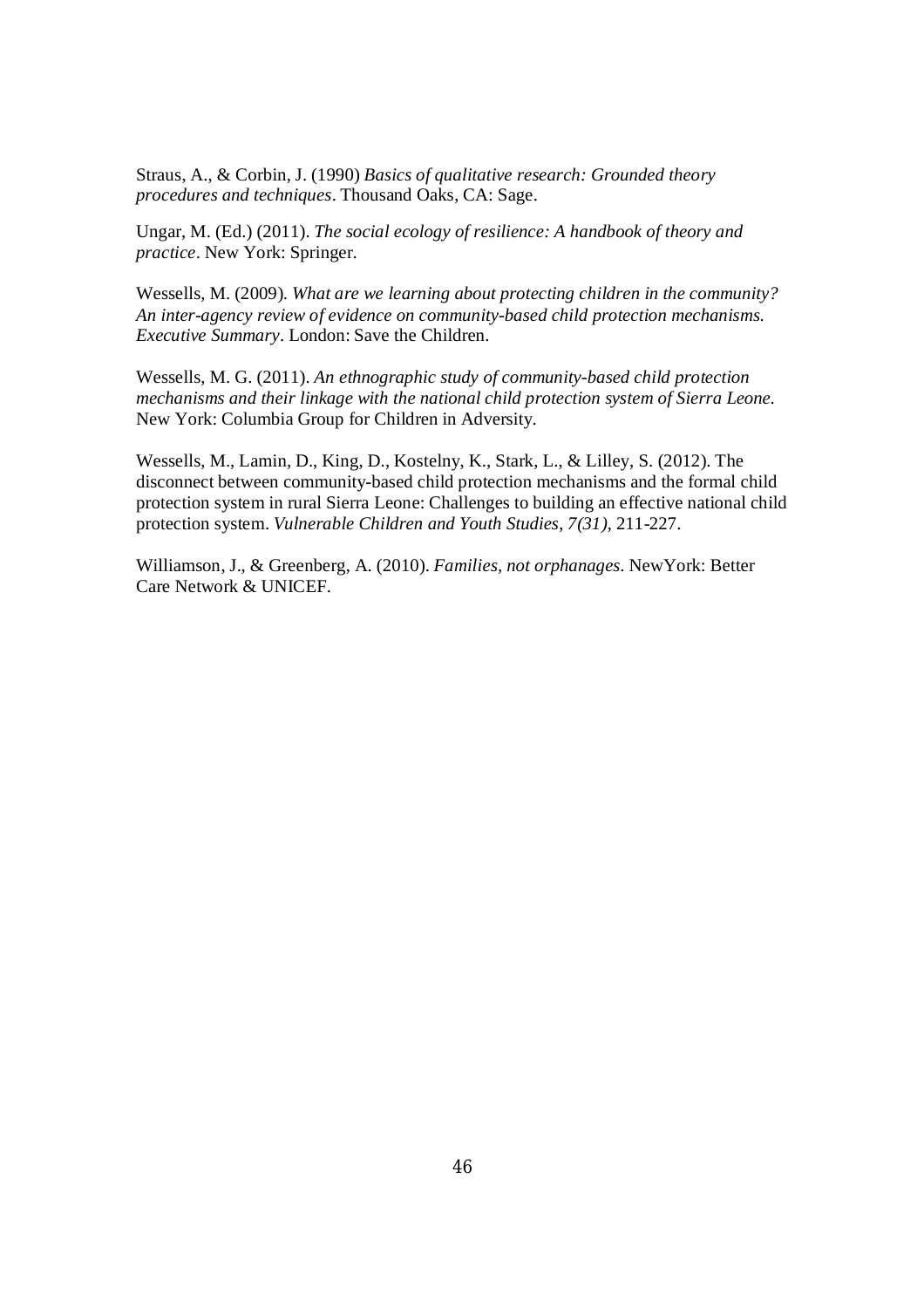# **APPENDICES**

# **Interagency Learning Initiative on Community-Based Child Protection Mechanisms and Child Protection Systems**



What exists in communities to protect children? What processes or mechanisms are used by families and communities to support children who are affected by various protection threats? Are community based mechanisms that are linked to formal child protection systems more effective? How can external agencies most effectively support communities to protect their children?

These are some of the important questions that are explored in a four-year interagency learning initiative on community based child protection mechanisms. Running from 2010-2014, the initiative involves action research in Sierra Leone, Kenya and a third country in Southeast Asia, and the establishment of a global community of practice for learning exchange.

## **What are community based child protection mechanisms?**

Community based child protection mechanisms are defined broadly to include all groups or networks at grassroots level that prevent and respond to issues of child protection and vulnerable children. These may include family supports, peer group supports and community groups such as women's groups, religious groups, and youth groups as well as traditional community processes, government mechanisms and mechanisms initiated by civil society and international agencies such as child protection committees.

# **Why are they so important?**

Community based child protection mechanisms are at the front line of efforts to protection children from abuse, neglect, violence and exploitation. They are foundational elements of the national child protection system for reasons of scale and sustainability. It is in the community that children and families experience and interact with the wider child protection system, making community mechanisms the face of the system for many people.

#### **An inter-agency learning process**

Since January 2009, a group of child protection agencies has come together around this interagency learning initiative. Prompted by a collective need for increased evidence and the development of standards for practice in supporting communities to better protect children, the agencies began a collective process of grounded learning in this important area of child protection.

The initiative is implemented through strong interagency partnerships and overseen by a global reference group involving 10 national and international agencies. Save the Children serves as the coordinator of the initiative and lead of the community of practice. The Columbia Group for Children in Adversity serves as the technical lead for the action research.

47 The initiative is funded with generous support from the Oak Foundation, USAID, UNICEF, Save the Children and World Vision.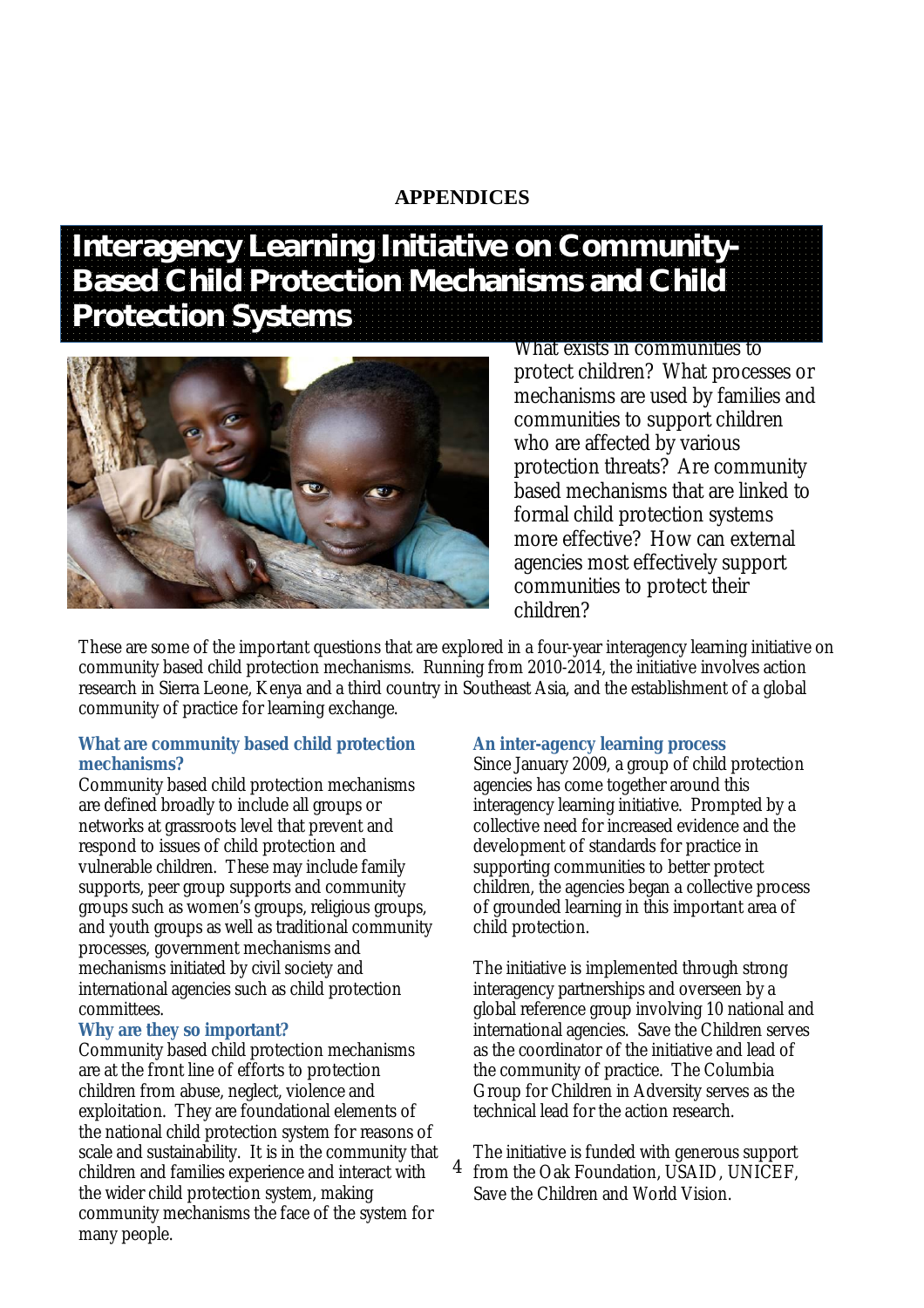A global desk review of evaluation evidence was conducted as the first phase of work and foundation for this initiative. A significant finding was the low quality of the evidence base and severe lack of evidence of impact of community based mechanisms on children's outcomes. The issue of linkages between community mechanisms and the national child protection system was highlighted as a potential factor for effectiveness.



The report is available to download in English and French at www.savethechildren.org

# **Action research**

A core component of the learning initiative is a multiyear program of action research in three countries – Sierra Leone, Kenya and a third country in Southeast Asia. The research objectives are to:

- Identify and learn about the functioning of community based child protection processes and mechanisms, whether indigenous or external
- Construct rigorous measures of child protection and well-being outcomes, that reflect local definitions and understandings
- Test the effectiveness of community-driven models for strengthening linkages between community mechanisms and the national child protection system, on children's outcomes

The action research will take place over three years in each country. The research design emphasises depth of evidence and robust measurement of change in children's protection and well-being outcomes. The action research methodology in each country involves:

- Facilitation of extensive consultation and engagement with national stakeholders including Government, NGOs, INGOs, donors and UNICEF
- Quasi-experimental research design with intervention and comparison communities
- Rapid ethnography
- Community-driven development of models to strengthen the linkages between communities and the national child protection system
- Construction and repeated measurement of locally relevant outcome measures at baseline and 12 and 24 months following intervention

# **Child Protection Exchange Forum**

The Community Child Protection Exchange Forum will provide an online environment for practitioners, researchers, and policymakers who are engaged with community-based child protection mechanisms to come together to advance the state of knowledge, policy, and practice. The forum will include a facilitated exchange forum in which practitioners share experiences, learning, ideas, and thoughts and engage in debate and dialogue. It will also have a resource hub compiling, organizing, and annotating the various resources available to practitioners who are supporting community-based endeavours. The forum will also host learning events such as periodic webinars or teleconferences in which individuals or groups of individuals present and lead discussion on a topic relevant to forum members.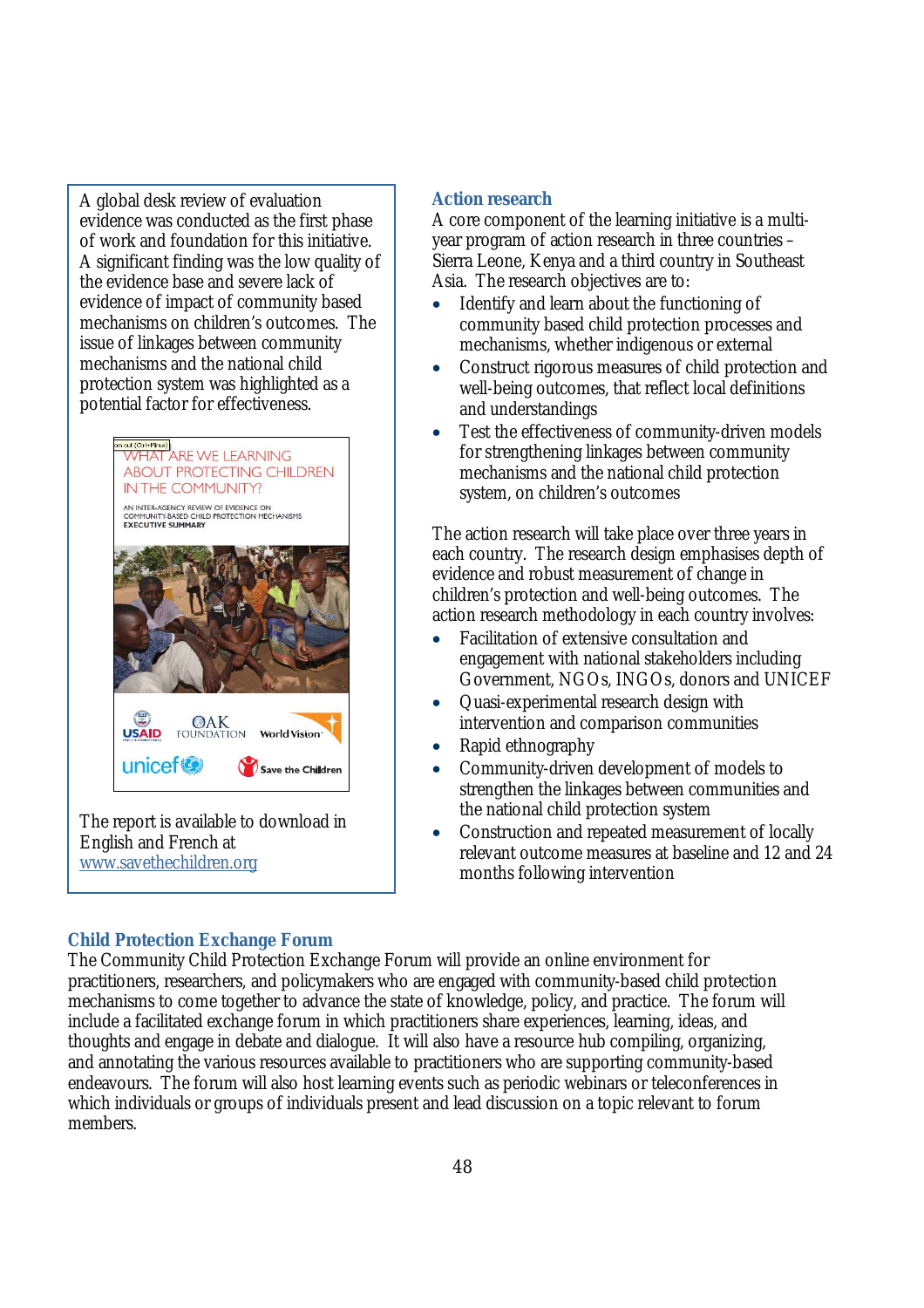The Exchange Forum will be open to anybody who is interested in learning about and contributing to discussions and debate around community-based mechanisms to protect children; membership will be free of charge. Members of the Exchange Forum will have the opportunity to be at the cutting-edge of developments in this field, and we are seeking dynamic, passionate, opinionated individuals to engage in these discussions. If you are interested in joining the Exchange Forum when it launches in September 2011 or if you already have ideas or resources to share, contact Mark Canavera at the below address.

**Initiative coordinator**, Sarah Lilley, Save the Children, s.lilley@savethechildren.org.uk **Principal Investigator**, Mike Wessells, Columbia Group for Children in Adversity, mikewessells@gmail.com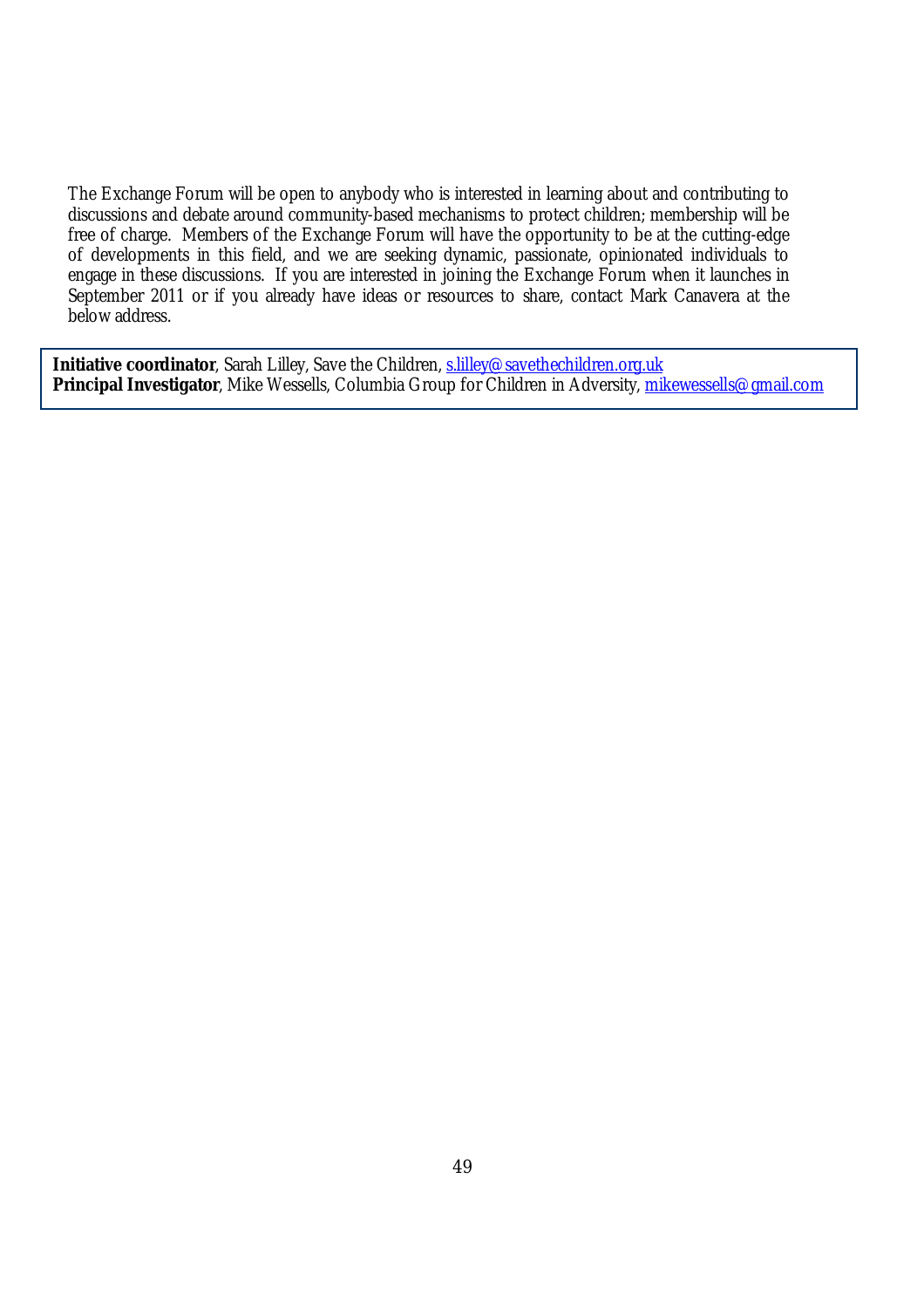| Organisation                          | Representative          |
|---------------------------------------|-------------------------|
| <b>ChildFund International</b>        | <b>Martin Hayes</b>     |
| <b>Child Protection Working Group</b> | <b>Katy Barnett</b>     |
| <b>HSRC</b>                           | Linda Richter           |
| <b>IICRD</b>                          | Martha Nelams           |
| Plan International                    | Maja Cubarrubia         |
| <b>REPPSI</b>                         | <b>Brighton Gwezera</b> |
| Save the Children (Chair)             | Sarah Lilley            |
| Save the Children                     | Ronnie Lovitch          |
| Save the Children                     | Eva Bellander           |
| Save the Children                     | <b>Bill Bell</b>        |
| Terre des Hommes Lausanne             | Olivier Feneyrol        |
| TPO Uganda                            | Patrick Onyango         |
| <b>Oak Foundation</b>                 | <b>Jane Warburton</b>   |
| <b>UNICEF NY</b>                      | Jennifer Keane          |
| <b>UNICEF NY</b>                      | Karin Heissler          |
| <b>UNICEF WCARO</b>                   | Joachim Theis           |
| <b>UNICEF ESARO</b>                   | Nankali Maksud          |
| <b>USAID DCOF</b>                     | John Williamson         |
| <b>USAID PEPFAR</b>                   | Janet Shriberg          |
| <b>World Vision</b>                   | <b>Bill Forbes</b>      |

**APPENDIX 2: Members of the global InterAgency Reference Group**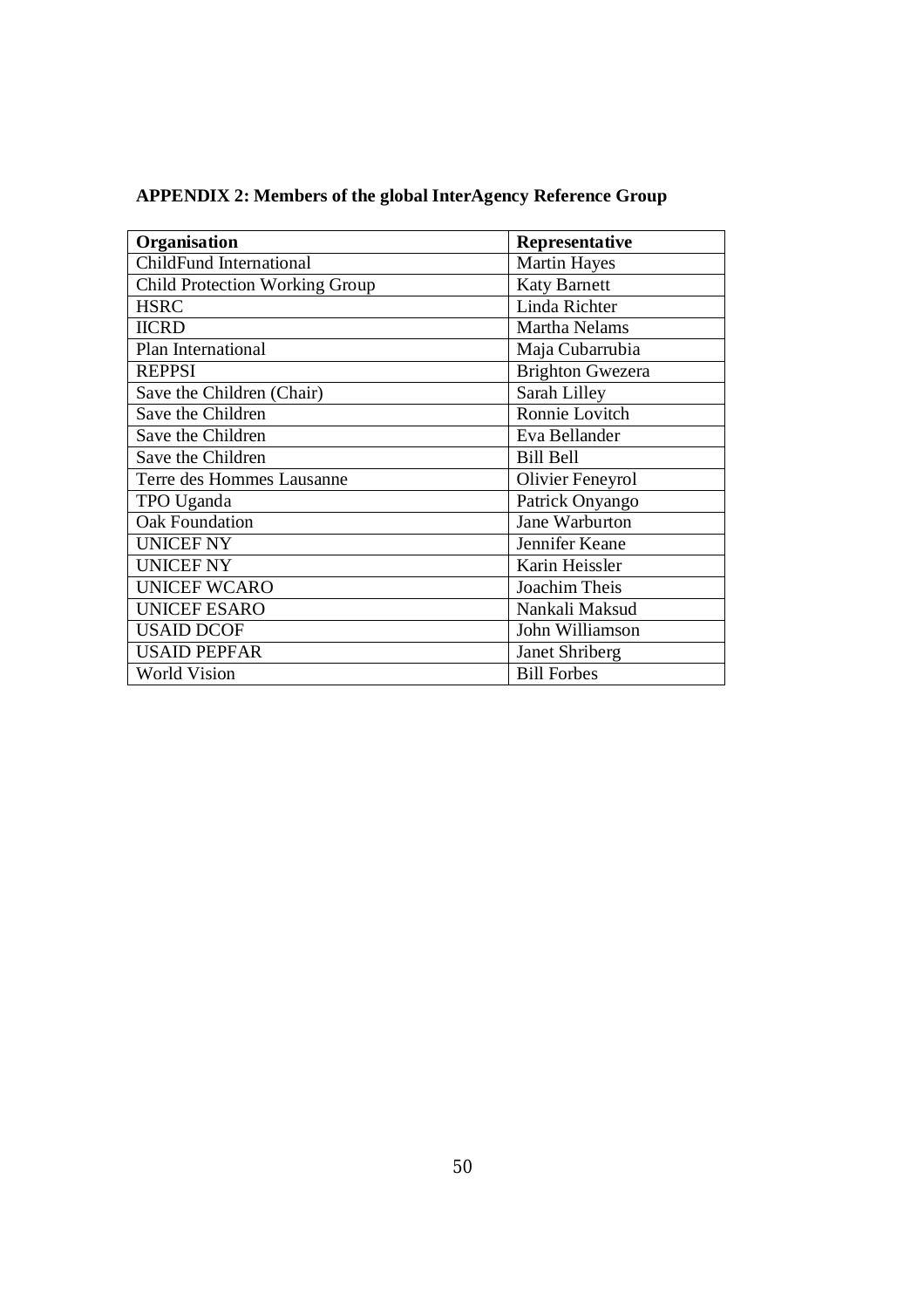# **APPENDIX 3: Example Interview**

INSTRUCTIONS FOR THE CHILD COMPETENCE INTERVIEW (For Adult Interviewees)

The person you interview needs to be a parent (mother or father) but we are asking them to think about any child they choose.

Explain the following things to each person you interview:

It is their choice to be interviewed or not. It is alright if they choose not to participate.

The reason we are collecting this information is to improve the programs we are creating for children.

The usual interview time is 15 to 30 minutes.

## **Instructions for giving the interview:**

Let them think of the first child on their own. Then, ask them about 3 more children to complete the set of 4 children.

Write down the reasons they give exactly like they say them.

Parents can look at their responses if they want to.

If they give a response that is not clear or specific, ask them for more information. For example, if they say a child is doing well because "he is a good boy", ask "in what way is good?"

If a parent cannot think of a certain type of child (for example a young girl) who is doing well, ask them one more time if they can think of someone. If they still cannot think of a child write 'No Child' and go on to the next child type.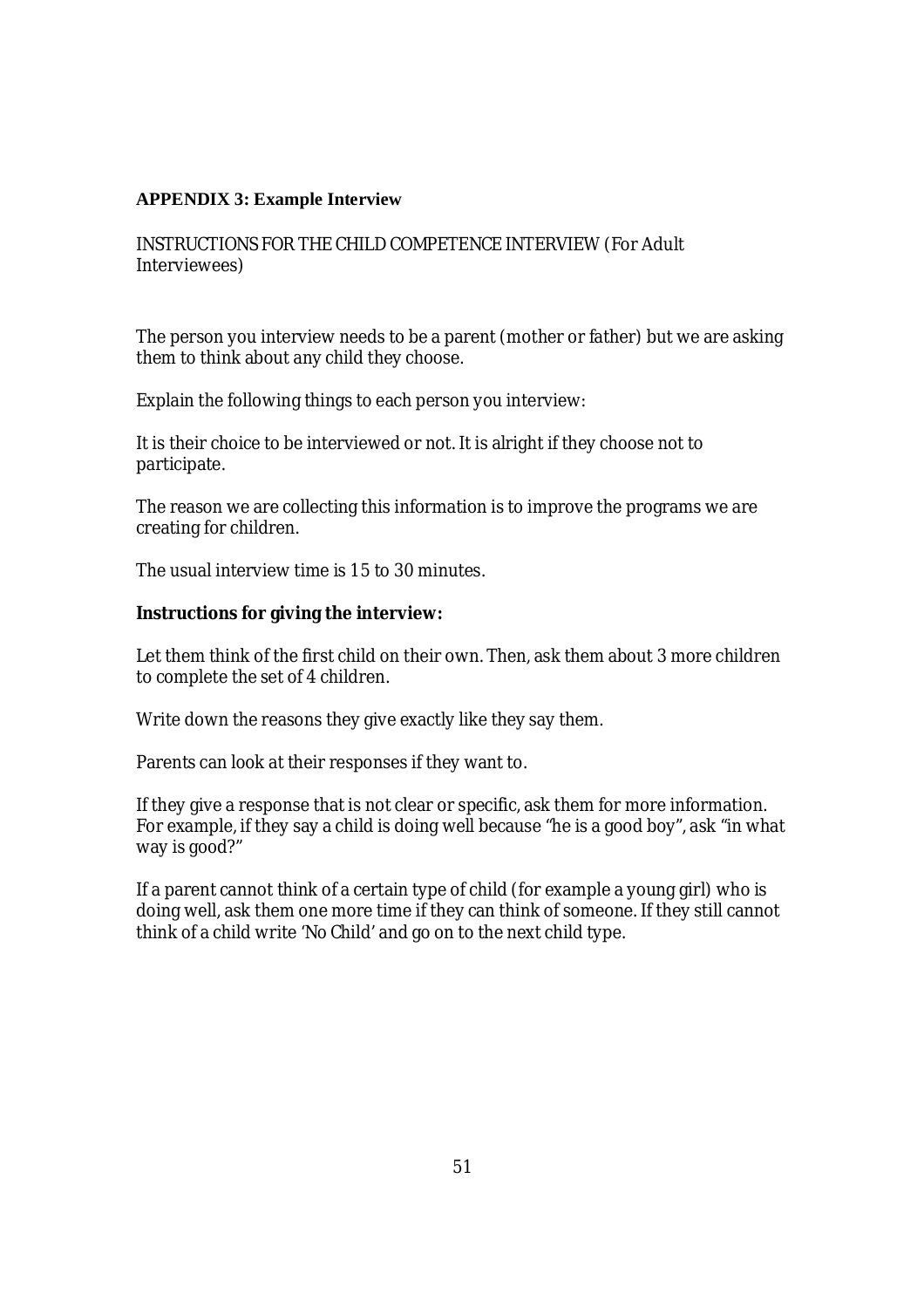# CHILD COMPETENCE INTERVIEW

| Community: _________________________                                             |  |
|----------------------------------------------------------------------------------|--|
| Parental status of the person you are interviewing: ________ Mother _____ Father |  |
| Age of person you are interviewing: _________                                    |  |

# **Beginning Question:**

"It would be very helpful for us to know how people can tell a child's life is going well. Think of a child from your community, or that you know, who is doing satisfactorily, but don't tell me who it is. The child doesn't have to be the best child you know but a child that is doing satisfactorily. I am going to ask some questions about what this child is like"

| "Are you thinking of a girl or a boy?" |            | <b>Circle one:</b> Girl Boy |                          |
|----------------------------------------|------------|-----------------------------|--------------------------|
| "How old is this child?"               | Enter age: |                             | age 5 to 12 age 13 to 18 |

"In what ways is this child doing well?"

[Interviewer note: Write down the specific answer in the order they are given to you. If they do not give you enough answers (4) ask them "In what other ways?"]

\_\_\_\_\_\_\_\_\_\_\_\_\_\_\_\_\_\_\_\_\_\_\_\_\_\_\_\_\_\_\_\_\_\_\_\_\_\_\_\_\_\_\_\_\_\_\_\_\_\_\_\_\_\_\_\_\_\_\_\_\_\_\_\_\_\_\_\_ \_\_\_\_\_\_\_\_\_\_\_\_\_\_\_\_\_\_\_\_\_\_\_\_\_\_\_\_\_\_\_\_\_\_\_\_\_\_\_\_\_\_\_\_\_\_\_\_\_\_\_\_\_\_\_\_\_\_\_\_\_\_\_\_\_\_\_\_ \_\_\_\_\_\_\_\_\_\_\_\_\_\_\_\_\_\_\_\_\_\_\_\_\_\_\_\_\_\_\_\_\_\_\_\_\_\_\_\_\_\_\_\_\_\_\_\_\_\_\_\_\_\_\_\_\_\_\_\_\_\_\_\_\_\_\_\_ \_\_\_\_\_\_\_\_\_\_\_\_\_\_\_\_\_\_\_\_\_\_\_\_\_\_\_\_\_\_\_\_\_\_\_\_\_\_\_\_\_\_\_\_\_\_\_\_\_\_\_\_\_\_\_\_\_\_\_\_\_\_\_\_\_\_\_\_

"Of all these, which do you think is most important?" **Enter Number: \_\_\_\_\_\_**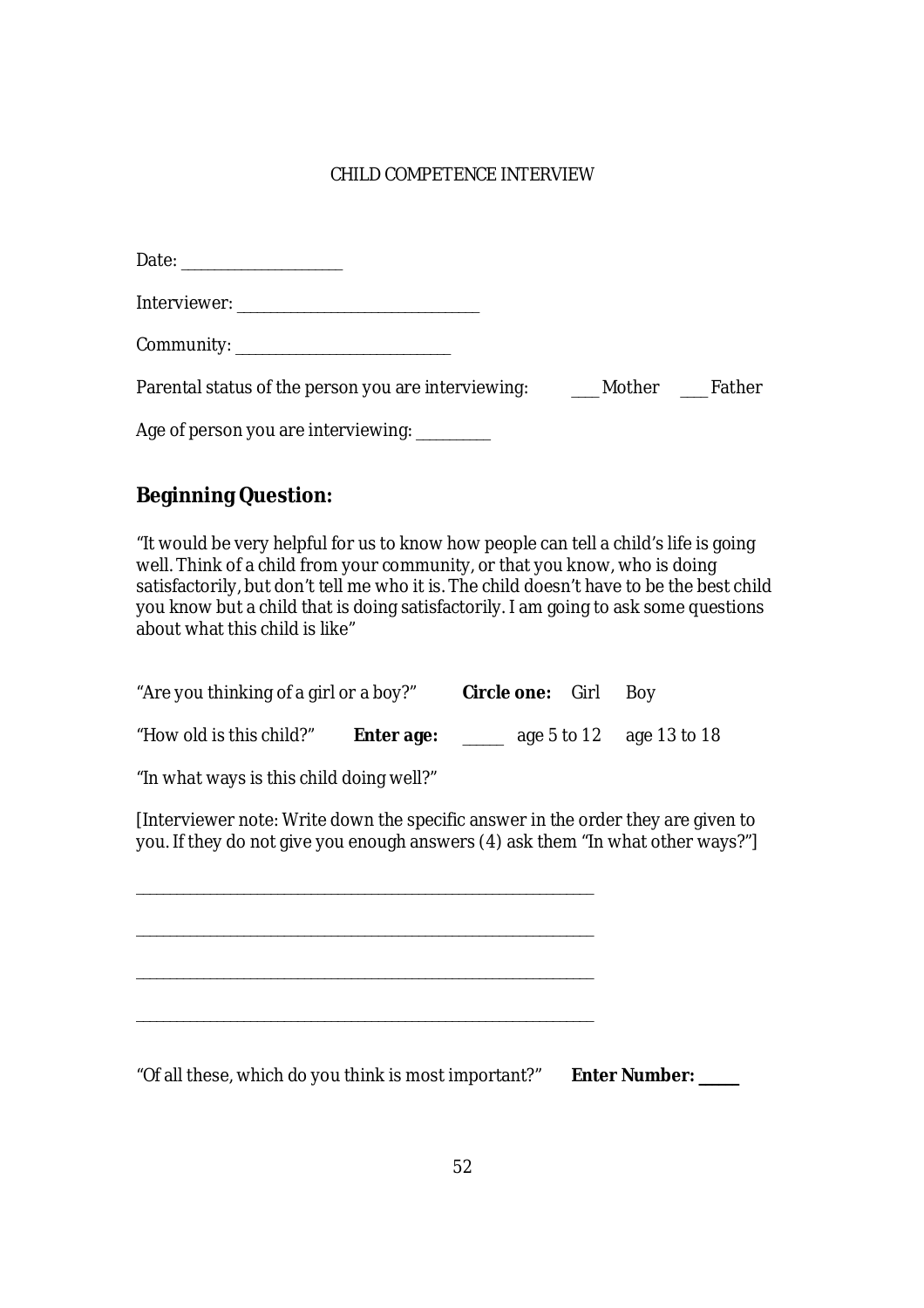# ADOLESCENT GIRL

"Now think of a **Teen girl** (13 to 18 years old). In what ways is she doing well?"

Teen's age: \_\_\_\_\_\_

[Interviewer note: Write down the specific answers in the order they are given to you. If they do not give you enough answers (4) ask them "In what other ways?"]

\_\_\_\_\_\_\_\_\_\_\_\_\_\_\_\_\_\_\_\_\_\_\_\_\_\_\_\_\_\_\_\_\_\_\_\_\_\_\_\_\_\_\_\_\_\_\_\_\_\_\_\_\_\_\_\_\_\_\_\_\_\_\_\_\_\_\_\_ "Of all these, which do you think is most important?" **Enter Number: \_\_\_\_\_\_**

\_\_\_\_\_\_\_\_\_\_\_\_\_\_\_\_\_\_\_\_\_\_\_\_\_\_\_\_\_\_\_\_\_\_\_\_\_\_\_\_\_\_\_\_\_\_\_\_\_\_\_\_\_\_\_\_\_\_\_\_\_\_\_\_\_\_\_\_

\_\_\_\_\_\_\_\_\_\_\_\_\_\_\_\_\_\_\_\_\_\_\_\_\_\_\_\_\_\_\_\_\_\_\_\_\_\_\_\_\_\_\_\_\_\_\_\_\_\_\_\_\_\_\_\_\_\_\_\_\_\_\_\_\_\_\_\_

\_\_\_\_\_\_\_\_\_\_\_\_\_\_\_\_\_\_\_\_\_\_\_\_\_\_\_\_\_\_\_\_\_\_\_\_\_\_\_\_\_\_\_\_\_\_\_\_\_\_\_\_\_\_\_\_\_\_\_\_\_\_\_\_\_\_\_\_

\_\_\_\_\_\_\_\_\_\_\_\_\_\_\_\_\_\_\_\_\_\_\_\_\_\_\_\_\_\_\_\_\_\_\_\_\_\_\_\_\_\_\_\_\_\_\_\_\_\_\_\_\_\_\_\_\_\_\_\_\_\_\_\_\_\_\_\_

\_\_\_\_\_\_\_\_\_\_\_\_\_\_\_\_\_\_\_\_\_\_\_\_\_\_\_\_\_\_\_\_\_\_\_\_\_\_\_\_\_\_\_\_\_\_\_\_\_\_\_\_\_\_\_\_\_\_\_\_\_\_\_\_\_\_\_\_

\_\_\_\_\_\_\_\_\_\_\_\_\_\_\_\_\_\_\_\_\_\_\_\_\_\_\_\_\_\_\_\_\_\_\_\_\_\_\_\_\_\_\_\_\_\_\_\_\_\_\_\_\_\_\_\_\_\_\_\_\_\_\_\_\_\_\_\_

ADOLESCENT BOY

"Now think of a **Teen boy** (13 to 18 years old). In what ways is he doing well?"

Teen's age: \_\_\_\_\_\_

Interviewer note: Write down the specific answers in the order they are given to you. If they do not give you enough answers (4) ask them "In what other ways?"]

"Of all these, which do you think is most important?" **Enter Number: \_\_\_\_\_\_**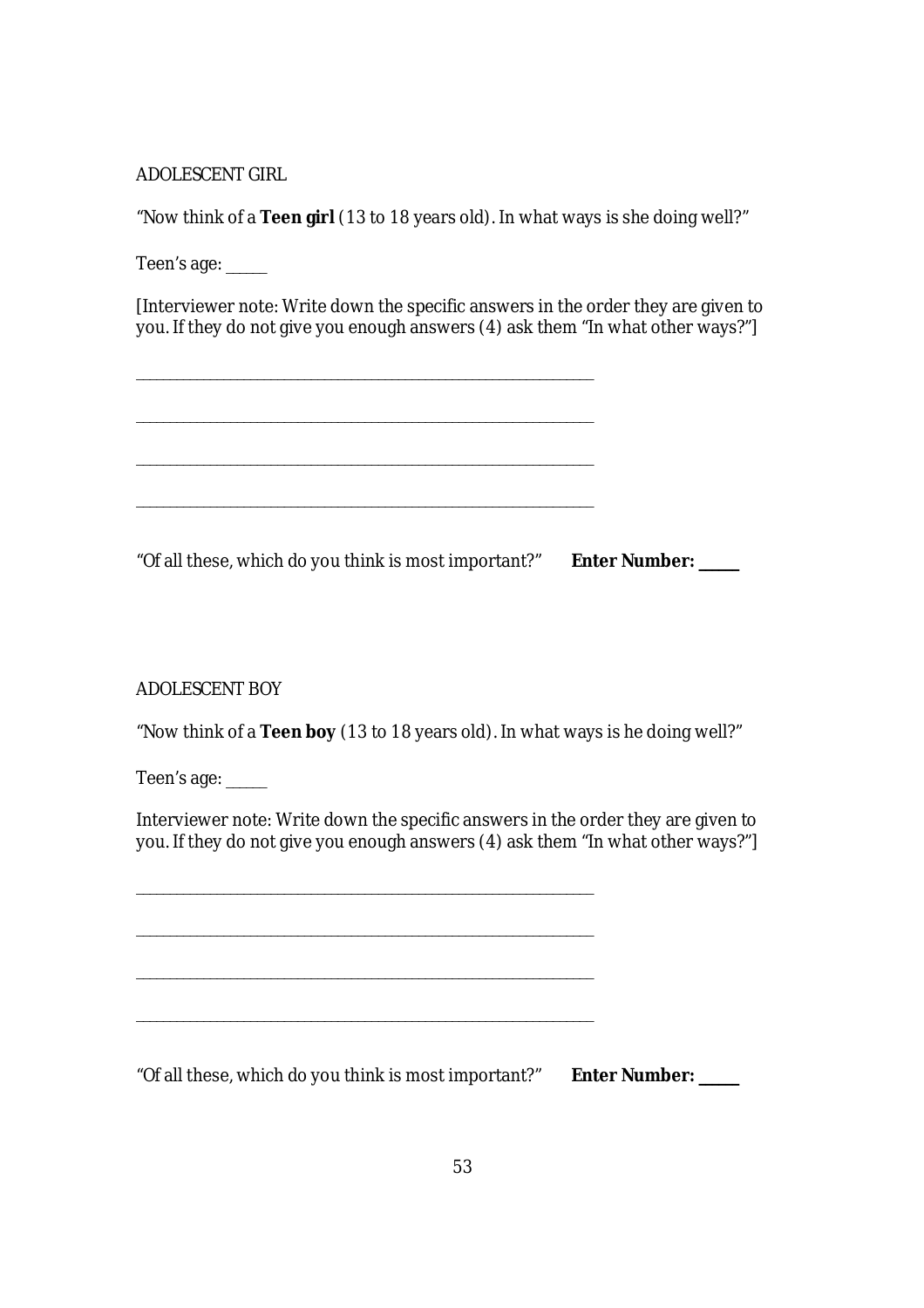YOUNG GIRL

"Now think of a **5 to 12 year old girl**. In what ways is she doing well?"

Child's age: \_\_\_\_\_\_

[Interviewer note: Write down the specific answers in the order they are given to you. If they do not give you enough answers (4) ask them "In what other ways?"]

\_\_\_\_\_\_\_\_\_\_\_\_\_\_\_\_\_\_\_\_\_\_\_\_\_\_\_\_\_\_\_\_\_\_\_\_\_\_\_\_\_\_\_\_\_\_\_\_\_\_\_\_\_\_\_\_\_\_\_\_\_\_\_\_\_\_\_\_  $\mathcal{L}_\text{max} = \mathcal{L}_\text{max} = \mathcal{L}_\text{max} = \mathcal{L}_\text{max} = \mathcal{L}_\text{max} = \mathcal{L}_\text{max} = \mathcal{L}_\text{max} = \mathcal{L}_\text{max} = \mathcal{L}_\text{max} = \mathcal{L}_\text{max} = \mathcal{L}_\text{max} = \mathcal{L}_\text{max} = \mathcal{L}_\text{max} = \mathcal{L}_\text{max} = \mathcal{L}_\text{max} = \mathcal{L}_\text{max} = \mathcal{L}_\text{max} = \mathcal{L}_\text{max} = \mathcal{$ \_\_\_\_\_\_\_\_\_\_\_\_\_\_\_\_\_\_\_\_\_\_\_\_\_\_\_\_\_\_\_\_\_\_\_\_\_\_\_\_\_\_\_\_\_\_\_\_\_\_\_\_\_\_\_\_\_\_\_\_\_\_\_\_\_\_\_\_ \_\_\_\_\_\_\_\_\_\_\_\_\_\_\_\_\_\_\_\_\_\_\_\_\_\_\_\_\_\_\_\_\_\_\_\_\_\_\_\_\_\_\_\_\_\_\_\_\_\_\_\_\_\_\_\_\_\_\_\_\_\_\_\_\_\_\_\_

"Of all these, which do you think is most important?" **Enter Number: \_\_\_\_\_\_**

YOUNG BOY

"Now think of a **5 to 12 year old boy**. In what ways is he doing well?"

Child's age: \_\_\_\_\_\_

**[Interviewer note: Write down the specific response in the order they are given to you. If they do not give you enough answers (4) ask them "In what other ways?"]**

\_\_\_\_\_\_\_\_\_\_\_\_\_\_\_\_\_\_\_\_\_\_\_\_\_\_\_\_\_\_\_\_\_\_\_\_\_\_\_\_\_\_\_\_\_\_\_\_\_\_\_\_\_\_\_\_\_\_\_\_\_\_\_\_\_\_\_\_ \_\_\_\_\_\_\_\_\_\_\_\_\_\_\_\_\_\_\_\_\_\_\_\_\_\_\_\_\_\_\_\_\_\_\_\_\_\_\_\_\_\_\_\_\_\_\_\_\_\_\_\_\_\_\_\_\_\_\_\_\_\_\_\_\_\_\_\_ \_\_\_\_\_\_\_\_\_\_\_\_\_\_\_\_\_\_\_\_\_\_\_\_\_\_\_\_\_\_\_\_\_\_\_\_\_\_\_\_\_\_\_\_\_\_\_\_\_\_\_\_\_\_\_\_\_\_\_\_\_\_\_\_\_\_\_\_ \_\_\_\_\_\_\_\_\_\_\_\_\_\_\_\_\_\_\_\_\_\_\_\_\_\_\_\_\_\_\_\_\_\_\_\_\_\_\_\_\_\_\_\_\_\_\_\_\_\_\_\_\_\_\_\_\_\_\_\_\_\_\_\_\_\_\_\_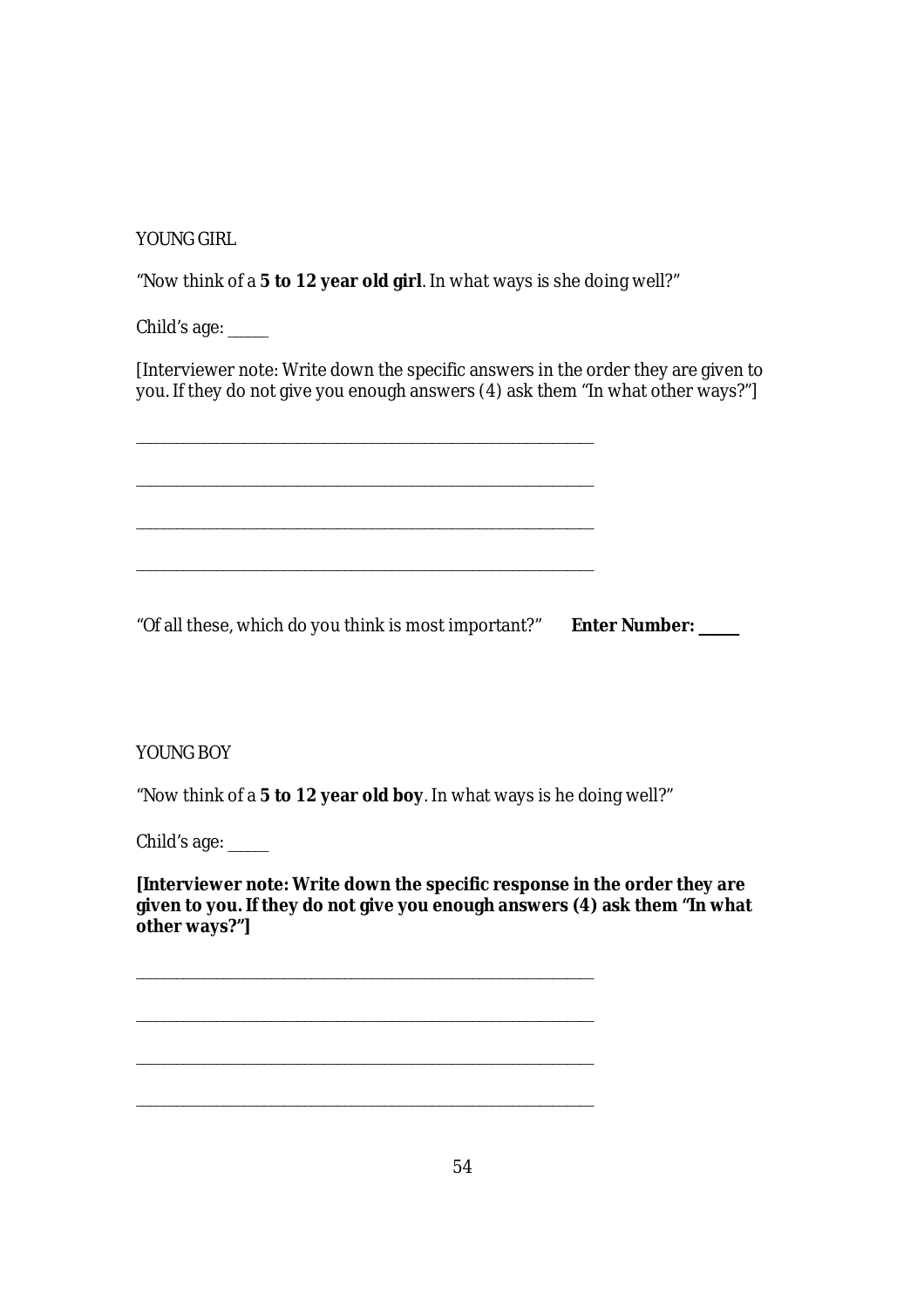"Of all these, which do you think is most important?" **Enter Number: \_\_\_\_\_\_**

\*\* Example optional question

REASONS FOR COMPETENCE

**"Why do you think some children do well in life but not others?"**

\_\_\_\_\_\_\_\_\_\_\_\_\_\_\_\_\_\_\_\_\_\_\_\_\_\_\_\_\_\_\_\_\_\_\_\_\_\_\_\_\_\_\_\_\_\_\_\_\_\_\_\_\_\_\_\_\_\_\_\_\_\_\_\_\_\_\_\_

\_\_\_\_\_\_\_\_\_\_\_\_\_\_\_\_\_\_\_\_\_\_\_\_\_\_\_\_\_\_\_\_\_\_\_\_\_\_\_\_\_\_\_\_\_\_\_\_\_\_\_\_\_\_\_\_\_\_\_\_\_\_\_\_\_\_\_\_

 $\mathcal{L}_\mathcal{L} = \mathcal{L}_\mathcal{L} = \mathcal{L}_\mathcal{L} = \mathcal{L}_\mathcal{L} = \mathcal{L}_\mathcal{L} = \mathcal{L}_\mathcal{L} = \mathcal{L}_\mathcal{L} = \mathcal{L}_\mathcal{L} = \mathcal{L}_\mathcal{L} = \mathcal{L}_\mathcal{L} = \mathcal{L}_\mathcal{L} = \mathcal{L}_\mathcal{L} = \mathcal{L}_\mathcal{L} = \mathcal{L}_\mathcal{L} = \mathcal{L}_\mathcal{L} = \mathcal{L}_\mathcal{L} = \mathcal{L}_\mathcal{L}$ 

\_\_\_\_\_\_\_\_\_\_\_\_\_\_\_\_\_\_\_\_\_\_\_\_\_\_\_\_\_\_\_\_\_\_\_\_\_\_\_\_\_\_\_\_\_\_\_\_\_\_\_\_\_\_\_\_\_\_\_\_\_\_\_\_\_\_\_\_

List specific reasons:

"O.K., of all these, which do you think is more important?" **Enter Number**: \_\_\_\_\_

Comments: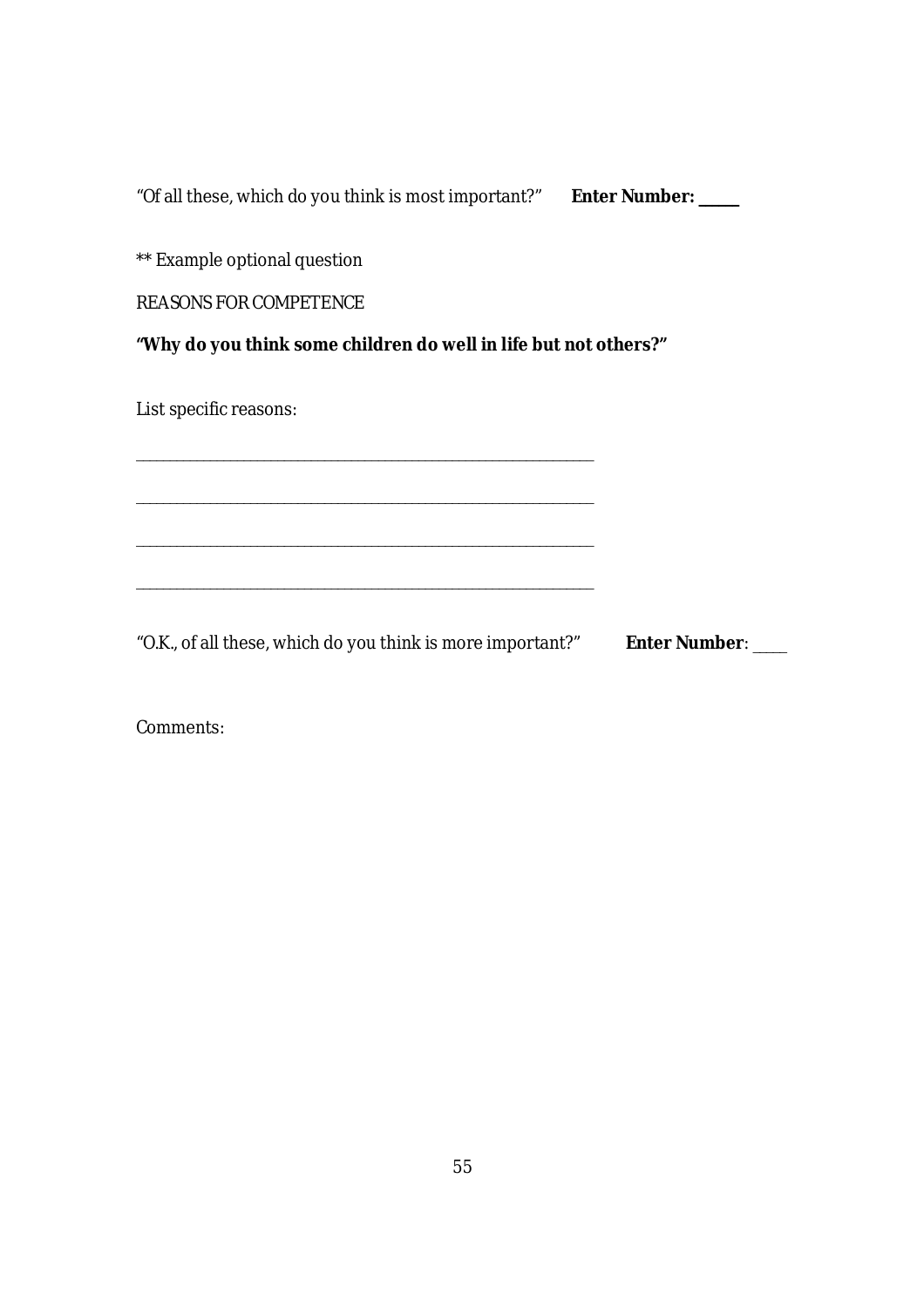# **APPENDIX 4: Tables**

| Table 6. Overall distribution of outcome areas for all respondents. |                |  |  |
|---------------------------------------------------------------------|----------------|--|--|
| <b>Outcome Areas</b>                                                | <b>Percent</b> |  |  |
| Other                                                               | 0.62%          |  |  |
| Clean and neat                                                      | 1.07%          |  |  |
| Contributes to community                                            | 1.60%          |  |  |
| Religious                                                           | 1.73%          |  |  |
| Good manners                                                        | 2.90%          |  |  |
| Good character                                                      | 6.32%          |  |  |
| No mami and dadi business                                           | 8.63%          |  |  |
| Obedience                                                           | 9.41%          |  |  |
| Contribution to family livelihood                                   | 12.21%         |  |  |
| Respectful                                                          | 15.20%         |  |  |
| Contributes to household activities                                 | 15.56%         |  |  |
| Education                                                           | 24.78%         |  |  |
| Total (n=3072 data responses)                                       | 100%           |  |  |

# **Table 6. Overall distribution of outcome areas for all respondents.**

**Table 7. Distribution of outcome areas by age of respondents**.

| <b>Outcome Areas</b>            | <b>Adults</b> | <b>Children</b> |  |
|---------------------------------|---------------|-----------------|--|
| <b>Other</b>                    | 0.72%         | 0.47%           |  |
| <b>Clean and neat</b>           | 1.00%         | 1.18%           |  |
| <b>Religious</b>                | 1.61%         | 1.89%           |  |
| <b>Contributes to community</b> | 1.72%         | 1.42%           |  |
| <b>Good manners</b>             | 3.39%         | 2.20%           |  |
| <b>Good character</b>           | 7.10%         | 5.20%           |  |
| <b>Obedience</b>                | 8.21%         | 11.10%          |  |
| No mami and dadi business       | 9.49%         | 7.40%           |  |
| <b>Contribution to family</b>   | 12.15%        | 12.28%          |  |
| livelihood                      |               |                 |  |
| <b>Respectful</b>               | 14.76%        | 15.83%          |  |
| <b>Contributes to household</b> | 14.93%        | 16.46%          |  |
| activities                      |               |                 |  |
| <b>Education</b>                | 24.91%        | 24.56%          |  |
| Total (n=3072 data responses)   | 100 %         | 100%            |  |
|                                 | $(n=1802)$    | $(n=1270)$      |  |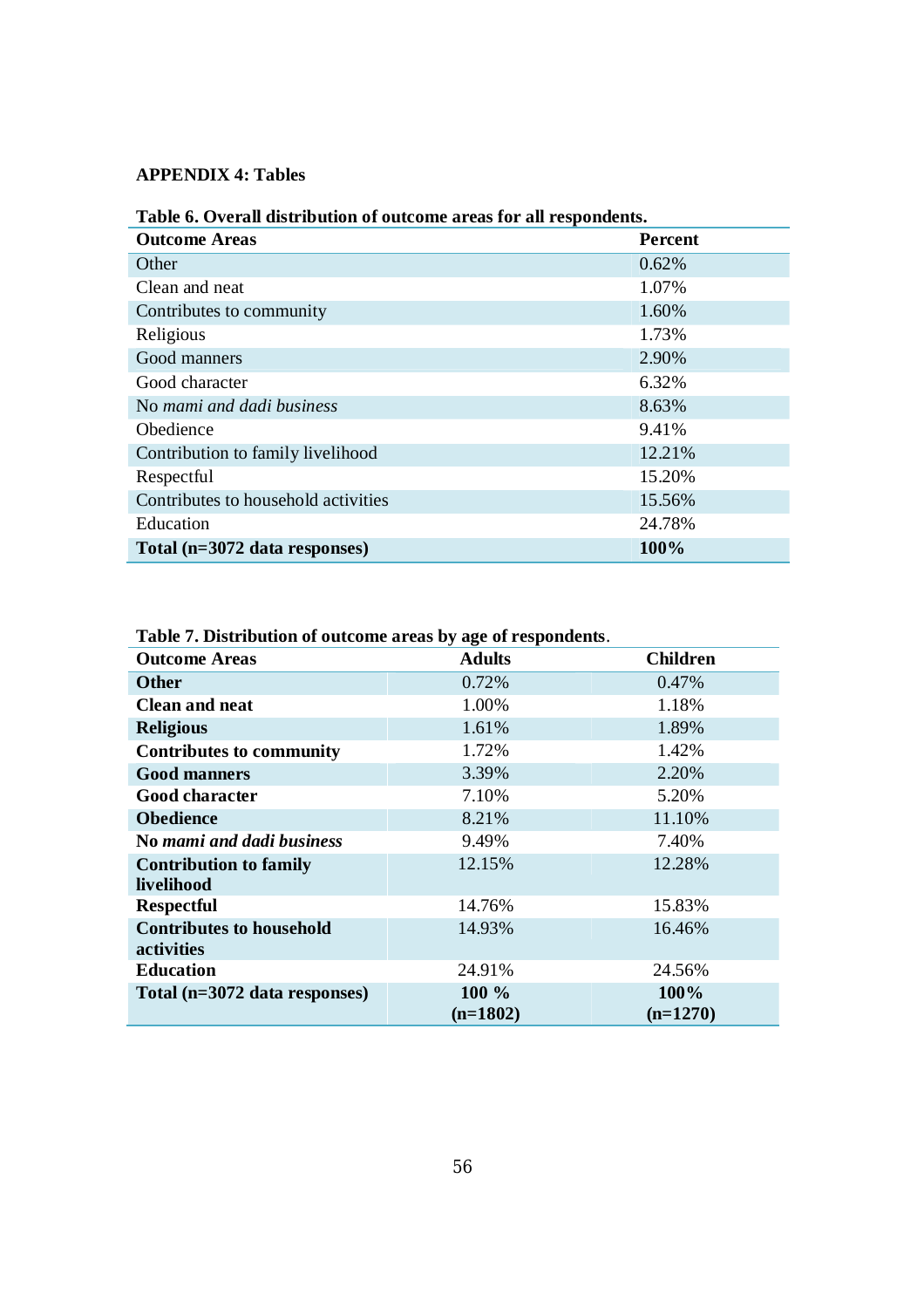| <b>Outcome Areas</b>          | <b>Boys</b> | <b>Girls</b> | Men       | Women     | <b>Total</b> |
|-------------------------------|-------------|--------------|-----------|-----------|--------------|
| <b>Other</b>                  | 0.00%       | 0.95%        | 0.30%     | 1.24%     | 0.62%        |
| <b>Clean and neat</b>         | 1.25%       | 1.11%        | 1.01%     | 0.99%     | 1.07%        |
| <b>Contributes to</b>         | 0.47%       | 2.38%        | 1.01%     | 2.60%     | 1.60%        |
| community                     |             |              |           |           |              |
| <b>Religious</b>              | 1.56%       | 2.23%        | 1.21%     | 2.10%     | 1.73%        |
| <b>Good manners</b>           | 2.50%       | 1.91%        | 3.02%     | 3.83%     | 2.90%        |
| <b>Good character</b>         | 4.52%       | 5.88%        | 8.76%     | 5.07%     | 6.32%        |
| No mami and dadi              | 8.11%       | 6.68%        | 10.78%    | 7.91%     | 8.63%        |
| <i>business</i>               |             |              |           |           |              |
| <b>Obedience</b>              | 12.32%      | 9.86%        | 7.25%     | 9.39%     | 9.41%        |
| <b>Contribution to family</b> | 12.64%      | 11.92%       | 11.58%    | 12.86%    | 12.21%       |
| livelihood                    |             |              |           |           |              |
| <b>Respectful</b>             | 16.38%      | 15.26%       | 15.61%    | 13.72%    | 15.20%       |
| <b>Contributes to</b>         | 15.13%      | 17.81%       | 13.80%    | 16.32%    | 15.56%       |
| household activities          |             |              |           |           |              |
| <b>Education</b>              | 25.12%      | 24.01%       | 25.68%    | 23.98%    | 24.77%       |
| Total (n=3072 data            | 100%        | 100%         | 100%      | 100%      | 100%         |
| responses)                    | $(n=641)$   | $(n=629)$    | $(n=993)$ | $(n=809)$ |              |

**Table 8. Distribution of outcome areas by age and gender of respondents**

# **Table 9. Distribution of outcome areas by District**.

| <b>Outcome areas</b>            | <b>Bombali</b> | Moyamba    |  |
|---------------------------------|----------------|------------|--|
| <b>Clean and neat</b>           | $0.67\%$       | 1.55%      |  |
| <b>Other</b>                    | 0.97%          | 0.21%      |  |
| <b>Religious</b>                | 1.76%          | 1.69%      |  |
| <b>Contributes to community</b> | 2.49%          | 0.56%      |  |
| <b>Good manners</b>             | 2.85%          | 2.95%      |  |
| <b>Good character</b>           | 5.09%          | 7.73%      |  |
| No mami and dadi business       | 7.94%          | 9.42%      |  |
| <b>Obedience</b>                | 10.31%         | 8.36%      |  |
| <b>Respectful</b>               | 12.73%         | 18.06%     |  |
| <b>Contribution to family</b>   | 14.49%         | 9.56%      |  |
| livelihood                      |                |            |  |
| <b>Contributes to household</b> | 17.71%         | 13.07%     |  |
| activities                      |                |            |  |
| <b>Education</b>                | 22.99%         | 26.85%     |  |
| Total (n=3072 data responses)   | 100%           | 100%       |  |
|                                 | $(n=1649)$     | $(n=1423)$ |  |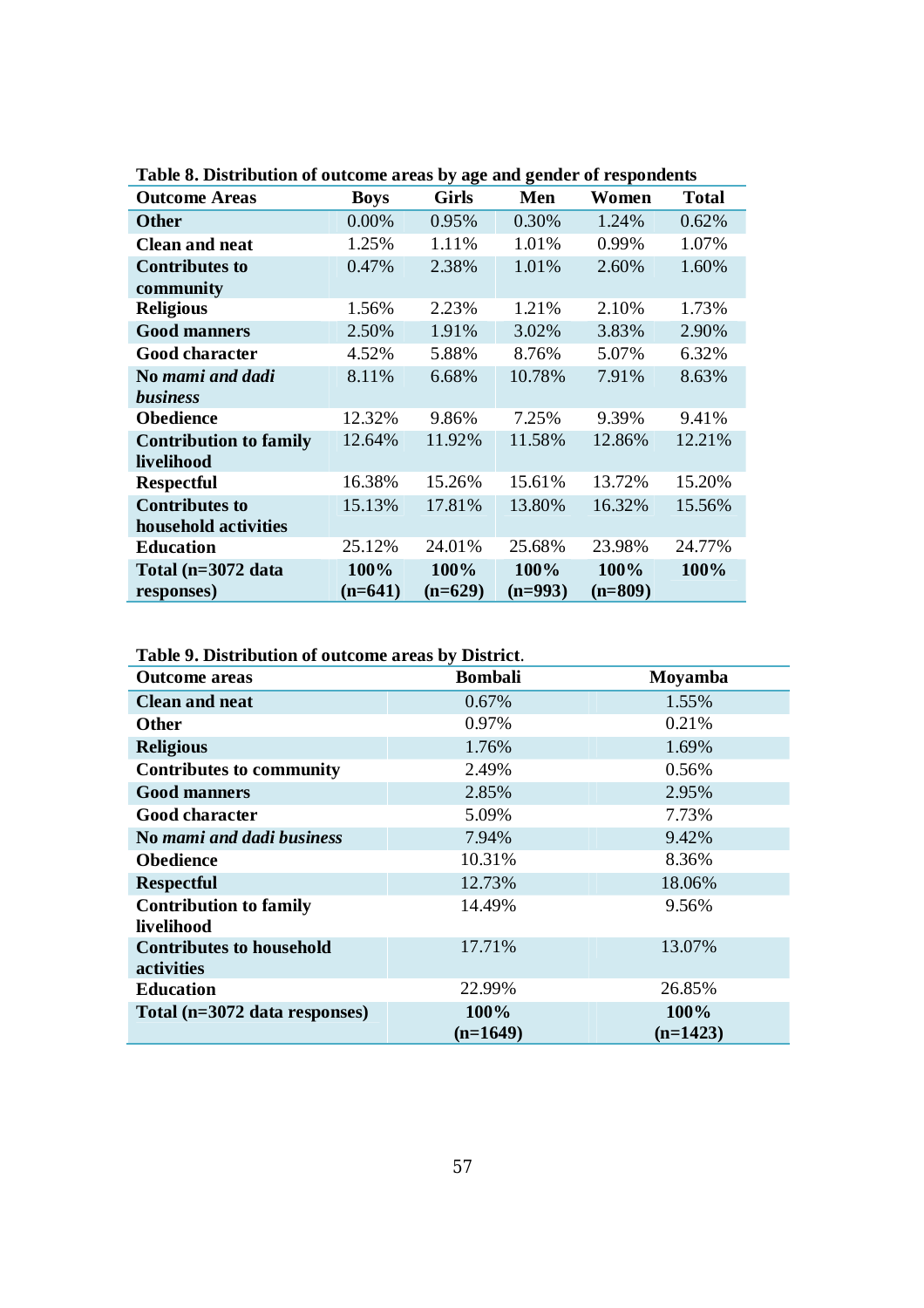| Table 10. Distribution of outcome areas by Chiefdom. |                 |                       |                                      |                              |  |
|------------------------------------------------------|-----------------|-----------------------|--------------------------------------|------------------------------|--|
|                                                      | <b>Chiefdom</b> |                       |                                      |                              |  |
| <b>Outcome areas</b>                                 | <b>KOMBURA</b>  | <b>LIEBIESAYGAHUN</b> | <b>MAGBIAMBA</b><br><b>N'DOHAHUN</b> | <b>UPPER</b><br><b>BANTA</b> |  |
| <b>Contributes to</b><br>community                   | 1.48%           | 3.01%                 | 1.91%                                | 0.11%                        |  |
| <b>Other</b>                                         | 0.42%           | 0.69%                 | 1.28%                                | 0.11%                        |  |
| <b>Religious</b>                                     | 3.18%           | 2.08%                 | 1.40%                                | 0.95%                        |  |
| <b>Clean and neat</b>                                | 1.06%           | 0.23%                 | 1.15%                                | 1.79%                        |  |
| <b>Good manners</b>                                  | 2.33%           | 3.24%                 | 2.42%                                | 3.26%                        |  |
| Good                                                 | 9.32%           | 3.58%                 | 6.76%                                | 6.94%                        |  |
| character                                            |                 |                       |                                      |                              |  |
| <b>Contribution</b>                                  | 11.65%          | 14.80%                | 14.16%                               | 8.52%                        |  |
| to family                                            |                 |                       |                                      |                              |  |
| livelihood                                           |                 |                       |                                      |                              |  |
| <b>Obedience</b>                                     | 7.63%           | 10.06%                | 10.59%                               | 8.73%                        |  |
| No mami and                                          | 7.63%           | 7.28%                 | 8.67%                                | 10.30%                       |  |
| dadi business                                        |                 |                       |                                      |                              |  |
| <b>Contributes to</b>                                | 12.50%          | 18.15%                | 17.22%                               | 13.35%                       |  |
| household                                            |                 |                       |                                      |                              |  |
| activities                                           |                 |                       |                                      |                              |  |
| <b>Respectful</b>                                    | 16.95%          | 13.87%                | 11.48%                               | 18.61%                       |  |
| <b>Education</b>                                     | 25.85%          | 23.01%                | 22.96%                               | 27.34%                       |  |
| Total $(n=3072)$                                     | 100%            | 100%                  | 100%                                 | 100%                         |  |
| data responses)                                      | $(n=472)$       | $(n=865)$             | $(n=784)$                            | $(n=951)$                    |  |

**Table 10. Distribution of outcome areas by Chiefdom**.